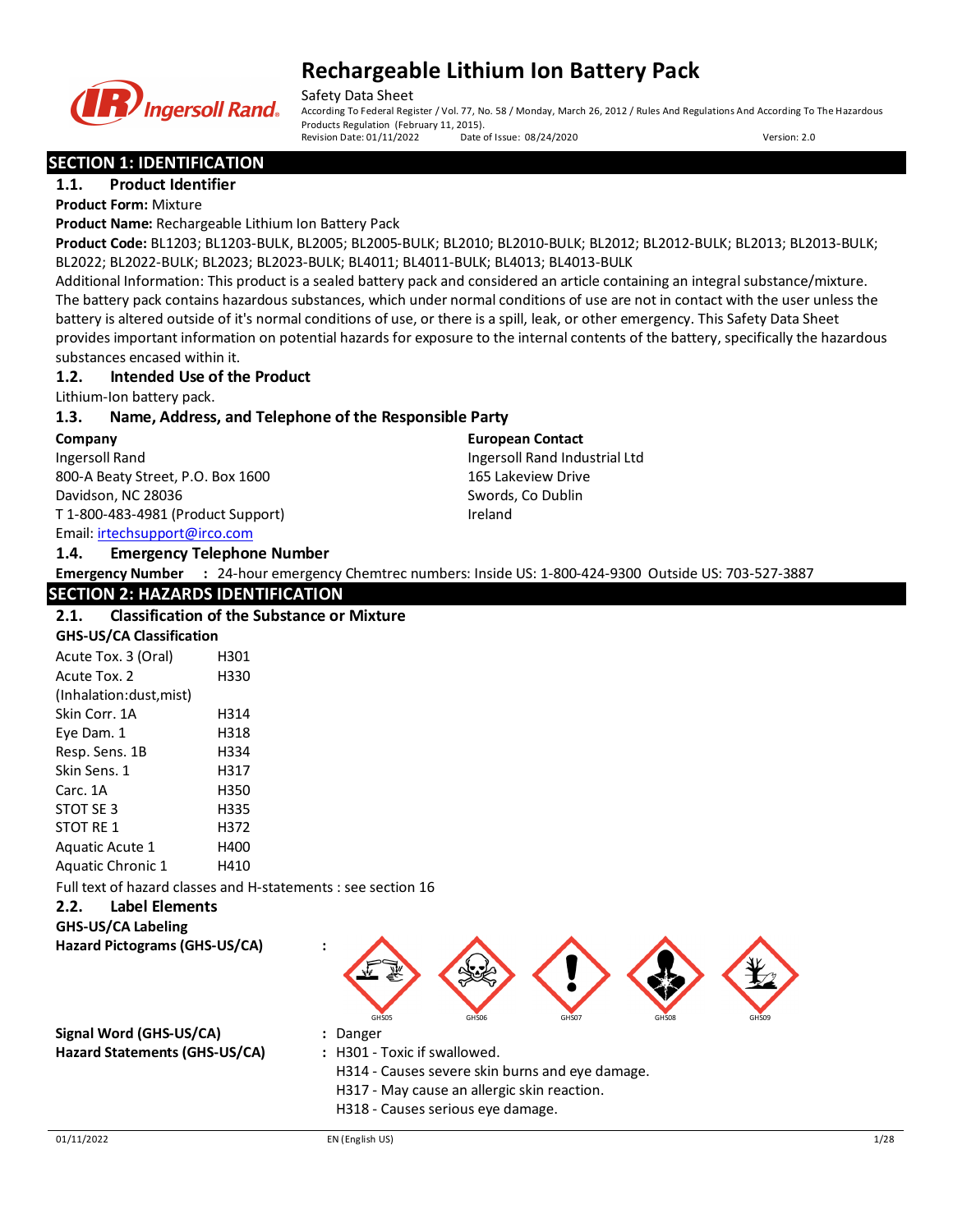Safety Data Sheet

According To Federal Register / Vol. 77, No. 58 / Monday, March 26, 2012 / Rules And Regulations And According To The Hazardous Products Regulation (February 11, 2015).

| H330 - Fatal if inhaled.                                                               |
|----------------------------------------------------------------------------------------|
| H334 - May cause an allergy or asthma symptoms or breathing difficulties if inhaled.   |
| H335 - May cause respiratory irritation.                                               |
| H350 - May cause cancer (inhalation).                                                  |
| H372 - Causes damage to organs (lungs, brain, bones/teeth, and kidneys) through        |
| prolonged or repeated exposure.                                                        |
| H400 - Very toxic to aquatic life.                                                     |
| H410 - Very toxic to aquatic life with long lasting effects.                           |
| Precautionary Statements (GHS-US/CA) : P201 - Obtain special instructions before use.  |
| P202 - Do not handle until all safety precautions have been read and understood.       |
| P260 - Do not breathe mist, spray, vapors.                                             |
| P264 - Wash hands, forearms, and other exposed areas thoroughly after handling.        |
| P270 - Do not eat, drink or smoke when using this product.                             |
| P271 - Use only outdoors or in a well-ventilated area.                                 |
| P272 - Contaminated work clothing should not be allowed out of the workplace.          |
| P273 - Avoid release to the environment.                                               |
| P280 - Wear protective gloves, protective clothing, and eye protection.                |
| P284 - [In case of inadequate ventilation] wear respiratory protection.                |
| P301+P310 - IF SWALLOWED: Immediately call a POISON CENTER or doctor.                  |
| P301+P330+P331 - IF SWALLOWED: Rinse mouth. Do NOT induce vomiting.                    |
| P303+P361+P353 - IF ON SKIN (or hair): Take off immediately all contaminated clothing. |
| Rinse skin with water.                                                                 |
| P304+P340 - IF INHALED: Remove person to fresh air and keep comfortable for            |
| breathing.                                                                             |
| P305+P351+P338 - IF IN EYES: Rinse cautiously with water for several minutes. Remove   |
| contact lenses, if present and easy to do. Continue rinsing.                           |
| P308+P313 - If exposed or concerned: Get medical advice/attention.                     |
| P310 - Immediately call a POISON CENTER or doctor.                                     |
| P314 - Get medical advice/attention if you feel unwell.                                |
| P320 - Specific treatment is urgent (see section 4 on this SDS).                       |
| P330 - Rinse mouth.                                                                    |
| P333+P313 - If skin irritation or rash occurs: Get medical advice/attention.           |
| P342+P311 - If experiencing respiratory symptoms: Call a POISON CENTER or doctor.      |
| P362+P364 - Take off contaminated clothing and wash it before reuse.                   |
| P391 - Collect spillage.                                                               |
| P403+P233 - Store in a well-ventilated place. Keep container tightly closed.           |
| P405 - Store locked up.                                                                |
| P501 - Dispose of contents/container in accordance with local, regional, national,     |
| territorial, provincial, and international regulations.                                |
|                                                                                        |

## **2.3. Other Hazards**

Exposure may aggravate those with pre-existing eye, skin, respiratory, and kidney conditions. Substances within this product may be reactive with water or air, and are flammable if released. Thermal decomposition of this product may generate corrosive, and toxic vapors. Cells or batteries may flame or leak potentially hazardous organic vapors if exposed to excessive heat, fire or short circuit condition. Damaged or opened cells or batteries can result in rapid heating and the release of flammable vapors. Vapors may be heavier than air and may travel along the ground or be moved by ventilation to an ignition source and flash back.Exposure may aggravate those with pre-existing eye, skin, respiratory, and kidney conditions. Substances within this product may be reactive with water or air, and are flammable if released. Thermal decomposition of this product may generate corrosive, and toxic vapors. Cells or batteries may flame or leak potentially hazardous organic vapors if exposed to excessive heat, fire or short circuit condition. Damaged or opened cells or batteries can result in rapid heating and the release of flammable vapors. Vapors may be heavier than air and may travel along the ground or be moved by ventilation to an ignition source and flash back.

**Hazards Not Otherwise Classified (HNOC):** Reacts violently with water.

## **2.4. Unknown Acute Toxicity (GHS-US/CA)**

No additional information available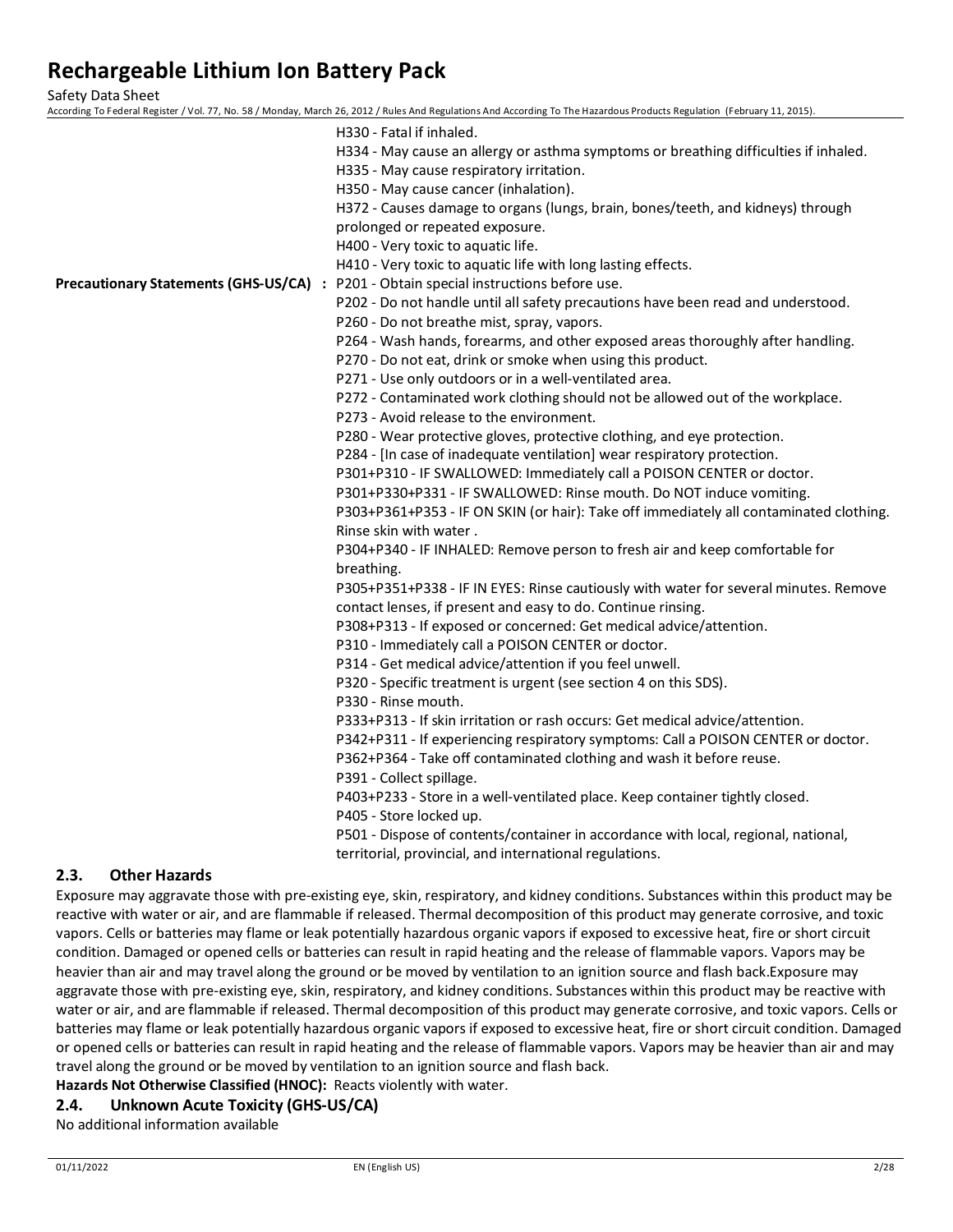Safety Data Sheet

According To Federal Register / Vol. 77, No. 58 / Monday, March 26, 2012 / Rules And Regulations And According To The Hazardous Products Regulation (February 11, 2015).

## **SECTION 3: COMPOSITION/INFORMATION ON INGREDIENTS**

## **3.1. Substance**

Not applicable

### **3.2. Mixture**

| <b>Name</b>                            | Synonyms                                                                                                                                                                                                                                                                                                                                                        | <b>Product Identifier</b> | $%$ $*$   | <b>GHS Ingredient Classification</b>                                                                                                                                                          |
|----------------------------------------|-----------------------------------------------------------------------------------------------------------------------------------------------------------------------------------------------------------------------------------------------------------------------------------------------------------------------------------------------------------------|---------------------------|-----------|-----------------------------------------------------------------------------------------------------------------------------------------------------------------------------------------------|
| Aluminum                               | Aluminium / Aluminium metal<br>/ Aluminium, metal /<br>Aluminum metal / Aluminum,<br>elemental / Aluminum, metal /<br>C.I. 77000 / CI 77000 /<br>Aluminium powder (stabilised)<br>/ Aluminium powder<br>(stabilized) / Aluminium<br>powder / Pigment Metal 1 /<br>Aluminum powder /<br>Aluminium metal, powder /<br>Aluminium powder<br>(pyrophoric) / aluminum | (CAS-No.) 7429-90-5       | $\leq 50$ | Comb. Dust                                                                                                                                                                                    |
| Cobaltate (CoO21-), lithium            | Cobalt lithium dioxide / Cobalt<br>lithium oxide (CoLiO2) /<br>Cobaltate, lithium                                                                                                                                                                                                                                                                               | (CAS-No.) 12190-79-3      | $\leq 50$ | Skin Sens. 1, H317<br>Carc. 2, H351                                                                                                                                                           |
| Nickel                                 | Nickel metal / Nickel,<br>elemental / Nickel, metallic /<br>Nickel, metal / C.I. 77775                                                                                                                                                                                                                                                                          | (CAS-No.) 7440-02-0       | $\leq 50$ | Skin Sens. 1, H317<br>Carc. 2, H351<br><b>STOT RE 1, H372</b><br>Aquatic Acute 1, H400<br>Aquatic Chronic 3, H412<br>Comb. Dust                                                               |
| Manganese                              | Manganese, elemental /<br>Manganese metal /<br>manganese                                                                                                                                                                                                                                                                                                        | (CAS-No.) 7439-96-5       | $\leq 50$ | Comb. Dust                                                                                                                                                                                    |
| Carbon                                 | Carbon, activated / CARBON /<br>Activated carbon / Carbon<br>Black / Graphite / Active<br>carbon                                                                                                                                                                                                                                                                | (CAS-No.) 7440-44-0       | < 30      | Comb. Dust                                                                                                                                                                                    |
| Nickel oxide (NiO)                     | Nickel(2+) oxide / Nickel<br>monoxide / Nickel(II) oxide /<br>Nickel oxide / Nickel oxide,<br>(NiO) / Nickel oxide (nickel<br>monoxide, nickel(II) oxide)                                                                                                                                                                                                       | (CAS-No.) 1313-99-1       | $< 30$    | Skin Sens. 1, H317<br>Carc. 1A, H350<br><b>STOT RE 1, H372</b><br>Aquatic Chronic 4, H413                                                                                                     |
| Manganese oxide (MnO2)                 | Manganese dioxide / Black<br>manganese oxide / C.I.<br>Pigment Black 14 / C.I. Pigment<br>Brown 8 / Manganese Black /<br>Manganese(IV) oxide /<br>Pyrolusite Brown /<br>MANGANESE DIOXIDE /<br>Manganese peroxide / C.I.<br>77728 / Manganese dioxide<br>(MnO2)                                                                                                 | (CAS-No.) 1313-13-9       | < 30      | Acute Tox. 4 (Oral), H302<br>Acute Tox. 4<br>(Inhalation:dust, mist), H332<br><b>STOT RE 2, H373</b>                                                                                          |
| Cobalt oxide (CoO)                     | Cobalt(II) oxide / C.I. Pigment<br>Black 13 / Cobalt Black / Cobalt<br>monooxide / Cobalt monoxide<br>/ Cobalt oxide / Cobalt(2+)<br>oxide / Cobaltous oxide                                                                                                                                                                                                    | (CAS-No.) 1307-96-6       | < 30      | Acute Tox. 3 (Oral), H301<br>Acute Tox. 2<br>(Inhalation:dust, mist), H330<br>Resp. Sens. 1, H334<br>Skin Sens. 1, H317<br>Carc. 1B, H350<br>Aquatic Acute 1, H400<br>Aquatic Chronic 1, H410 |
| Phosphate(1-), hexafluoro-,<br>lithium | Lithium<br>hexafluorophosphate(1-) /<br>Lithium phosphohexafluoride /<br>Phosphate(1-), hexafluoro-,<br>lithium (1:1) / Lithium                                                                                                                                                                                                                                 | (CAS-No.) 21324-40-3      | $< 20$    | Acute Tox. 3 (Oral), H301<br>Skin Corr. 1A, H314<br>Eye Dam. 1, H318<br><b>STOT RE 1, H372</b>                                                                                                |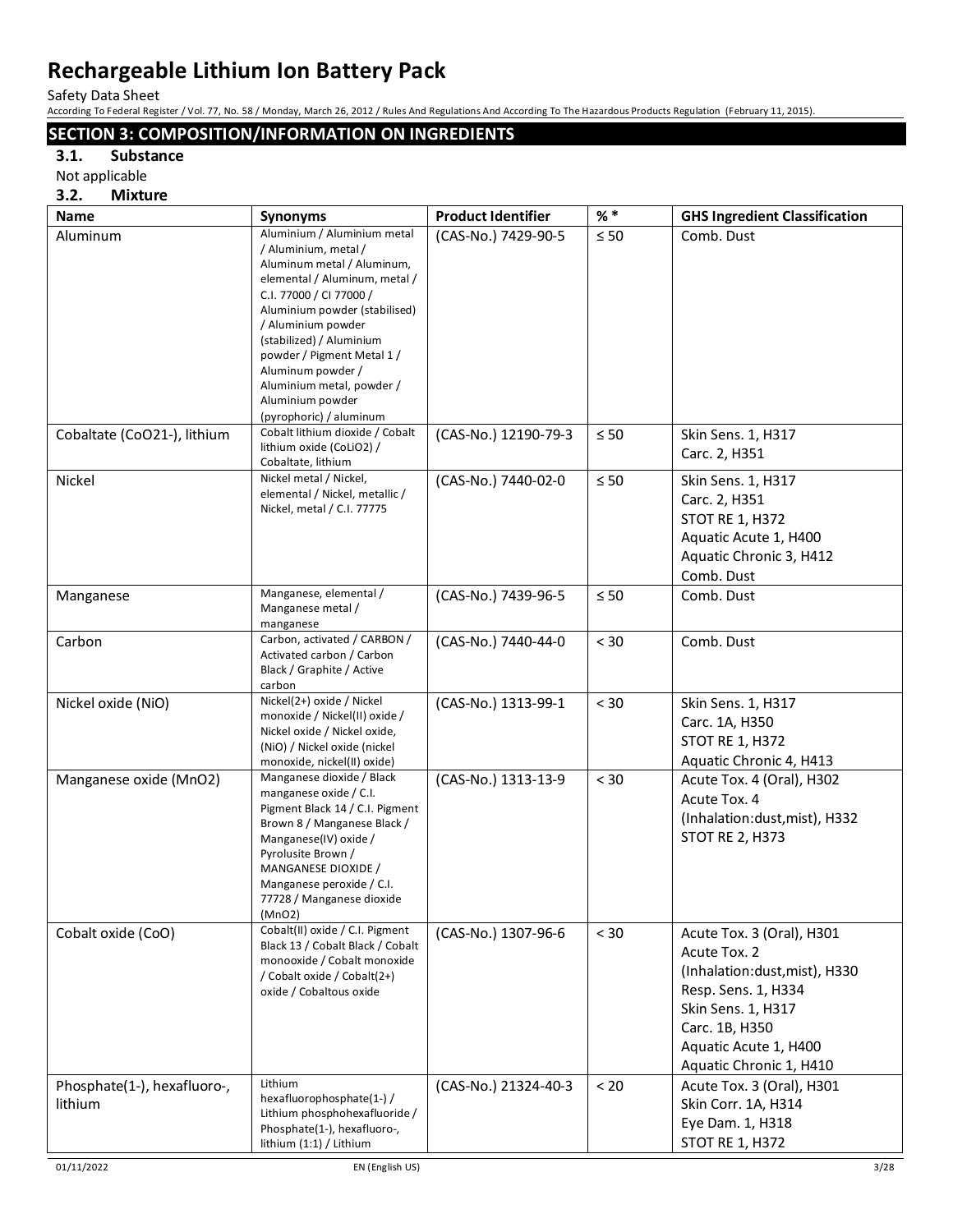#### Safety Data Sheet

|                              | hexafluorophosphate                                                                                                                                                                                                                                                                                                                                                                                                                                                                                                                                                                                                                                                                                                              |                      |           |                                                                                     |
|------------------------------|----------------------------------------------------------------------------------------------------------------------------------------------------------------------------------------------------------------------------------------------------------------------------------------------------------------------------------------------------------------------------------------------------------------------------------------------------------------------------------------------------------------------------------------------------------------------------------------------------------------------------------------------------------------------------------------------------------------------------------|----------------------|-----------|-------------------------------------------------------------------------------------|
| Dimethyl carbonate           | Carbonic acid, dimethyl ester /<br>Methyl carbonate / DIMETHYL<br>CARBONATE / dimethyl<br>carbonate                                                                                                                                                                                                                                                                                                                                                                                                                                                                                                                                                                                                                              | (CAS-No.) 616-38-6   | < 20      | Flam. Liq. 2, H225                                                                  |
| 1,3-Dioxolan-2-one           | Ethylene carbonate / Carbonic<br>acid, cyclic ethylene ester /<br>Cyclic ethylene carbonate /<br>Ethylene glycol carbonate /<br>Glycol carbonate / ETHYLENE<br>CARBONATE / 2-Oxo-1,3-<br>dioxolan / 2-Dioxolanone                                                                                                                                                                                                                                                                                                                                                                                                                                                                                                                | (CAS-No.) 96-49-1    | < 20      | Acute Tox. 4 (Oral), H302<br>Eye Irrit. 2A, H319<br><b>STOT RE 2, H373</b>          |
| Carbonate, methyl ethyl      | Ethyl methyl carbonate /<br>Carbonic acid, ethyl methyl<br>ester / ethyl methyl carbonate                                                                                                                                                                                                                                                                                                                                                                                                                                                                                                                                                                                                                                        | (CAS-No.) 623-53-0   | $< 20$    | Flam. Liq. 3, H226<br>Skin Irrit. 2, H315<br>Eye Irrit. 2A, H319<br>STOT SE 3, H335 |
| Propylene carbonate          | Carbonic acid cyclic<br>methylethylene ester /<br>Carbonic acid, cyclic propylene<br>ester / Carbonic acid,<br>propylene ester / Cyclic 1,2-<br>propylene carbonate / Cyclic<br>methylethylene carbonate /<br>Cyclic propylene carbonate /<br>1,3-Dioxolan-2-one, 4-methyl-<br>/ 4-Methyl-1,3-dioxolan-2-one<br>/ 4-Methyl-1,3-dioxolane-2-<br>one / 4-Methyl-2-oxo-1,3-<br>dioxolane / 1,2-Propanediol<br>carbonate / 1,2-Propanediol<br>cyclic carbonate / 1,2-<br>Propanediyl carbonate / 1,2-<br>Propylene carbonate /<br>Propylene glycol cyclic<br>carbonate / 1,2-<br>Propanediolcyclic carbonate /<br>PROPYLENE CARBONATE /<br>Propylene glycol carbonate / 2-<br>Oxo-4-methyl-1,3-dioxolan / 4-<br>Methyl-2-dioxolanone | (CAS-No.) 108-32-7   | $\leq 20$ | Eye Irrit. 2A, H319                                                                 |
| Diethyl carbonate            | Carbonic acid, diethyl ester /<br>Ethyl carbonate                                                                                                                                                                                                                                                                                                                                                                                                                                                                                                                                                                                                                                                                                | (CAS-No.) 105-58-8   | $\leq 20$ | Flam. Liq. 3, H226<br>STOT SE 3, H335                                               |
| Copper                       | C.I. 77400 / C.I. Pigment Metal<br>2 / Copper, elemental / CI<br>77400 / Copper metal /<br>Copper, metallic / Pigment<br>Metal 2 / Granulated copper /<br>copper                                                                                                                                                                                                                                                                                                                                                                                                                                                                                                                                                                 | (CAS-No.) 7440-50-8  | $\leq 18$ | Comb. Dust                                                                          |
| Graphite                     | C.I. Pigment Black 10 / C.I.<br>77265 / graphite                                                                                                                                                                                                                                                                                                                                                                                                                                                                                                                                                                                                                                                                                 | (CAS-No.) 7782-42-5  | $13 - 18$ | Comb. Dust                                                                          |
| Carbon black                 | C.I. 77266 / C.I. Pigment Black<br>6 / C.I. Pigment Black 7 /<br>Lampblack / Vegetable carbon<br>/ Microjet Black CW / Pigment<br>Black 7 / Coal soot / Channel<br>black / Bonjet Black CW / D<br>and C Black No. 4 / CARBON<br>BLACK / D and C Black No. 2 /<br>Carbon Black                                                                                                                                                                                                                                                                                                                                                                                                                                                    | (CAS-No.) 1333-86-4  | $13 - 18$ | Comb. Dust                                                                          |
| 1,1-Difluoroethylene polymer | Ethene, 1,1-difluoro-,<br>homopolymer / Homopolymer,<br>ethene, 1,1-difluoro-/<br>Polyvinylidene fluoride /<br>Polyvinylidene fluoride resin /<br>Poly(1,1-difluoroethene) /<br>POLYVINYLIDENE DIFLUORIDE                                                                                                                                                                                                                                                                                                                                                                                                                                                                                                                        | (CAS-No.) 24937-79-9 | $<10$     | Comb. Dust                                                                          |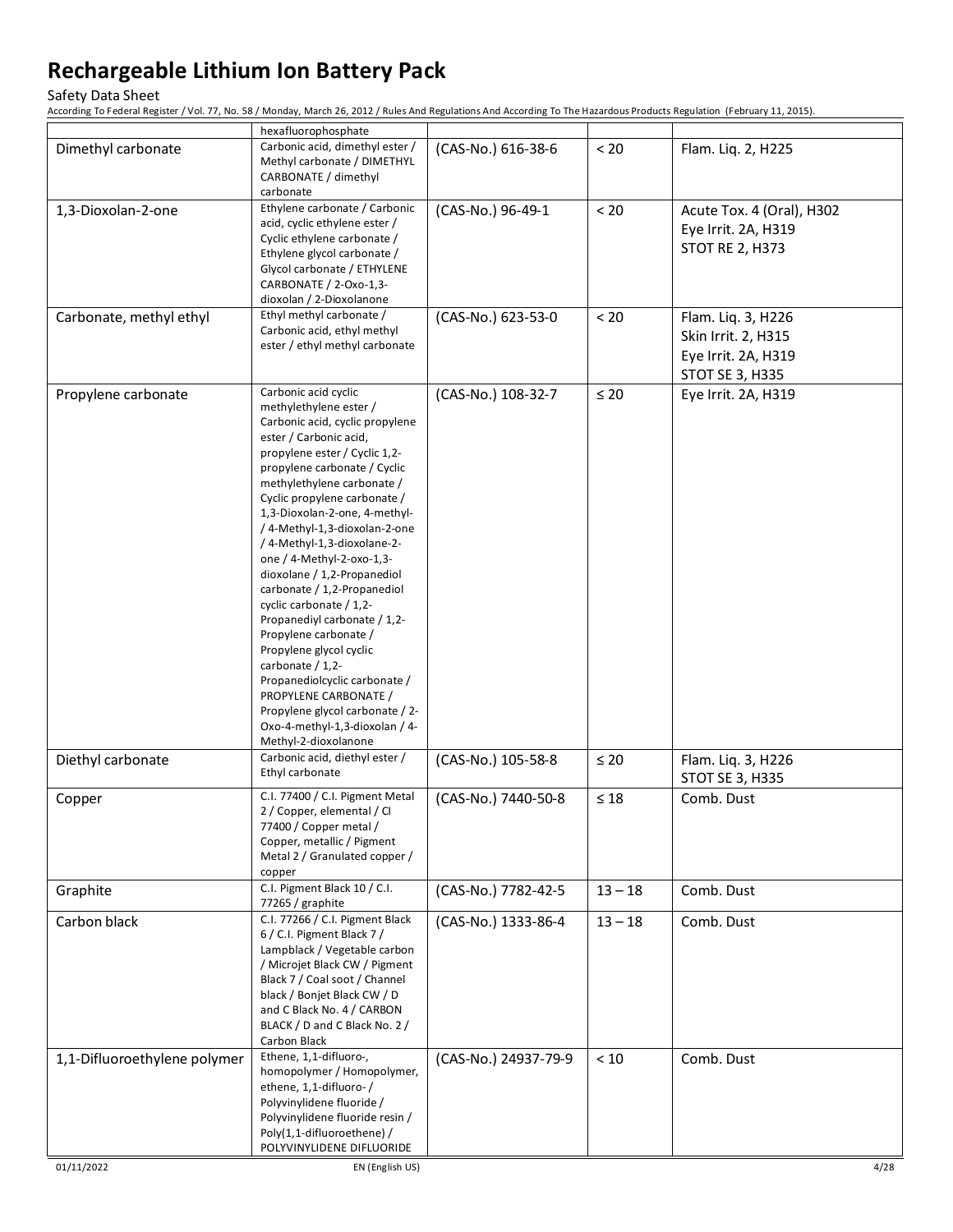Safety Data Sheet

According To Federal Register / Vol. 77, No. 58 / Monday, March 26, 2012 / Rules And Regulations And According To The Hazardous Products Regulation (February 11, 2015).

| homopolymer / Polymer of | / Poly(vinylidene fluoride) /<br>Vinylidene fluoride |  |  |
|--------------------------|------------------------------------------------------|--|--|
|                          | 1,1-difluoroethene                                   |  |  |

Full text of H-statements: see section 16

\*Percentages are listed in weight by weight percentage (w/w%) for liquid and solid ingredients. Gas ingredients are listed in volume by volume percentage (v/v%).

## **SECTION 4: FIRST AID MEASURES**

## **4.1. Description of First-aid Measures**

**General:** The following first aid measures apply in case of exposure to the interior battery components, if the battery is damaged and exposure occurs. Never give anything by mouth to an unconscious person. If you feel unwell, seek medical advice (show the label where possible). Application of 2.5% calcium gluconate gel/solution to any affected area is recommended.

**Inhalation:** For exposure to battery contents: . First, take proper precautions to ensure your own safety before attempting rescue (e.g. wear appropriate respiratory protective equipment, use the buddy system), then remove the exposed person to fresh air. Keep at rest in a position comfortable for breathing. Immediately call a POISON CENTER or doctor/physician.

**Skin Contact:** For exposure to battery contents: . Remove contaminated clothing. Immediately flush skin with plenty of water for at least 30 minutes. Get immediate medical advice/attention. Wash contaminated clothing before reuse. If available, apply calcium gluconate ointment to the exposed area.

**Eye Contact:** For exposure to battery contents: . Rinse cautiously with water for at least 30 minutes. Remove contact lenses, if present and easy to do. Continue rinsing. Get immediate medical advice/attention.

**Ingestion:** Do NOT induce vomiting. Rinse mouth. Immediately call a POISON CENTER or doctor.

### **4.2. Most Important Symptoms and Effects Both Acute and Delayed**

**General:** Exposure to battery contents may result in the following: Causes severe skin burns and eye damage. Toxic if swallowed. Fatal if inhaled. May cause allergy or asthma symptoms or breathing difficulties if inhaled. Skin sensitization. Causes damage to organs (lungs, brain, bones/teeth, and kidneys) through prolonged or repeated exposure. May damage fertility or the unborn child. May cause respiratory irritation. May cause cancer (Inhalation).

**Inhalation:** For exposure to the internal contents of the battery: Inhalation of this material can cause serious health effects in small amounts, leading to unconsciousness and death. Exposure may produce cough, mucous secretions, shortness of breath, chest tightness or other symptoms indicative of an allergic/sensitization reaction. May be corrosive to the respiratory tract. May cause respiratory irritation.

**Skin Contact:** For exposure to the internal contents of the battery: Causes severe irritation which will progress to chemical burns. May cause an allergic skin reaction.

**Eye Contact:** For exposure to the internal contents of the battery: Causes permanent damage to the cornea, iris, or conjunctiva. **Ingestion:** For exposure to the internal contents of the battery: This material is toxic in small amounts orally, and can cause adverse health effects or death. . May cause burns or irritation of the linings of the mouth, throat, and gastrointestinal tract.

**Chronic Symptoms:** For exposure to the internal contents of the battery: May cause cancer by inhalation. May damage fertility or the unborn child. Causes damage to organs (lungs, brain, bones/teeth, and kidneys) through prolonged or repeated exposure.

### **4.3. Indication of Any Immediate Medical Attention and Special Treatment Needed**

If exposed or concerned, get medical advice and attention. If medical advice is needed, have product container or label at hand. Application of 2.5% calcium gluconate gel/solution to any affected area is recommended.

### **SECTION 5: FIRE-FIGHTING MEASURES**

## **5.1. Extinguishing Media**

**Suitable Extinguishing Media:** Use extinguishing media appropriate for surrounding fire.

**Unsuitable Extinguishing Media:** Internal contents may react with water to generate hazardous gases. Do not use a heavy water stream. Use of heavy stream of water may spread fire.

## **5.2. Special Hazards Arising From the Substance or Mixture**

**Fire Hazard:** Not considered flammable but will burn at high temperatures.

**Explosion Hazard:** Product is not explosive. If heated above 125°C (257°F) cells can explode.

**Reactivity:** Product itself is stable, but if damaged or opened . can release toxic and corrosive hydrofluoric acid on contact with water or other incompatible materials. . May react exothermically with water releasing heat. Adding an acid to a base or base to an acid may cause a violent reaction. Contact with acids liberates toxic gas. Hazardous reactions may occur on contact with certain chemicals. Refer to incompatible materials.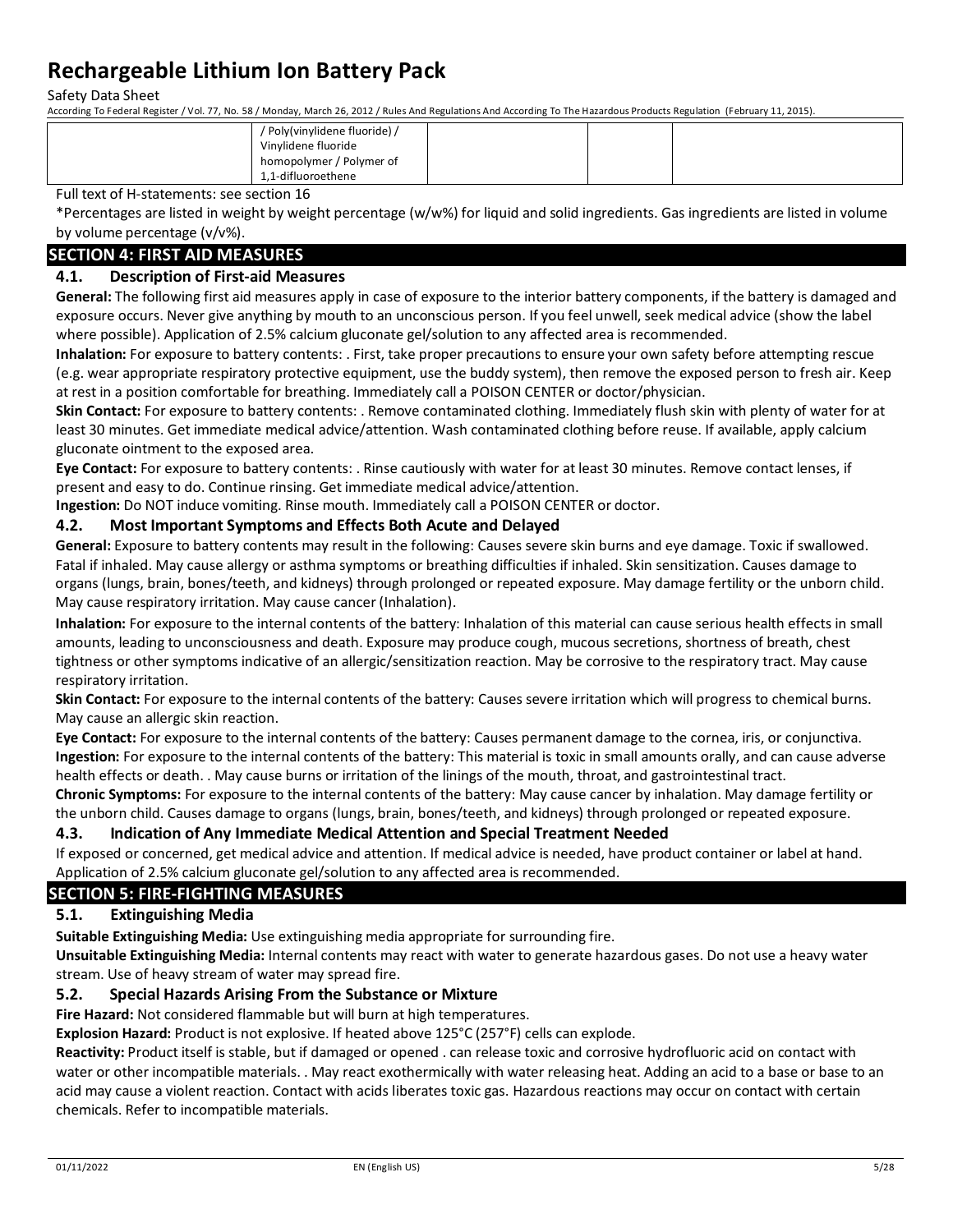Safety Data Sheet

According To Federal Register / Vol. 77, No. 58 / Monday, March 26, 2012 / Rules And Regulations And According To The Hazardous Products Regulation (February 11, 2015).

### **5.3. Advice for Firefighters**

**Precautionary Measures Fire:** Exercise caution when fighting any chemical fire.

**Firefighting Instructions:** Use water spray or fog for cooling exposed containers. Do not get water inside containers. Do not apply water stream directly at source of leak. Remove containers from fire area if this can be done without risk. Do not breathe fumes from fires or vapours from decomposition. In case of major fire and large quantities: Evacuate area. Fight fire remotely due to the risk of explosion.

**Protection During Firefighting:** Do not enter fire area without proper protective equipment, including respiratory protection. Hazardous Combustion Products: Carbon oxides (CO, CO<sub>2</sub>). Metal oxides. Oxides of nickel. Oxides of manganese. Oxides of cobalt. Lithium Compounds. Lithium oxides. Phosphorus oxides. Copper oxides. Aluminum oxides. Hydrogen Fluoride (HF). . Corrosive vapors. Toxic fumes may be released.

**Other Information:** Do not allow run-off from fire fighting to enter drains or water courses. Batteries may explode in fire. Damaged batteries can result in rapid heating and the release of flammable vapors.

## **5.4. Reference to Other Sections**

Refer to Section 9 for flammability properties.

## **SECTION 6: ACCIDENTAL RELEASE MEASURES**

### **6.1. Personal Precautions, Protective Equipment and Emergency Procedures**

**General Measures:** Keep away from heat, hot surfaces, sparks, open flames, and other ignition sources. No smoking. Exposure to materials housed in battery: Do not get in eyes, on skin, or on clothing. Do not breathe vapor, fume, dust, or mist. Do not handle until all safety precautions have been read and understood.

#### **6.1.1. For Non-Emergency Personnel**

**Protective Equipment:** Use appropriate personal protective equipment (PPE).

**Emergency Procedures:** Evacuate unnecessary personnel.

### **6.1.2. For Emergency Personnel**

**Protective Equipment:** Equip cleanup crew with proper protection.

**Emergency Procedures:** Ventilate area. Evacuate unnecessary personnel. Upon arrival at the scene, a first responder is expected to recognize the presence of dangerous goods, protect oneself and the public, secure the area, and call for the assistance of trained personnel as soon as conditions permit.

### **6.2. Environmental Precautions**

Prevent entry to sewers and public waters. Avoid release to the environment. Collect spillage.

### **6.3. Methods and Materials for Containment and Cleaning Up**

**For Containment:** Contain solid spills with appropriate barriers and prevent migration and entry into sewers or streams. Contain any spills with dikes or absorbents to prevent migration and entry into sewers or streams. As an immediate precautionary measure, isolate spill or leak area in all directions. Ventilate area.

**Methods for Cleaning Up:** Clean up spills immediately and dispose of waste safely. If battery is not damaged cleanup spills mechanically, and put into approved container for disposal. If battery is damaged and/or leaking: Cautiously neutralize spilled liquid. Absorb and/or contain spill with inert material. Transfer spilled material to a suitable container for disposal. Use only non-sparking tools. Contact competent authorities after a spill.

### **6.4. Reference to Other Sections**

See Section 8 for exposure controls and personal protection and Section 13 for disposal considerations.

## **SECTION 7: HANDLING AND STORAGE**

## **7.1. Precautions for Safe Handling**

**Additional Hazards When Processed:** Do not open or damage enclosure, or battery cell as this could cause a potential exposure and release of hazardous materials. Under normal conditions of use this product is considered an article and exposure to the ingredients contained within this product is unlikely. . Batteries are designed to be recharged. However, improperly charging may cause the battery to flame. Use only approved chargers and procedures. Never disassemble a battery or bypass any safety device. Do not crush, pierce, short (+) and (-) battery terminals with conductive (i.e. metal) goods. Do not directly heat or solder. Do not throw into fire. Do not mix batteries of different types and brands. Do not expose to heat, or ignition sources as this could cause an explosion. If heated above 125°C (257°F) may explode. Do not puncture or incinerate container. May release corrosive vapors.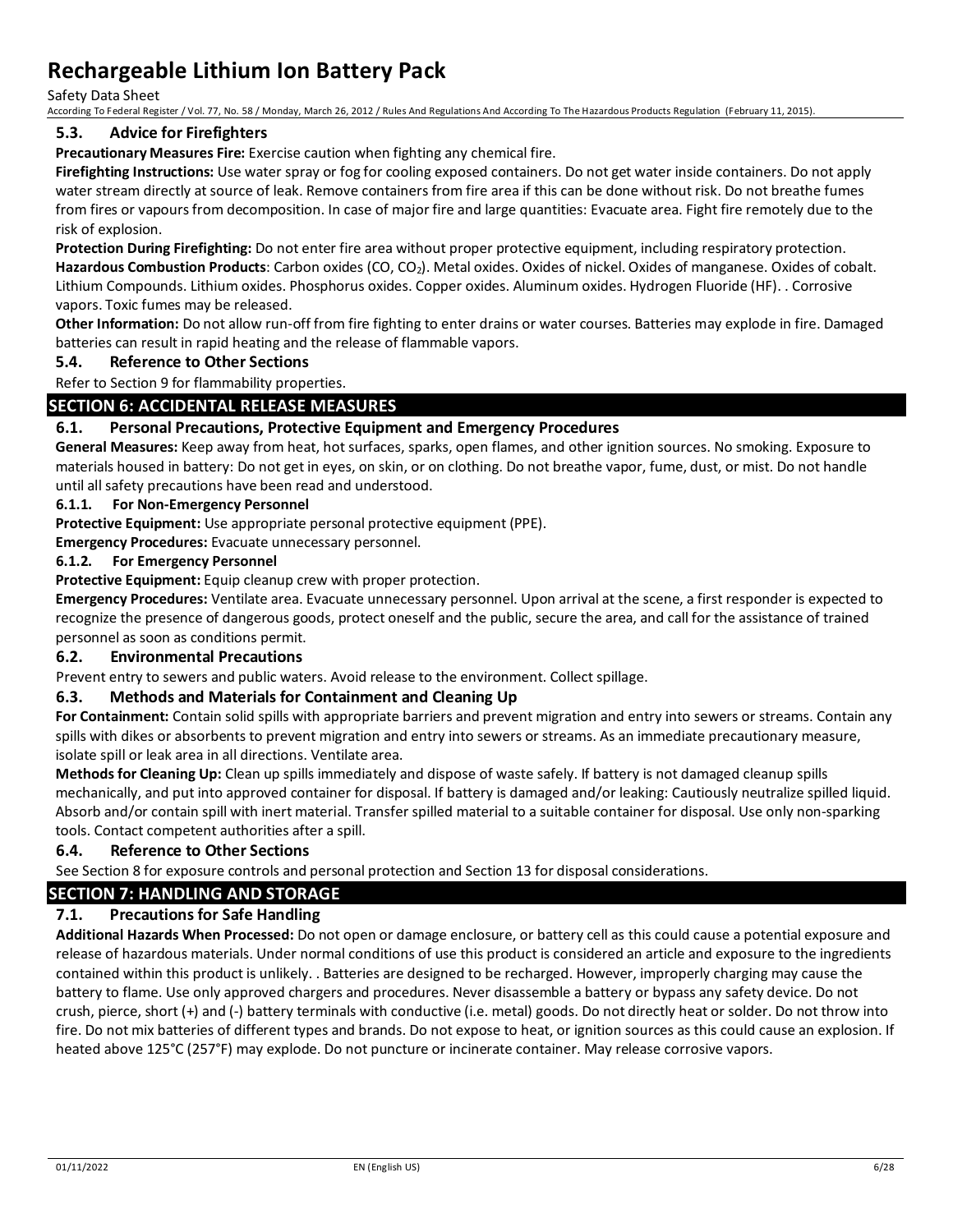Safety Data Sheet

According To Federal Register / Vol. 77, No. 58 / Monday, March 26, 2012 / Rules And Regulations And According To The Hazardous Products Regulation (February 11, 2015).

**Precautions for Safe Handling:** Since this product is a sealed battery, normal handling hazards are minimal unless the battery is damaged or the internal contents are exposed. Do not handle until all safety precautions have been read and understood. Obtain special instructions before use. If the battery is damaged: Wash hands and other exposed areas with mild soap and water before eating, drinking or smoking and when leaving work. Do not get in eyes, on skin, or on clothing. Do not breathe dust, vapors, spray from inner battery components. Use only outdoors or in a well-ventilated area. Handle empty containers with care because they may still present a hazard. Use appropriate personal protective equipment (PPE).

**Hygiene Measures:** Handle in accordance with good industrial hygiene and safety procedures. Contaminated work clothing should not be allowed out of the workplace. Wash contaminated clothing before reuse.

### **7.2. Conditions for Safe Storage, Including Any Incompatibilities**

**Technical Measures:** Comply with applicable regulations.

**Storage Conditions:** Batteries should be separated from other materials and stored in a noncombustible, well ventilated, sprinklerprotected structure with sufficient clearance between walls and battery stacks. Do not store batteries in a manner that allows terminals to short circuit. Do not place batteries near heating equipment, nor expose to direct sunlight for long periods. Store in a dry, cool and well-ventilated place. Keep/Store away from extremely high or low temperatures, ignition sources, direct sunlight, incompatible materials. Store in original container or corrosive resistant and/or lined container. Store locked up.

**Incompatible Materials:** Strong acids, strong bases, strong oxidizers. Water. Combustible materials. Peroxides. Moisture. Reducing agents. Alkalis.

**Storage Temperature:** 20 °C (68 °F); Room temperature

## **7.3. Specific End Use(s)**

Lithium-Ion battery pack.

## **SECTION 8: EXPOSURE CONTROLS/PERSONAL PROTECTION**

## **8.1. Control Parameters**

For substances listed in section 3 that are not listed here, there are no established exposure limits from the manufacturer, supplier, importer, or the appropriate advisory agency including: ACGIH (TLV), AIHA (WEEL), NIOSH (REL), OSHA (PEL), or Canadian provincial governments.

| Nickel oxide (NiO) (1313-99-1)     |                      |                                                                |
|------------------------------------|----------------------|----------------------------------------------------------------|
| <b>USA ACGIH</b>                   | <b>ACGIH OEL TWA</b> | 0.1 mg/m <sup>3</sup> (soluble Ni compounds) 0.2 (insoluble Ni |
|                                    |                      | compounds)                                                     |
| <b>USA OSHA</b>                    | OSHA PEL (TWA) [1]   | $1 \text{ mg/m}^3$ (as Ni)                                     |
| Copper (7440-50-8)                 |                      |                                                                |
| <b>USA ACGIH</b>                   | <b>ACGIH OEL TWA</b> | $0.2 \text{ mg/m}^3$ (fume)                                    |
| <b>USA OSHA</b>                    | OSHA PEL (TWA) [1]   | $0.1 \text{ mg/m}^3$ (fume)                                    |
|                                    |                      | 1 mg/m <sup>3</sup> (dust and mist)                            |
| <b>USA NIOSH</b>                   | NIOSH REL (TWA)      | 1 mg/m <sup>3</sup> (dust and mist)                            |
|                                    |                      | $0.1 \,\mathrm{mg/m^3}$ (fume)                                 |
| <b>USA IDLH</b>                    | <b>IDLH</b>          | 100 mg/m <sup>3</sup> (dust, fume and mist)                    |
| <b>Alberta</b>                     | <b>OELTWA</b>        | $0.2 \text{ mg/m}^3$ (fume)                                    |
|                                    |                      | 1 mg/m <sup>3</sup> (dust and mist)                            |
| <b>British Columbia</b>            | <b>OEL TWA</b>       | 1 mg/m <sup>3</sup> (dust and mist)                            |
|                                    |                      | $0.2 \text{ mg/m}^3 \text{ (fume)}$                            |
| Manitoba                           | <b>OELTWA</b>        | $0.2$ mg/m <sup>3</sup> (fume)                                 |
| <b>New Brunswick</b>               | <b>OELTWA</b>        | $0.2 \text{ mg/m}^3$ (fume)                                    |
|                                    |                      | 1 mg/m <sup>3</sup> (dust and mist)                            |
| <b>Newfoundland &amp; Labrador</b> | <b>OELTWA</b>        | $0.2 \text{ mg/m}^3 \text{ (fume)}$                            |
| <b>Nova Scotia</b>                 | <b>OEL TWA</b>       | $0.2 \text{ mg/m}^3$ (fume)                                    |
| <b>Nunavut</b>                     | <b>OEL STEL</b>      | 3 mg/m <sup>3</sup> (dust and mist)                            |
|                                    |                      | $0.6$ mg/m <sup>3</sup> (fume)                                 |
| <b>Nunavut</b>                     | <b>OEL TWA</b>       | $0.2 \text{ mg/m}^3$ (fume)                                    |
|                                    |                      | 1 mg/m <sup>3</sup> (dust and mist)                            |
| <b>Northwest Territories</b>       | <b>OEL STEL</b>      | 3 mg/m <sup>3</sup> (dust and mist)                            |
|                                    |                      | $0.6$ mg/m <sup>3</sup> (fume)                                 |
| <b>Northwest Territories</b>       | <b>OELTWA</b>        | 0.2 mg/m <sup>3</sup> (fume)                                   |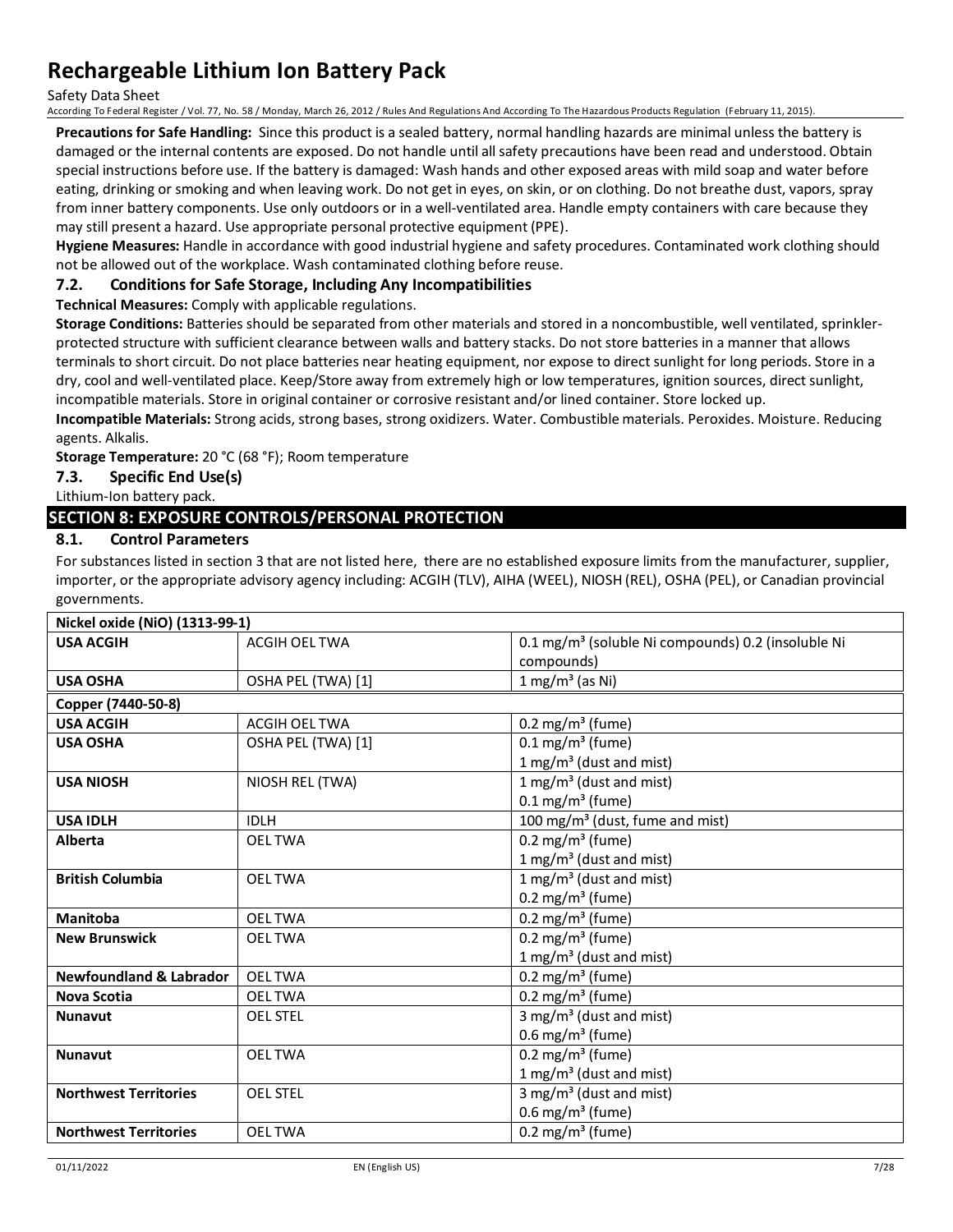Safety Data Sheet

|                                                |                                  | 1 mg/m <sup>3</sup> (dust and mist)                                    |
|------------------------------------------------|----------------------------------|------------------------------------------------------------------------|
| <b>Ontario</b>                                 | <b>OELTWA</b>                    | 0.2 mg/m <sup>3</sup> (fume)                                           |
|                                                |                                  | 1 mg/m <sup>3</sup> (dust and mist)                                    |
| <b>Prince Edward Island</b>                    | <b>OEL TWA</b>                   | 0.2 mg/m <sup>3</sup> (fume)                                           |
| Québec                                         | VEMP (OEL TWA)                   | 0.2 mg/m <sup>3</sup> (fume)                                           |
|                                                |                                  | 1 mg/m <sup>3</sup> (dust and mist)                                    |
| Saskatchewan                                   | <b>OEL STEL</b>                  | $0.6$ mg/m <sup>3</sup> (fume)                                         |
|                                                |                                  | 3 mg/m <sup>3</sup> (dust and mist)                                    |
| Saskatchewan                                   | <b>OELTWA</b>                    | 0.2 mg/m <sup>3</sup> (fume)                                           |
|                                                |                                  | 1 mg/m <sup>3</sup> (dust and mist)                                    |
| Yukon                                          | <b>OEL STEL</b>                  | 0.2 mg/m <sup>3</sup> (fume)                                           |
|                                                |                                  | 2 mg/m <sup>3</sup> (dust and mist)                                    |
| Yukon                                          | <b>OELTWA</b>                    | 0.2 mg/m <sup>3</sup> (fume)                                           |
|                                                |                                  | 1 mg/m <sup>3</sup> (dust and mist)                                    |
| Aluminum (7429-90-5)                           |                                  |                                                                        |
| <b>USA ACGIH</b>                               | ACGIH OEL TWA                    | 1 mg/m <sup>3</sup> (respirable particulate matter)                    |
| <b>USA ACGIH</b>                               | <b>ACGIH chemical category</b>   | Not Classifiable as a Human Carcinogen                                 |
| <b>USA OSHA</b>                                | OSHA PEL (TWA) [1]               | 15 mg/m <sup>3</sup> (total dust)                                      |
|                                                |                                  | 5 mg/m <sup>3</sup> (respirable fraction)                              |
| <b>USA NIOSH</b>                               | NIOSH REL (TWA)                  | 10 mg/m <sup>3</sup> (total dust)                                      |
|                                                |                                  | 5 mg/m <sup>3</sup> (respirable dust)                                  |
| Alberta                                        | <b>OEL TWA</b>                   | 10 mg/m <sup>3</sup> (dust)                                            |
| <b>British Columbia</b>                        | <b>OEL TWA</b>                   | 1 mg/m <sup>3</sup> (respirable)                                       |
| <b>Manitoba</b>                                | <b>OELTWA</b>                    | 1 mg/m <sup>3</sup> (respirable particulate matter)                    |
| <b>New Brunswick</b>                           | <b>OELTWA</b>                    | 10 mg/m <sup>3</sup> (metal dust)                                      |
| <b>Newfoundland &amp; Labrador</b>             | <b>OELTWA</b>                    | 1 mg/m <sup>3</sup> (respirable particulate matter)                    |
| Nova Scotia                                    | <b>OELTWA</b>                    | 1 mg/m <sup>3</sup> (respirable particulate matter)                    |
| <b>Nunavut</b>                                 | <b>OEL STEL</b>                  | 20 mg/m <sup>3</sup> (metal-dust)<br>10 mg/m <sup>3</sup> (metal-dust) |
| <b>Nunavut</b><br><b>Northwest Territories</b> | <b>OELTWA</b><br><b>OEL STEL</b> | 20 mg/m <sup>3</sup> (metal-dust)                                      |
| <b>Northwest Territories</b>                   | <b>OELTWA</b>                    | 10 mg/m <sup>3</sup> (metal-dust)                                      |
| Ontario                                        | <b>OELTWA</b>                    | 1 mg/m <sup>3</sup> (respirable particulate matter)                    |
| <b>Prince Edward Island</b>                    | <b>OELTWA</b>                    | 1 mg/m <sup>3</sup> (respirable particulate matter)                    |
| Québec                                         | VEMP (OEL TWA)                   | $10 \text{ mg/m}^3$                                                    |
| Saskatchewan                                   | <b>OEL STEL</b>                  | $20 \text{ mg/m}^3$ (dust)                                             |
| Saskatchewan                                   | <b>OELTWA</b>                    | 10 mg/m $3$ (dust)                                                     |
| Nickel (7440-02-0)                             |                                  |                                                                        |
| <b>USA ACGIH</b>                               | ACGIH OEL TWA                    | 1.5 mg/m <sup>3</sup> (inhalable particulate matter)                   |
| <b>USA ACGIH</b>                               | <b>ACGIH chemical category</b>   | Not Suspected as a Human Carcinogen                                    |
| <b>USA ACGIH</b>                               | BEI (BLV)                        | 5 µg/l Parameter: Nickel - Medium: urine - Sampling time:              |
|                                                |                                  | post-shift at end of workweek (background)                             |
| <b>USA OSHA</b>                                | OSHA PEL (TWA) [1]               | $1$ mg/m <sup>3</sup>                                                  |
| <b>USA NIOSH</b>                               | NIOSH REL (TWA)                  | $0.015$ mg/m <sup>3</sup>                                              |
| <b>USA IDLH</b>                                | <b>IDLH</b>                      | $10 \text{ mg/m}^3$                                                    |
| Alberta                                        | <b>OELTWA</b>                    | 1.5 mg/ $m3$                                                           |
| <b>British Columbia</b>                        | <b>OELTWA</b>                    | $0.05$ mg/m <sup>3</sup>                                               |
| Manitoba                                       | <b>OELTWA</b>                    | 1.5 mg/m <sup>3</sup> (inhalable particulate matter)                   |
| <b>New Brunswick</b>                           | <b>OELTWA</b>                    | $1 \text{ mg/m}^3$                                                     |
| <b>Newfoundland &amp; Labrador</b>             | <b>OELTWA</b>                    | 1.5 mg/m <sup>3</sup> (inhalable particulate matter)                   |
| Nova Scotia                                    | <b>OELTWA</b>                    | 1.5 mg/m <sup>3</sup> (inhalable particulate matter)                   |
| <b>Nunavut</b>                                 | <b>OEL STEL</b>                  | 3 mg/m <sup>3</sup> (inhalable fraction)                               |
| <b>Nunavut</b>                                 | <b>OELTWA</b>                    | 1.5 mg/m <sup>3</sup> (inhalable fraction)                             |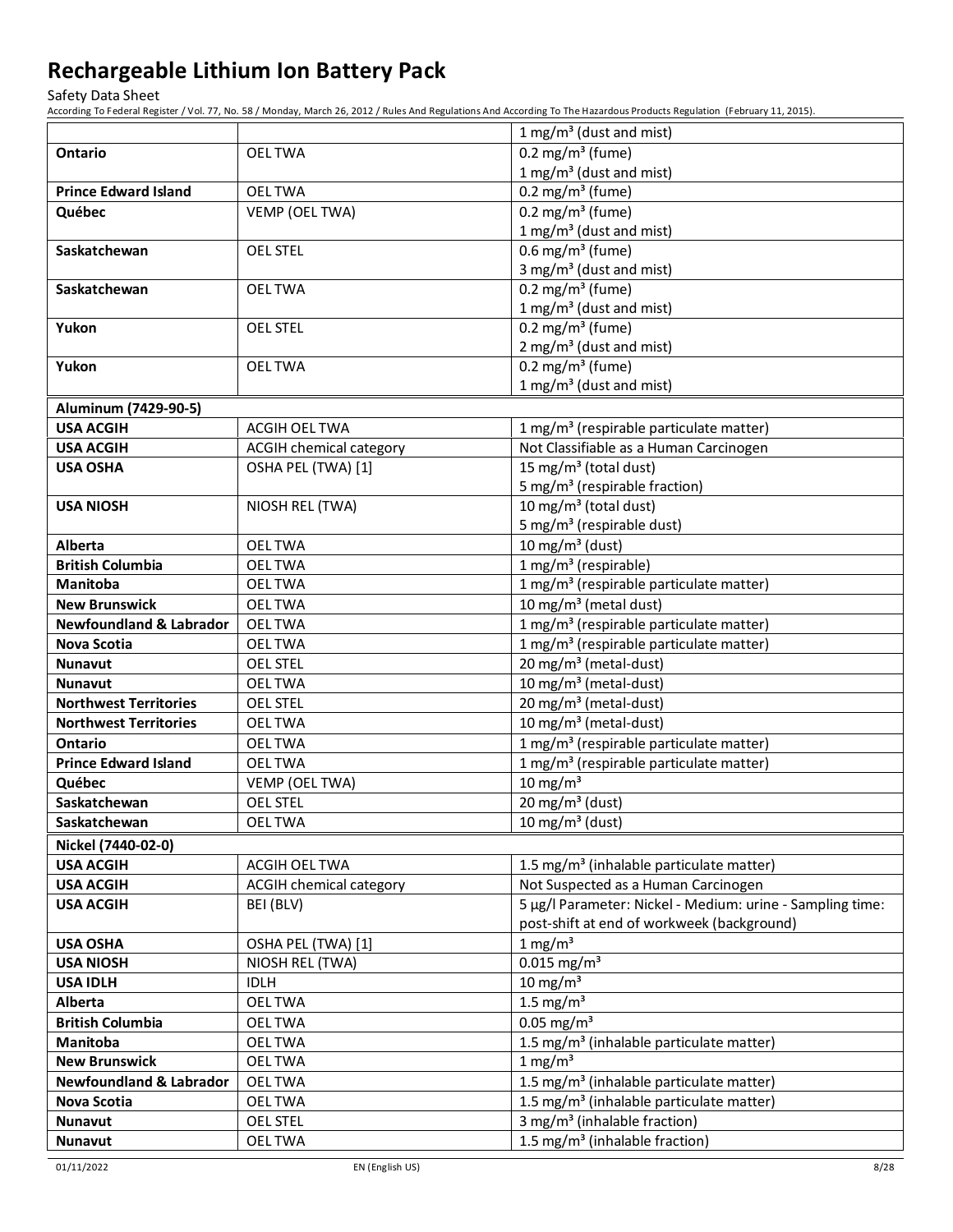Safety Data Sheet

| 1.5 mg/m <sup>3</sup> (inhalable fraction)<br><b>Northwest Territories</b><br><b>OELTWA</b><br>1 mg/m <sup>3</sup> (inhalable fraction)<br><b>Ontario</b><br><b>OELTWA</b><br><b>Prince Edward Island</b><br>1.5 mg/m <sup>3</sup> (inhalable particulate matter)<br><b>OELTWA</b><br>1.5 mg/m <sup>3</sup> (inhalable dust)<br>Québec<br>VEMP (OEL TWA)<br>Saskatchewan<br>3 mg/m <sup>3</sup> (inhalable fraction)<br><b>OEL STEL</b><br>1.5 mg/m <sup>3</sup> (inhalable fraction)<br>Saskatchewan<br><b>OELTWA</b><br>3 mg/ $m3$<br>Yukon<br><b>OEL STEL</b><br>$1 \text{ mg/m}^3$<br>Yukon<br><b>OEL TWA</b><br>Graphite (7782-42-5)<br><b>USA ACGIH</b><br>2 mg/m <sup>3</sup> (all forms except graphite fibers-respirable<br>ACGIH OEL TWA<br>particulate matter)<br>15 mg/m <sup>3</sup> (synthetic-total dust)<br>OSHA PEL (TWA) [1]<br><b>USA OSHA</b><br>5 mg/m <sup>3</sup> (synthetic-respirable fraction)<br>15 mppcf (natural)<br><b>USA OSHA</b><br>OSHA PEL (TWA) [2]<br>(See 29 CFR 1910.1000 TABLE Z-3)<br>2.5 mg/m <sup>3</sup> (natural-respirable dust)<br><b>USA NIOSH</b><br>NIOSH REL (TWA)<br><b>USA IDLH</b><br>1250 mg/m <sup>3</sup> (Graphite (natural))<br><b>IDLH</b><br>2 mg/m <sup>3</sup> (all forms except Graphite fibres-respirable)<br>Alberta<br><b>OEL TWA</b><br>2 mg/m <sup>3</sup> (all forms except Graphite fibres-respirable)<br><b>British Columbia</b><br>OEL TWA<br>2 mg/m <sup>3</sup> (all forms except Graphite fibers-respirable<br>Manitoba<br><b>OEL TWA</b><br>particulate matter)<br><b>New Brunswick</b><br>2 mg/m <sup>3</sup> (all forms except graphite fibres)<br><b>OELTWA</b><br><b>Newfoundland &amp; Labrador</b><br>2 mg/m <sup>3</sup> (all forms except Graphite fibers-respirable<br><b>OEL TWA</b><br>particulate matter)<br>2 mg/m <sup>3</sup> (all forms except Graphite fibers-respirable<br><b>Nova Scotia</b><br><b>OELTWA</b><br>particulate matter)<br>4 mg/m <sup>3</sup> (natural, all forms, except Graphite fibres-<br><b>OEL STEL</b><br><b>Nunavut</b><br>respirable fraction)<br>2 mg/m <sup>3</sup> (natural, all forms, except Graphite fibres-<br><b>OELTWA</b><br><b>Nunavut</b><br>respirable fraction)<br>4 mg/m <sup>3</sup> (natural, all forms, except Graphite fibres-<br><b>Northwest Territories</b><br><b>OEL STEL</b><br>respirable fraction)<br>2 mg/m <sup>3</sup> (natural, all forms, except Graphite fibres-<br><b>Northwest Territories</b><br><b>OELTWA</b><br>respirable fraction)<br>2 mg/m <sup>3</sup> (except Graphite fibres-respirable particulate<br><b>Ontario</b><br><b>OEL TWA</b><br>matter)<br>2 mg/m <sup>3</sup> (all forms except Graphite fibers-respirable<br><b>Prince Edward Island</b><br><b>OELTWA</b><br>particulate matter)<br>2 mg/m <sup>3</sup> (containing no Asbestos and <1% Crystalline silica,<br>Québec<br>VEMP (OEL TWA)<br>except Graphite fibres-respirable dust)<br>4 mg/m <sup>3</sup> (natural, except Graphite fibres-respirable<br><b>OEL STEL</b><br>Saskatchewan<br>fraction)<br>2 mg/m <sup>3</sup> (natural, except Graphite fibres-respirable<br>Saskatchewan<br><b>OELTWA</b><br>fraction)<br>Yukon<br><b>OELTWA</b><br>20 mppcf<br>30 mppcf (synthetic)<br>10 mg/m <sup>3</sup> (synthetic)<br>Carbon black (1333-86-4)<br>3 mg/m <sup>3</sup> (inhalable particulate matter)<br><b>USA ACGIH</b><br>ACGIH OEL TWA<br>Confirmed Animal Carcinogen with Unknown Relevance to<br><b>USA ACGIH</b><br><b>ACGIH chemical category</b> | <b>Northwest Territories</b> | <b>OEL STEL</b> | 3 mg/m <sup>3</sup> (inhalable fraction) |
|------------------------------------------------------------------------------------------------------------------------------------------------------------------------------------------------------------------------------------------------------------------------------------------------------------------------------------------------------------------------------------------------------------------------------------------------------------------------------------------------------------------------------------------------------------------------------------------------------------------------------------------------------------------------------------------------------------------------------------------------------------------------------------------------------------------------------------------------------------------------------------------------------------------------------------------------------------------------------------------------------------------------------------------------------------------------------------------------------------------------------------------------------------------------------------------------------------------------------------------------------------------------------------------------------------------------------------------------------------------------------------------------------------------------------------------------------------------------------------------------------------------------------------------------------------------------------------------------------------------------------------------------------------------------------------------------------------------------------------------------------------------------------------------------------------------------------------------------------------------------------------------------------------------------------------------------------------------------------------------------------------------------------------------------------------------------------------------------------------------------------------------------------------------------------------------------------------------------------------------------------------------------------------------------------------------------------------------------------------------------------------------------------------------------------------------------------------------------------------------------------------------------------------------------------------------------------------------------------------------------------------------------------------------------------------------------------------------------------------------------------------------------------------------------------------------------------------------------------------------------------------------------------------------------------------------------------------------------------------------------------------------------------------------------------------------------------------------------------------------------------------------------------------------------------------------------------------------------------------------------------------------------------------------------------------------------------------------------------------------------------------------------------------------------------------------------------------------------------------------------|------------------------------|-----------------|------------------------------------------|
|                                                                                                                                                                                                                                                                                                                                                                                                                                                                                                                                                                                                                                                                                                                                                                                                                                                                                                                                                                                                                                                                                                                                                                                                                                                                                                                                                                                                                                                                                                                                                                                                                                                                                                                                                                                                                                                                                                                                                                                                                                                                                                                                                                                                                                                                                                                                                                                                                                                                                                                                                                                                                                                                                                                                                                                                                                                                                                                                                                                                                                                                                                                                                                                                                                                                                                                                                                                                                                                                                                |                              |                 |                                          |
|                                                                                                                                                                                                                                                                                                                                                                                                                                                                                                                                                                                                                                                                                                                                                                                                                                                                                                                                                                                                                                                                                                                                                                                                                                                                                                                                                                                                                                                                                                                                                                                                                                                                                                                                                                                                                                                                                                                                                                                                                                                                                                                                                                                                                                                                                                                                                                                                                                                                                                                                                                                                                                                                                                                                                                                                                                                                                                                                                                                                                                                                                                                                                                                                                                                                                                                                                                                                                                                                                                |                              |                 |                                          |
|                                                                                                                                                                                                                                                                                                                                                                                                                                                                                                                                                                                                                                                                                                                                                                                                                                                                                                                                                                                                                                                                                                                                                                                                                                                                                                                                                                                                                                                                                                                                                                                                                                                                                                                                                                                                                                                                                                                                                                                                                                                                                                                                                                                                                                                                                                                                                                                                                                                                                                                                                                                                                                                                                                                                                                                                                                                                                                                                                                                                                                                                                                                                                                                                                                                                                                                                                                                                                                                                                                |                              |                 |                                          |
|                                                                                                                                                                                                                                                                                                                                                                                                                                                                                                                                                                                                                                                                                                                                                                                                                                                                                                                                                                                                                                                                                                                                                                                                                                                                                                                                                                                                                                                                                                                                                                                                                                                                                                                                                                                                                                                                                                                                                                                                                                                                                                                                                                                                                                                                                                                                                                                                                                                                                                                                                                                                                                                                                                                                                                                                                                                                                                                                                                                                                                                                                                                                                                                                                                                                                                                                                                                                                                                                                                |                              |                 |                                          |
|                                                                                                                                                                                                                                                                                                                                                                                                                                                                                                                                                                                                                                                                                                                                                                                                                                                                                                                                                                                                                                                                                                                                                                                                                                                                                                                                                                                                                                                                                                                                                                                                                                                                                                                                                                                                                                                                                                                                                                                                                                                                                                                                                                                                                                                                                                                                                                                                                                                                                                                                                                                                                                                                                                                                                                                                                                                                                                                                                                                                                                                                                                                                                                                                                                                                                                                                                                                                                                                                                                |                              |                 |                                          |
|                                                                                                                                                                                                                                                                                                                                                                                                                                                                                                                                                                                                                                                                                                                                                                                                                                                                                                                                                                                                                                                                                                                                                                                                                                                                                                                                                                                                                                                                                                                                                                                                                                                                                                                                                                                                                                                                                                                                                                                                                                                                                                                                                                                                                                                                                                                                                                                                                                                                                                                                                                                                                                                                                                                                                                                                                                                                                                                                                                                                                                                                                                                                                                                                                                                                                                                                                                                                                                                                                                |                              |                 |                                          |
|                                                                                                                                                                                                                                                                                                                                                                                                                                                                                                                                                                                                                                                                                                                                                                                                                                                                                                                                                                                                                                                                                                                                                                                                                                                                                                                                                                                                                                                                                                                                                                                                                                                                                                                                                                                                                                                                                                                                                                                                                                                                                                                                                                                                                                                                                                                                                                                                                                                                                                                                                                                                                                                                                                                                                                                                                                                                                                                                                                                                                                                                                                                                                                                                                                                                                                                                                                                                                                                                                                |                              |                 |                                          |
|                                                                                                                                                                                                                                                                                                                                                                                                                                                                                                                                                                                                                                                                                                                                                                                                                                                                                                                                                                                                                                                                                                                                                                                                                                                                                                                                                                                                                                                                                                                                                                                                                                                                                                                                                                                                                                                                                                                                                                                                                                                                                                                                                                                                                                                                                                                                                                                                                                                                                                                                                                                                                                                                                                                                                                                                                                                                                                                                                                                                                                                                                                                                                                                                                                                                                                                                                                                                                                                                                                |                              |                 |                                          |
|                                                                                                                                                                                                                                                                                                                                                                                                                                                                                                                                                                                                                                                                                                                                                                                                                                                                                                                                                                                                                                                                                                                                                                                                                                                                                                                                                                                                                                                                                                                                                                                                                                                                                                                                                                                                                                                                                                                                                                                                                                                                                                                                                                                                                                                                                                                                                                                                                                                                                                                                                                                                                                                                                                                                                                                                                                                                                                                                                                                                                                                                                                                                                                                                                                                                                                                                                                                                                                                                                                |                              |                 |                                          |
|                                                                                                                                                                                                                                                                                                                                                                                                                                                                                                                                                                                                                                                                                                                                                                                                                                                                                                                                                                                                                                                                                                                                                                                                                                                                                                                                                                                                                                                                                                                                                                                                                                                                                                                                                                                                                                                                                                                                                                                                                                                                                                                                                                                                                                                                                                                                                                                                                                                                                                                                                                                                                                                                                                                                                                                                                                                                                                                                                                                                                                                                                                                                                                                                                                                                                                                                                                                                                                                                                                |                              |                 |                                          |
|                                                                                                                                                                                                                                                                                                                                                                                                                                                                                                                                                                                                                                                                                                                                                                                                                                                                                                                                                                                                                                                                                                                                                                                                                                                                                                                                                                                                                                                                                                                                                                                                                                                                                                                                                                                                                                                                                                                                                                                                                                                                                                                                                                                                                                                                                                                                                                                                                                                                                                                                                                                                                                                                                                                                                                                                                                                                                                                                                                                                                                                                                                                                                                                                                                                                                                                                                                                                                                                                                                |                              |                 |                                          |
|                                                                                                                                                                                                                                                                                                                                                                                                                                                                                                                                                                                                                                                                                                                                                                                                                                                                                                                                                                                                                                                                                                                                                                                                                                                                                                                                                                                                                                                                                                                                                                                                                                                                                                                                                                                                                                                                                                                                                                                                                                                                                                                                                                                                                                                                                                                                                                                                                                                                                                                                                                                                                                                                                                                                                                                                                                                                                                                                                                                                                                                                                                                                                                                                                                                                                                                                                                                                                                                                                                |                              |                 |                                          |
|                                                                                                                                                                                                                                                                                                                                                                                                                                                                                                                                                                                                                                                                                                                                                                                                                                                                                                                                                                                                                                                                                                                                                                                                                                                                                                                                                                                                                                                                                                                                                                                                                                                                                                                                                                                                                                                                                                                                                                                                                                                                                                                                                                                                                                                                                                                                                                                                                                                                                                                                                                                                                                                                                                                                                                                                                                                                                                                                                                                                                                                                                                                                                                                                                                                                                                                                                                                                                                                                                                |                              |                 |                                          |
|                                                                                                                                                                                                                                                                                                                                                                                                                                                                                                                                                                                                                                                                                                                                                                                                                                                                                                                                                                                                                                                                                                                                                                                                                                                                                                                                                                                                                                                                                                                                                                                                                                                                                                                                                                                                                                                                                                                                                                                                                                                                                                                                                                                                                                                                                                                                                                                                                                                                                                                                                                                                                                                                                                                                                                                                                                                                                                                                                                                                                                                                                                                                                                                                                                                                                                                                                                                                                                                                                                |                              |                 |                                          |
|                                                                                                                                                                                                                                                                                                                                                                                                                                                                                                                                                                                                                                                                                                                                                                                                                                                                                                                                                                                                                                                                                                                                                                                                                                                                                                                                                                                                                                                                                                                                                                                                                                                                                                                                                                                                                                                                                                                                                                                                                                                                                                                                                                                                                                                                                                                                                                                                                                                                                                                                                                                                                                                                                                                                                                                                                                                                                                                                                                                                                                                                                                                                                                                                                                                                                                                                                                                                                                                                                                |                              |                 |                                          |
|                                                                                                                                                                                                                                                                                                                                                                                                                                                                                                                                                                                                                                                                                                                                                                                                                                                                                                                                                                                                                                                                                                                                                                                                                                                                                                                                                                                                                                                                                                                                                                                                                                                                                                                                                                                                                                                                                                                                                                                                                                                                                                                                                                                                                                                                                                                                                                                                                                                                                                                                                                                                                                                                                                                                                                                                                                                                                                                                                                                                                                                                                                                                                                                                                                                                                                                                                                                                                                                                                                |                              |                 |                                          |
|                                                                                                                                                                                                                                                                                                                                                                                                                                                                                                                                                                                                                                                                                                                                                                                                                                                                                                                                                                                                                                                                                                                                                                                                                                                                                                                                                                                                                                                                                                                                                                                                                                                                                                                                                                                                                                                                                                                                                                                                                                                                                                                                                                                                                                                                                                                                                                                                                                                                                                                                                                                                                                                                                                                                                                                                                                                                                                                                                                                                                                                                                                                                                                                                                                                                                                                                                                                                                                                                                                |                              |                 |                                          |
|                                                                                                                                                                                                                                                                                                                                                                                                                                                                                                                                                                                                                                                                                                                                                                                                                                                                                                                                                                                                                                                                                                                                                                                                                                                                                                                                                                                                                                                                                                                                                                                                                                                                                                                                                                                                                                                                                                                                                                                                                                                                                                                                                                                                                                                                                                                                                                                                                                                                                                                                                                                                                                                                                                                                                                                                                                                                                                                                                                                                                                                                                                                                                                                                                                                                                                                                                                                                                                                                                                |                              |                 |                                          |
|                                                                                                                                                                                                                                                                                                                                                                                                                                                                                                                                                                                                                                                                                                                                                                                                                                                                                                                                                                                                                                                                                                                                                                                                                                                                                                                                                                                                                                                                                                                                                                                                                                                                                                                                                                                                                                                                                                                                                                                                                                                                                                                                                                                                                                                                                                                                                                                                                                                                                                                                                                                                                                                                                                                                                                                                                                                                                                                                                                                                                                                                                                                                                                                                                                                                                                                                                                                                                                                                                                |                              |                 |                                          |
|                                                                                                                                                                                                                                                                                                                                                                                                                                                                                                                                                                                                                                                                                                                                                                                                                                                                                                                                                                                                                                                                                                                                                                                                                                                                                                                                                                                                                                                                                                                                                                                                                                                                                                                                                                                                                                                                                                                                                                                                                                                                                                                                                                                                                                                                                                                                                                                                                                                                                                                                                                                                                                                                                                                                                                                                                                                                                                                                                                                                                                                                                                                                                                                                                                                                                                                                                                                                                                                                                                |                              |                 |                                          |
|                                                                                                                                                                                                                                                                                                                                                                                                                                                                                                                                                                                                                                                                                                                                                                                                                                                                                                                                                                                                                                                                                                                                                                                                                                                                                                                                                                                                                                                                                                                                                                                                                                                                                                                                                                                                                                                                                                                                                                                                                                                                                                                                                                                                                                                                                                                                                                                                                                                                                                                                                                                                                                                                                                                                                                                                                                                                                                                                                                                                                                                                                                                                                                                                                                                                                                                                                                                                                                                                                                |                              |                 |                                          |
|                                                                                                                                                                                                                                                                                                                                                                                                                                                                                                                                                                                                                                                                                                                                                                                                                                                                                                                                                                                                                                                                                                                                                                                                                                                                                                                                                                                                                                                                                                                                                                                                                                                                                                                                                                                                                                                                                                                                                                                                                                                                                                                                                                                                                                                                                                                                                                                                                                                                                                                                                                                                                                                                                                                                                                                                                                                                                                                                                                                                                                                                                                                                                                                                                                                                                                                                                                                                                                                                                                |                              |                 |                                          |
|                                                                                                                                                                                                                                                                                                                                                                                                                                                                                                                                                                                                                                                                                                                                                                                                                                                                                                                                                                                                                                                                                                                                                                                                                                                                                                                                                                                                                                                                                                                                                                                                                                                                                                                                                                                                                                                                                                                                                                                                                                                                                                                                                                                                                                                                                                                                                                                                                                                                                                                                                                                                                                                                                                                                                                                                                                                                                                                                                                                                                                                                                                                                                                                                                                                                                                                                                                                                                                                                                                |                              |                 |                                          |
|                                                                                                                                                                                                                                                                                                                                                                                                                                                                                                                                                                                                                                                                                                                                                                                                                                                                                                                                                                                                                                                                                                                                                                                                                                                                                                                                                                                                                                                                                                                                                                                                                                                                                                                                                                                                                                                                                                                                                                                                                                                                                                                                                                                                                                                                                                                                                                                                                                                                                                                                                                                                                                                                                                                                                                                                                                                                                                                                                                                                                                                                                                                                                                                                                                                                                                                                                                                                                                                                                                |                              |                 |                                          |
|                                                                                                                                                                                                                                                                                                                                                                                                                                                                                                                                                                                                                                                                                                                                                                                                                                                                                                                                                                                                                                                                                                                                                                                                                                                                                                                                                                                                                                                                                                                                                                                                                                                                                                                                                                                                                                                                                                                                                                                                                                                                                                                                                                                                                                                                                                                                                                                                                                                                                                                                                                                                                                                                                                                                                                                                                                                                                                                                                                                                                                                                                                                                                                                                                                                                                                                                                                                                                                                                                                |                              |                 |                                          |
|                                                                                                                                                                                                                                                                                                                                                                                                                                                                                                                                                                                                                                                                                                                                                                                                                                                                                                                                                                                                                                                                                                                                                                                                                                                                                                                                                                                                                                                                                                                                                                                                                                                                                                                                                                                                                                                                                                                                                                                                                                                                                                                                                                                                                                                                                                                                                                                                                                                                                                                                                                                                                                                                                                                                                                                                                                                                                                                                                                                                                                                                                                                                                                                                                                                                                                                                                                                                                                                                                                |                              |                 |                                          |
|                                                                                                                                                                                                                                                                                                                                                                                                                                                                                                                                                                                                                                                                                                                                                                                                                                                                                                                                                                                                                                                                                                                                                                                                                                                                                                                                                                                                                                                                                                                                                                                                                                                                                                                                                                                                                                                                                                                                                                                                                                                                                                                                                                                                                                                                                                                                                                                                                                                                                                                                                                                                                                                                                                                                                                                                                                                                                                                                                                                                                                                                                                                                                                                                                                                                                                                                                                                                                                                                                                |                              |                 |                                          |
|                                                                                                                                                                                                                                                                                                                                                                                                                                                                                                                                                                                                                                                                                                                                                                                                                                                                                                                                                                                                                                                                                                                                                                                                                                                                                                                                                                                                                                                                                                                                                                                                                                                                                                                                                                                                                                                                                                                                                                                                                                                                                                                                                                                                                                                                                                                                                                                                                                                                                                                                                                                                                                                                                                                                                                                                                                                                                                                                                                                                                                                                                                                                                                                                                                                                                                                                                                                                                                                                                                |                              |                 |                                          |
|                                                                                                                                                                                                                                                                                                                                                                                                                                                                                                                                                                                                                                                                                                                                                                                                                                                                                                                                                                                                                                                                                                                                                                                                                                                                                                                                                                                                                                                                                                                                                                                                                                                                                                                                                                                                                                                                                                                                                                                                                                                                                                                                                                                                                                                                                                                                                                                                                                                                                                                                                                                                                                                                                                                                                                                                                                                                                                                                                                                                                                                                                                                                                                                                                                                                                                                                                                                                                                                                                                |                              |                 |                                          |
|                                                                                                                                                                                                                                                                                                                                                                                                                                                                                                                                                                                                                                                                                                                                                                                                                                                                                                                                                                                                                                                                                                                                                                                                                                                                                                                                                                                                                                                                                                                                                                                                                                                                                                                                                                                                                                                                                                                                                                                                                                                                                                                                                                                                                                                                                                                                                                                                                                                                                                                                                                                                                                                                                                                                                                                                                                                                                                                                                                                                                                                                                                                                                                                                                                                                                                                                                                                                                                                                                                |                              |                 |                                          |
|                                                                                                                                                                                                                                                                                                                                                                                                                                                                                                                                                                                                                                                                                                                                                                                                                                                                                                                                                                                                                                                                                                                                                                                                                                                                                                                                                                                                                                                                                                                                                                                                                                                                                                                                                                                                                                                                                                                                                                                                                                                                                                                                                                                                                                                                                                                                                                                                                                                                                                                                                                                                                                                                                                                                                                                                                                                                                                                                                                                                                                                                                                                                                                                                                                                                                                                                                                                                                                                                                                |                              |                 |                                          |
|                                                                                                                                                                                                                                                                                                                                                                                                                                                                                                                                                                                                                                                                                                                                                                                                                                                                                                                                                                                                                                                                                                                                                                                                                                                                                                                                                                                                                                                                                                                                                                                                                                                                                                                                                                                                                                                                                                                                                                                                                                                                                                                                                                                                                                                                                                                                                                                                                                                                                                                                                                                                                                                                                                                                                                                                                                                                                                                                                                                                                                                                                                                                                                                                                                                                                                                                                                                                                                                                                                |                              |                 |                                          |
|                                                                                                                                                                                                                                                                                                                                                                                                                                                                                                                                                                                                                                                                                                                                                                                                                                                                                                                                                                                                                                                                                                                                                                                                                                                                                                                                                                                                                                                                                                                                                                                                                                                                                                                                                                                                                                                                                                                                                                                                                                                                                                                                                                                                                                                                                                                                                                                                                                                                                                                                                                                                                                                                                                                                                                                                                                                                                                                                                                                                                                                                                                                                                                                                                                                                                                                                                                                                                                                                                                |                              |                 |                                          |
|                                                                                                                                                                                                                                                                                                                                                                                                                                                                                                                                                                                                                                                                                                                                                                                                                                                                                                                                                                                                                                                                                                                                                                                                                                                                                                                                                                                                                                                                                                                                                                                                                                                                                                                                                                                                                                                                                                                                                                                                                                                                                                                                                                                                                                                                                                                                                                                                                                                                                                                                                                                                                                                                                                                                                                                                                                                                                                                                                                                                                                                                                                                                                                                                                                                                                                                                                                                                                                                                                                |                              |                 |                                          |
|                                                                                                                                                                                                                                                                                                                                                                                                                                                                                                                                                                                                                                                                                                                                                                                                                                                                                                                                                                                                                                                                                                                                                                                                                                                                                                                                                                                                                                                                                                                                                                                                                                                                                                                                                                                                                                                                                                                                                                                                                                                                                                                                                                                                                                                                                                                                                                                                                                                                                                                                                                                                                                                                                                                                                                                                                                                                                                                                                                                                                                                                                                                                                                                                                                                                                                                                                                                                                                                                                                |                              |                 |                                          |
|                                                                                                                                                                                                                                                                                                                                                                                                                                                                                                                                                                                                                                                                                                                                                                                                                                                                                                                                                                                                                                                                                                                                                                                                                                                                                                                                                                                                                                                                                                                                                                                                                                                                                                                                                                                                                                                                                                                                                                                                                                                                                                                                                                                                                                                                                                                                                                                                                                                                                                                                                                                                                                                                                                                                                                                                                                                                                                                                                                                                                                                                                                                                                                                                                                                                                                                                                                                                                                                                                                |                              |                 |                                          |
|                                                                                                                                                                                                                                                                                                                                                                                                                                                                                                                                                                                                                                                                                                                                                                                                                                                                                                                                                                                                                                                                                                                                                                                                                                                                                                                                                                                                                                                                                                                                                                                                                                                                                                                                                                                                                                                                                                                                                                                                                                                                                                                                                                                                                                                                                                                                                                                                                                                                                                                                                                                                                                                                                                                                                                                                                                                                                                                                                                                                                                                                                                                                                                                                                                                                                                                                                                                                                                                                                                |                              |                 |                                          |
|                                                                                                                                                                                                                                                                                                                                                                                                                                                                                                                                                                                                                                                                                                                                                                                                                                                                                                                                                                                                                                                                                                                                                                                                                                                                                                                                                                                                                                                                                                                                                                                                                                                                                                                                                                                                                                                                                                                                                                                                                                                                                                                                                                                                                                                                                                                                                                                                                                                                                                                                                                                                                                                                                                                                                                                                                                                                                                                                                                                                                                                                                                                                                                                                                                                                                                                                                                                                                                                                                                |                              |                 |                                          |
|                                                                                                                                                                                                                                                                                                                                                                                                                                                                                                                                                                                                                                                                                                                                                                                                                                                                                                                                                                                                                                                                                                                                                                                                                                                                                                                                                                                                                                                                                                                                                                                                                                                                                                                                                                                                                                                                                                                                                                                                                                                                                                                                                                                                                                                                                                                                                                                                                                                                                                                                                                                                                                                                                                                                                                                                                                                                                                                                                                                                                                                                                                                                                                                                                                                                                                                                                                                                                                                                                                |                              |                 |                                          |
|                                                                                                                                                                                                                                                                                                                                                                                                                                                                                                                                                                                                                                                                                                                                                                                                                                                                                                                                                                                                                                                                                                                                                                                                                                                                                                                                                                                                                                                                                                                                                                                                                                                                                                                                                                                                                                                                                                                                                                                                                                                                                                                                                                                                                                                                                                                                                                                                                                                                                                                                                                                                                                                                                                                                                                                                                                                                                                                                                                                                                                                                                                                                                                                                                                                                                                                                                                                                                                                                                                |                              |                 |                                          |
|                                                                                                                                                                                                                                                                                                                                                                                                                                                                                                                                                                                                                                                                                                                                                                                                                                                                                                                                                                                                                                                                                                                                                                                                                                                                                                                                                                                                                                                                                                                                                                                                                                                                                                                                                                                                                                                                                                                                                                                                                                                                                                                                                                                                                                                                                                                                                                                                                                                                                                                                                                                                                                                                                                                                                                                                                                                                                                                                                                                                                                                                                                                                                                                                                                                                                                                                                                                                                                                                                                |                              |                 |                                          |
|                                                                                                                                                                                                                                                                                                                                                                                                                                                                                                                                                                                                                                                                                                                                                                                                                                                                                                                                                                                                                                                                                                                                                                                                                                                                                                                                                                                                                                                                                                                                                                                                                                                                                                                                                                                                                                                                                                                                                                                                                                                                                                                                                                                                                                                                                                                                                                                                                                                                                                                                                                                                                                                                                                                                                                                                                                                                                                                                                                                                                                                                                                                                                                                                                                                                                                                                                                                                                                                                                                |                              |                 |                                          |
|                                                                                                                                                                                                                                                                                                                                                                                                                                                                                                                                                                                                                                                                                                                                                                                                                                                                                                                                                                                                                                                                                                                                                                                                                                                                                                                                                                                                                                                                                                                                                                                                                                                                                                                                                                                                                                                                                                                                                                                                                                                                                                                                                                                                                                                                                                                                                                                                                                                                                                                                                                                                                                                                                                                                                                                                                                                                                                                                                                                                                                                                                                                                                                                                                                                                                                                                                                                                                                                                                                |                              |                 |                                          |
|                                                                                                                                                                                                                                                                                                                                                                                                                                                                                                                                                                                                                                                                                                                                                                                                                                                                                                                                                                                                                                                                                                                                                                                                                                                                                                                                                                                                                                                                                                                                                                                                                                                                                                                                                                                                                                                                                                                                                                                                                                                                                                                                                                                                                                                                                                                                                                                                                                                                                                                                                                                                                                                                                                                                                                                                                                                                                                                                                                                                                                                                                                                                                                                                                                                                                                                                                                                                                                                                                                |                              |                 |                                          |
|                                                                                                                                                                                                                                                                                                                                                                                                                                                                                                                                                                                                                                                                                                                                                                                                                                                                                                                                                                                                                                                                                                                                                                                                                                                                                                                                                                                                                                                                                                                                                                                                                                                                                                                                                                                                                                                                                                                                                                                                                                                                                                                                                                                                                                                                                                                                                                                                                                                                                                                                                                                                                                                                                                                                                                                                                                                                                                                                                                                                                                                                                                                                                                                                                                                                                                                                                                                                                                                                                                |                              |                 |                                          |
|                                                                                                                                                                                                                                                                                                                                                                                                                                                                                                                                                                                                                                                                                                                                                                                                                                                                                                                                                                                                                                                                                                                                                                                                                                                                                                                                                                                                                                                                                                                                                                                                                                                                                                                                                                                                                                                                                                                                                                                                                                                                                                                                                                                                                                                                                                                                                                                                                                                                                                                                                                                                                                                                                                                                                                                                                                                                                                                                                                                                                                                                                                                                                                                                                                                                                                                                                                                                                                                                                                |                              |                 |                                          |
|                                                                                                                                                                                                                                                                                                                                                                                                                                                                                                                                                                                                                                                                                                                                                                                                                                                                                                                                                                                                                                                                                                                                                                                                                                                                                                                                                                                                                                                                                                                                                                                                                                                                                                                                                                                                                                                                                                                                                                                                                                                                                                                                                                                                                                                                                                                                                                                                                                                                                                                                                                                                                                                                                                                                                                                                                                                                                                                                                                                                                                                                                                                                                                                                                                                                                                                                                                                                                                                                                                |                              |                 |                                          |
|                                                                                                                                                                                                                                                                                                                                                                                                                                                                                                                                                                                                                                                                                                                                                                                                                                                                                                                                                                                                                                                                                                                                                                                                                                                                                                                                                                                                                                                                                                                                                                                                                                                                                                                                                                                                                                                                                                                                                                                                                                                                                                                                                                                                                                                                                                                                                                                                                                                                                                                                                                                                                                                                                                                                                                                                                                                                                                                                                                                                                                                                                                                                                                                                                                                                                                                                                                                                                                                                                                |                              |                 |                                          |
|                                                                                                                                                                                                                                                                                                                                                                                                                                                                                                                                                                                                                                                                                                                                                                                                                                                                                                                                                                                                                                                                                                                                                                                                                                                                                                                                                                                                                                                                                                                                                                                                                                                                                                                                                                                                                                                                                                                                                                                                                                                                                                                                                                                                                                                                                                                                                                                                                                                                                                                                                                                                                                                                                                                                                                                                                                                                                                                                                                                                                                                                                                                                                                                                                                                                                                                                                                                                                                                                                                |                              |                 |                                          |
|                                                                                                                                                                                                                                                                                                                                                                                                                                                                                                                                                                                                                                                                                                                                                                                                                                                                                                                                                                                                                                                                                                                                                                                                                                                                                                                                                                                                                                                                                                                                                                                                                                                                                                                                                                                                                                                                                                                                                                                                                                                                                                                                                                                                                                                                                                                                                                                                                                                                                                                                                                                                                                                                                                                                                                                                                                                                                                                                                                                                                                                                                                                                                                                                                                                                                                                                                                                                                                                                                                |                              |                 |                                          |
|                                                                                                                                                                                                                                                                                                                                                                                                                                                                                                                                                                                                                                                                                                                                                                                                                                                                                                                                                                                                                                                                                                                                                                                                                                                                                                                                                                                                                                                                                                                                                                                                                                                                                                                                                                                                                                                                                                                                                                                                                                                                                                                                                                                                                                                                                                                                                                                                                                                                                                                                                                                                                                                                                                                                                                                                                                                                                                                                                                                                                                                                                                                                                                                                                                                                                                                                                                                                                                                                                                |                              |                 | Humans                                   |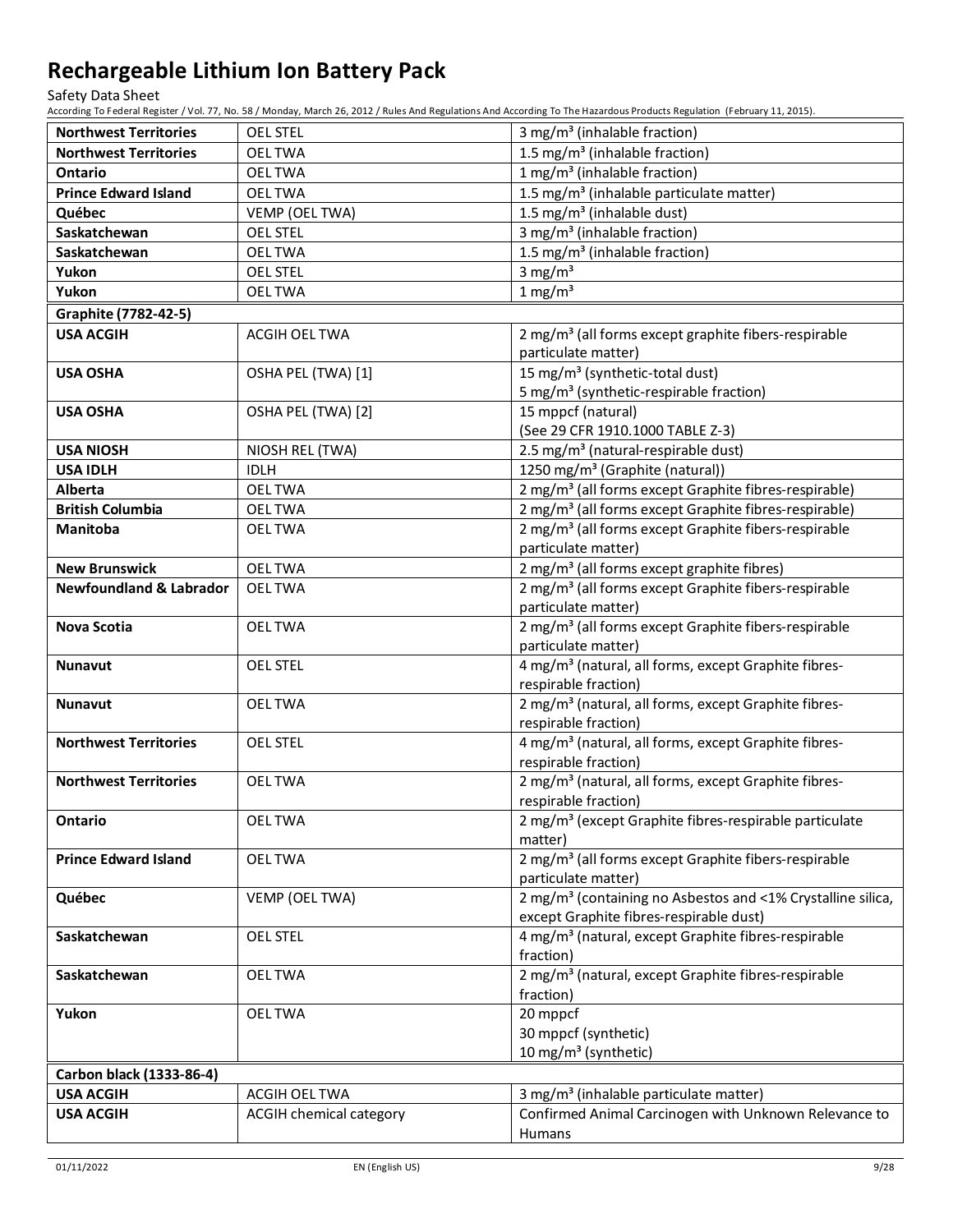Safety Data Sheet

| <b>USA OSHA</b>                    | OSHA PEL (TWA) [1]      | 3.5 mg/ $m3$                                                           |
|------------------------------------|-------------------------|------------------------------------------------------------------------|
| <b>USA NIOSH</b>                   | NIOSH REL (TWA)         | 3.5 mg/ $m3$                                                           |
|                                    |                         | 0.1 mg/m <sup>3</sup> (Carbon black in presence of Polycyclic aromatic |
|                                    |                         | hydrocarbons)                                                          |
| <b>USA IDLH</b>                    | <b>IDLH</b>             | 1750 mg/m $3$                                                          |
| Alberta                            | <b>OELTWA</b>           | 3.5 mg/ $m3$                                                           |
| <b>British Columbia</b>            | <b>OELTWA</b>           | 3 mg/m <sup>3</sup> (inhalable)                                        |
| <b>Manitoba</b>                    | <b>OELTWA</b>           | 3 mg/m <sup>3</sup> (inhalable particulate matter)                     |
| <b>New Brunswick</b>               | <b>OELTWA</b>           | 3.5 mg/ $m3$                                                           |
| <b>Newfoundland &amp; Labrador</b> | <b>OELTWA</b>           | 3 mg/m <sup>3</sup> (inhalable particulate matter)                     |
| <b>Nova Scotia</b>                 | <b>OELTWA</b>           | 3 mg/m <sup>3</sup> (inhalable particulate matter)                     |
| <b>Nunavut</b>                     | <b>OEL STEL</b>         | 7 mg/m $3$                                                             |
| <b>Nunavut</b>                     | <b>OELTWA</b>           | 3.5 mg/ $m3$                                                           |
| <b>Northwest Territories</b>       | <b>OEL STEL</b>         | 7 mg/m $3$                                                             |
| <b>Northwest Territories</b>       | <b>OELTWA</b>           | 3.5 mg/ $m3$                                                           |
| <b>Ontario</b>                     | <b>OELTWA</b>           | 3 mg/m <sup>3</sup> (inhalable particulate matter)                     |
| <b>Prince Edward Island</b>        | <b>OELTWA</b>           | 3 mg/m <sup>3</sup> (inhalable particulate matter)                     |
| Québec                             | VEMP (OEL TWA)          | 3 mg/m <sup>3</sup> (inhalable dust)                                   |
| Saskatchewan                       | <b>OEL STEL</b>         | 7 mg/m $3$                                                             |
| Saskatchewan                       | <b>OEL TWA</b>          | 3.5 mg/ $m3$                                                           |
| Yukon                              | <b>OEL STEL</b>         | 7 mg/m $3$                                                             |
| Yukon                              | <b>OEL TWA</b>          | 3.5 mg/ $m3$                                                           |
| <b>Manganese (7439-96-5)</b>       |                         |                                                                        |
| <b>USA ACGIH</b>                   | <b>ACGIH OEL TWA</b>    | 0.02 mg/m <sup>3</sup> (respirable particulate matter)                 |
|                                    |                         | 0.1 mg/m <sup>3</sup> (inhalable particulate matter)                   |
| <b>USA ACGIH</b>                   | ACGIH chemical category | Not Classifiable as a Human Carcinogen                                 |
| <b>USA OSHA</b>                    | OSHA PEL (Ceiling)      | 5 mg/m <sup>3</sup> (fume)                                             |
| <b>USA NIOSH</b>                   | NIOSH REL (TWA)         | $1 mg/m3$ (fume)                                                       |
| <b>USA NIOSH</b>                   | NIOSH REL (STEL)        | 3 mg/ $m3$                                                             |
| <b>USA IDLH</b>                    | <b>IDLH</b>             | 500 mg/m $3$                                                           |
| Alberta                            | <b>OELTWA</b>           | $0.2 \text{ mg/m}^3$                                                   |
| <b>British Columbia</b>            | <b>OELTWA</b>           | 0.2 mg/m <sup>3</sup> (total)                                          |
|                                    |                         | 0.02 mg/m <sup>3</sup> (respirable)                                    |
| Manitoba                           | <b>OELTWA</b>           | 0.02 mg/m <sup>3</sup> (respirable particulate matter)                 |
|                                    |                         | 0.1 mg/m <sup>3</sup> (inhalable particulate matter)                   |
| <b>New Brunswick</b>               | <b>OELTWA</b>           | $0.2 \text{ mg/m}^3$                                                   |
| <b>Newfoundland &amp; Labrador</b> | <b>OELTWA</b>           | 0.02 mg/m <sup>3</sup> (respirable particulate matter)                 |
|                                    |                         | 0.1 mg/m <sup>3</sup> (inhalable particulate matter)                   |
| <b>Nova Scotia</b>                 | <b>OELTWA</b>           | 0.02 mg/m <sup>3</sup> (respirable particulate matter)                 |
|                                    |                         | 0.1 mg/m <sup>3</sup> (inhalable particulate matter)                   |
| <b>Nunavut</b>                     | <b>OEL STEL</b>         | $0.6$ mg/m <sup>3</sup>                                                |
| <b>Nunavut</b>                     | <b>OELTWA</b>           | $0.2$ mg/m <sup>3</sup>                                                |
| <b>Northwest Territories</b>       | <b>OEL STEL</b>         | $0.6$ mg/m <sup>3</sup>                                                |
| <b>Northwest Territories</b>       | <b>OELTWA</b>           | $0.2$ mg/m <sup>3</sup>                                                |
| <b>Ontario</b>                     | <b>OELTWA</b>           | $0.2 \text{ mg/m}^3$                                                   |
| <b>Prince Edward Island</b>        | <b>OELTWA</b>           | 0.02 mg/m <sup>3</sup> (respirable particulate matter)                 |
|                                    |                         | 0.1 mg/m <sup>3</sup> (inhalable particulate matter)                   |
| Québec                             | VEMP (OEL TWA)          | 0.2 mg/m <sup>3</sup> (total dust and fume)                            |
| Saskatchewan                       | <b>OEL STEL</b>         | $0.6$ mg/m <sup>3</sup>                                                |
| Saskatchewan                       | <b>OELTWA</b>           | $0.2 \text{ mg/m}^3$                                                   |
| Yukon                              | OEL C                   | 5 mg/ $m3$                                                             |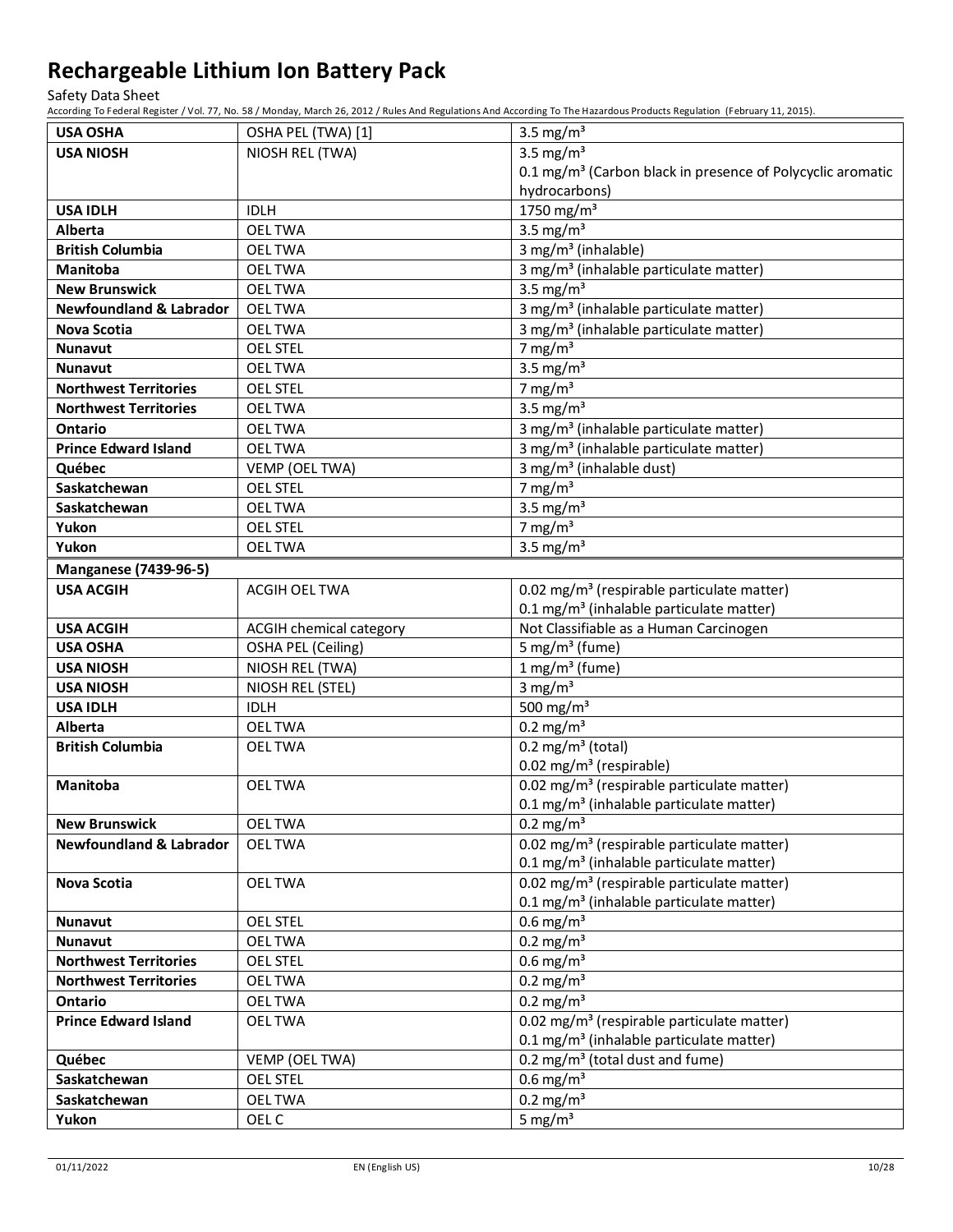Safety Data Sheet

According To Federal Register / Vol. 77, No. 58 / Monday, March 26, 2012 / Rules And Regulations And According To The Hazardous Products Regulation (February 11, 2015).

### **8.2. Exposure Controls**

**Appropriate Engineering Controls:** Ensure adequate ventilation, especially in confined areas. Emergency eye wash fountains and safety showers should be available in the immediate vicinity of any potential exposure. Gas detectors should be used when toxic gases may be released. Gas detectors should be used when flammable gases or vapors may be released. Ensure all national/local regulations are observed.

**Personal Protective Equipment:** Not required under normal conditions of use. When handling damaged batteries: . Gloves. Protective goggles. Corrosionproof clothing. Face shield. Insufficient ventilation: wear respiratory protection.



**Materials for Protective Clothing:** Chemically resistant materials and fabrics. Corrosion-proof clothing.

**Hand Protection:** Wear protective gloves.

**Eye and Face Protection:** Chemical safety goggles and face shield.

**Skin and Body Protection:** Wear suitable protective clothing.

**Respiratory Protection:** If exposure limits are exceeded or irritation is experienced, approved respiratory protection should be worn. In case of inadequate ventilation, oxygen deficient atmosphere, or where exposure levels are not known wear approved respiratory protection.

**Environmental Exposure Controls:** Avoid release to the environment.

**Other Information:** When using, do not eat, drink or smoke.

### **SECTION 9: PHYSICAL AND CHEMICAL PROPERTIES**

### **9.1. Information on Basic Physical and Chemical Properties**

| <b>Physical State</b>                         | $\ddot{\cdot}$       | Solid                     |
|-----------------------------------------------|----------------------|---------------------------|
| Appearance                                    | $\ddot{\phantom{a}}$ | Manufactured Battery Cell |
| Odor                                          | :                    | Odorless                  |
| <b>Odor Threshold</b>                         |                      | No data available         |
| рH                                            |                      | No data available         |
| <b>Evaporation Rate</b>                       | $\ddot{\phantom{a}}$ | No data available         |
| <b>Melting Point</b>                          |                      | No data available         |
| <b>Freezing Point</b>                         |                      | No data available         |
| <b>Boiling Point</b>                          | $\ddot{\phantom{a}}$ | No data available         |
| <b>Flash Point</b>                            |                      | No data available         |
| <b>Auto-ignition Temperature</b>              |                      | No data available         |
| <b>Decomposition Temperature</b>              | $\ddot{\phantom{a}}$ | No data available         |
| Flammability (solid, gas)                     | $\ddot{\phantom{0}}$ | No data available         |
| <b>Lower Flammable Limit</b>                  |                      | No data available         |
| Upper Flammable Limit                         | $\ddot{\phantom{a}}$ | No data available         |
| <b>Vapor Pressure</b>                         | $\ddot{\phantom{a}}$ | No data available         |
| Relative Vapor Density at 20°C                |                      | No data available         |
| <b>Relative Density</b>                       | $\ddot{\phantom{a}}$ | No data available         |
| <b>Specific Gravity</b>                       | $\ddot{\phantom{0}}$ | No data available         |
| Solubility                                    |                      | Water: Insoluble          |
| <b>Partition Coefficient: N-Octanol/Water</b> |                      | No data available         |
| <b>Viscosity</b>                              |                      | No data available         |

## **SECTION 10: STABILITY AND REACTIVITY**

### **10.1. Reactivity:**

Product itself is stable, but if damaged or opened . can release toxic and corrosive hydrofluoric acid on contact with water or other incompatible materials. . May react exothermically with water releasing heat. Adding an acid to a base or base to an acid may cause a violent reaction. Contact with acids liberates toxic gas. Hazardous reactions may occur on contact with certain chemicals. Refer to incompatible materials.

#### **10.2. Chemical Stability:**

Stable under recommended handling and storage conditions (see section 7).

#### **10.3. Possibility of Hazardous Reactions:**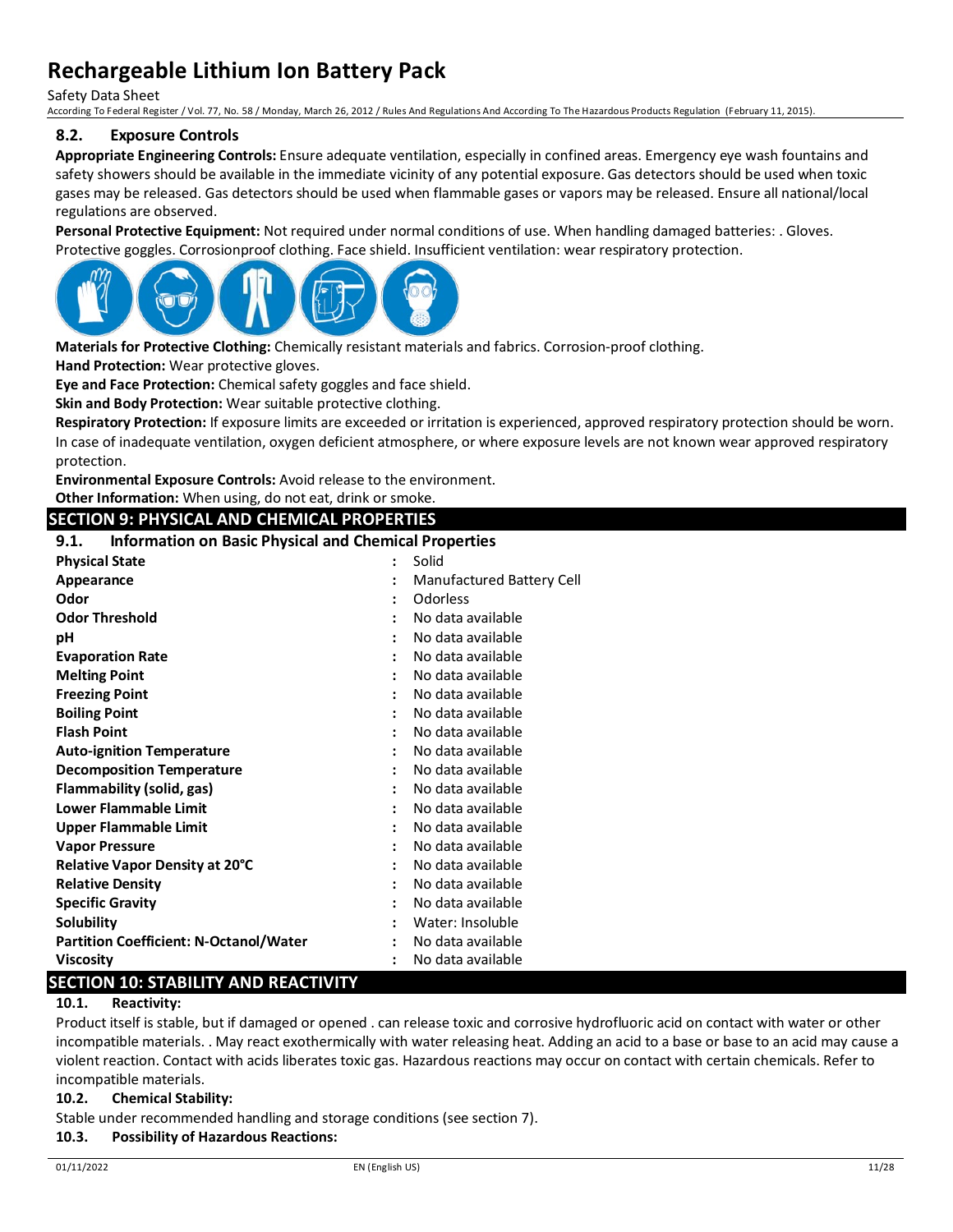Safety Data Sheet

According To Federal Register / Vol. 77, No. 58 / Monday, March 26, 2012 / Rules And Regulations And According To The Hazardous Products Regulation (February 11, 2015).

#### Hazardous polymerization will not occur.

### **10.4. Conditions to Avoid:**

Do not use unauthorized charger or charging method. Do not deconstruct or disassemble battery or solder battery. . Damaging, puncturing, or opening the battery cell. Direct sunlight, extremely high or low temperatures, heat, hot surfaces, sparks, open flames, incompatible materials, and other ignition sources.

#### **10.5. Incompatible Materials:**

Strong acids, strong bases, strong oxidizers. Water. Combustible materials. Peroxides. Moisture. Reducing agents. Alkalis.

### **10.6. Hazardous Decomposition Products:**

Under normal conditions of storage and use, hazardous decomposition products should not be produced. Thermal decomposition generates: Corrosive vapors. May release flammable gases. Carbon oxides (CO, CO2). Metal oxides. Hydrogen chloride. Hydrogen fluoride.

### **SECTION 11: TOXICOLOGICAL INFORMATION**

#### **11.1. Information on Toxicological Effects - Product**

**Acute Toxicity (Oral):** Toxic if swallowed.

**Acute Toxicity (Dermal):** Not classified

**Acute Toxicity (Inhalation):** Fatal if inhaled.

**LD50 and LC50 Data:**

| Rechargeable Lithium Ion Battery Pack |                           |  |
|---------------------------------------|---------------------------|--|
| ATE US/CA (oral)                      | 145.21 mg/kg body weight  |  |
| ATE US/CA (dust, mist)                | $0.19 \,\mathrm{mg/l}/4h$ |  |

**Skin Corrosion/Irritation:** Causes severe skin burns.

**Eye Damage/Irritation:** Causes serious eye damage.

**Respiratory or Skin Sensitization:** May cause an allergy or asthma symptoms or breathing difficulties if inhaled. May cause an allergic skin reaction.

**Germ Cell Mutagenicity:** Not classified

**Carcinogenicity:** May cause cancer.

**Specific Target Organ Toxicity (Repeated Exposure):** Causes damage to organs through prolonged or repeated exposure. **Reproductive Toxicity:** Not classified

**Specific Target Organ Toxicity (Single Exposure):** May cause respiratory irritation.

**Aspiration Hazard:** Not classified

**Symptoms/Injuries After Inhalation:** For exposure to the internal contents of the battery: Inhalation of this material can cause serious health effects in small amounts, leading to unconsciousness and death. Exposure may produce cough, mucous secretions, shortness of breath, chest tightness or other symptoms indicative of an allergic/sensitization reaction. May be corrosive to the respiratory tract. May cause respiratory irritation.

**Symptoms/Injuries After Skin Contact:** For exposure to the internal contents of the battery: Causes severe irritation which will progress to chemical burns. May cause an allergic skin reaction.

**Symptoms/Injuries After Eye Contact:** For exposure to the internal contents of the battery: Causes permanent damage to the cornea, iris, or conjunctiva.

**Symptoms/Injuries After Ingestion:** For exposure to the internal contents of the battery: This material is toxic in small amounts orally, and can cause adverse health effects or death. . May cause burns or irritation of the linings of the mouth, throat, and gastrointestinal tract.

**Chronic Symptoms:** For exposure to the internal contents of the battery: May cause cancer by inhalation. May damage fertility or the unborn child. Causes damage to organs (lungs, brain, bones/teeth, and kidneys) through prolonged or repeated exposure.

## **11.2. Information on Toxicological Effects - Ingredient(s)**

#### **LD50 and LC50 Data:**

| Carbon (7440-44-0)                             |                  |  |
|------------------------------------------------|------------------|--|
| LD50 Oral Rat                                  | > 10000 mg/kg    |  |
| Nickel oxide (NiO) (1313-99-1)                 |                  |  |
| LD50 Oral Rat                                  | > 5000 mg/kg     |  |
| <b>LC50 Inhalation Rat</b>                     | $>$ 5.08 mg/l/4h |  |
| $>$ 5.08 mg/l/4h<br><b>LC50 Inhalation Rat</b> |                  |  |
| Manganese oxide (MnO2) (1313-13-9)             |                  |  |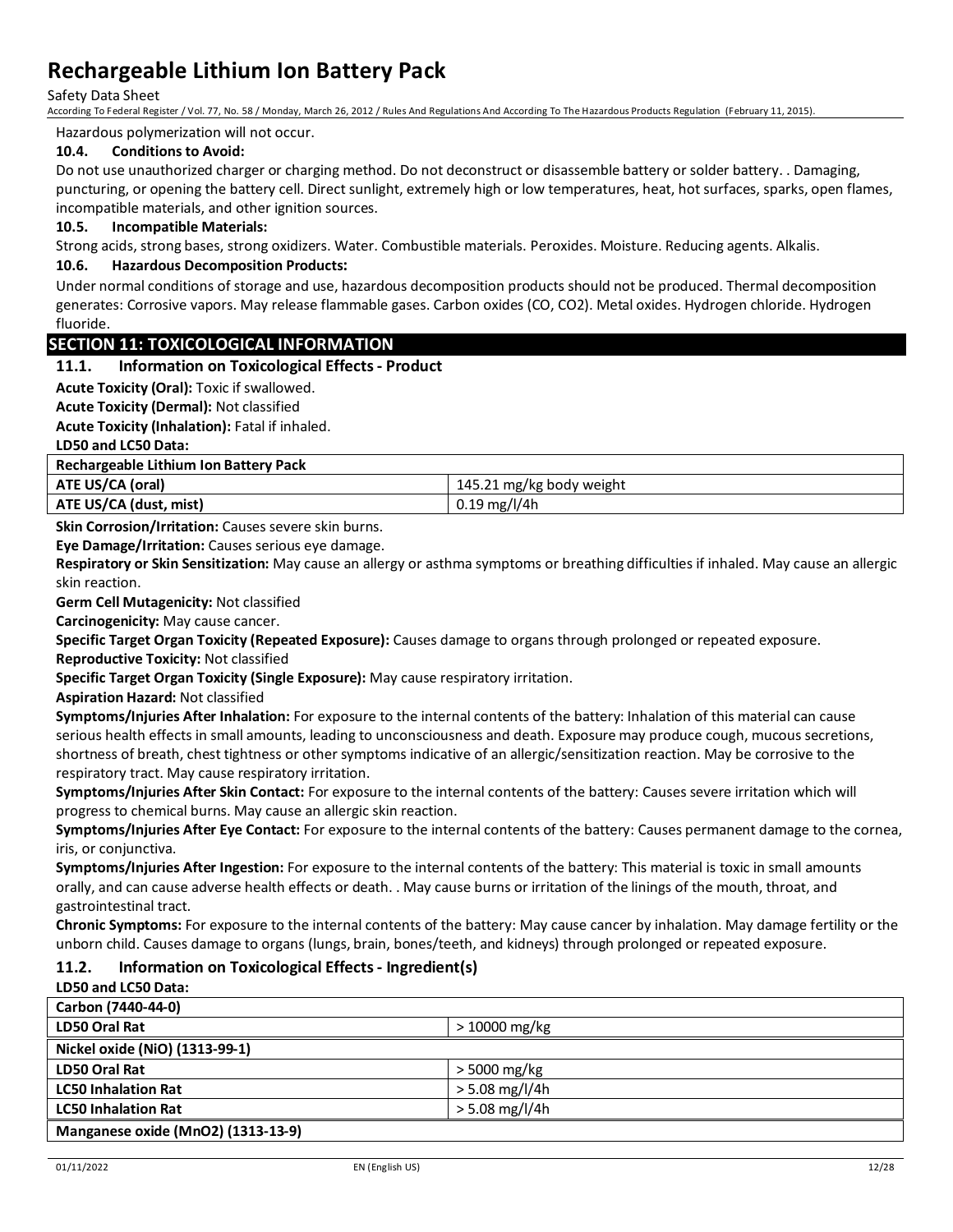Safety Data Sheet

| <b>LC50 Inhalation Rat</b>                       | > 1500 mg/m <sup>3</sup> (Exposure time: 4 h) |  |
|--------------------------------------------------|-----------------------------------------------|--|
| ATE US/CA (oral)                                 | 500.00 mg/kg body weight                      |  |
| ATE US/CA (dust, mist)                           | 1.50 mg/l/4h                                  |  |
| Cobalt oxide (CoO) (1307-96-6)                   |                                               |  |
| LD50 Oral Rat                                    | 159 mg/kg                                     |  |
| <b>LD50 Dermal Rat</b>                           | > 2000 mg/kg                                  |  |
| <b>LC50 Inhalation Rat</b>                       | $0.06$ mg/l/4h                                |  |
| <b>LC50 Inhalation Rat</b>                       | 0.06 mg/l/4h                                  |  |
| Phosphate(1-), hexafluoro-, lithium (21324-40-3) |                                               |  |
| <b>LD50 Oral Rat</b>                             | $50 - 300$ mg/kg                              |  |
| Dimethyl carbonate (616-38-6)                    |                                               |  |
| <b>LD50 Oral Rat</b>                             | 13 g/kg                                       |  |
| <b>LD50 Dermal Rabbit</b>                        | > 5 g/kg                                      |  |
| <b>LC50 Inhalation Rat</b>                       | > 5.36 mg/l/4h                                |  |
| 1,3-Dioxolan-2-one (96-49-1)                     |                                               |  |
| <b>LD50 Oral Rat</b>                             | > 5000 mg/kg                                  |  |
| <b>LD50 Dermal Rat</b>                           | > 2000 mg/kg                                  |  |
| <b>LD50 Dermal Rabbit</b>                        | > 26420 mg/kg                                 |  |
| <b>LC50 Inhalation Rat</b>                       | > 730 mg/m <sup>3</sup> (Exposure time: 8 h)  |  |
| ATE US/CA (oral)                                 | 500.00 mg/kg body weight                      |  |
| Carbonate, methyl ethyl (623-53-0)               |                                               |  |
| LD50 Oral Rat                                    | > 15000 mg/kg                                 |  |
| <b>LC50 Inhalation Rat</b>                       | $> 17.6$ mg/l/4h                              |  |
| Copper (7440-50-8)                               |                                               |  |
| <b>LC50 Inhalation Rat</b>                       | $> 5.11$ mg/l/4h                              |  |
| Aluminum (7429-90-5)                             |                                               |  |
| <b>LC50 Inhalation Rat</b>                       | > 0.888 mg/l/4h                               |  |
| Propylene carbonate (108-32-7)                   |                                               |  |
| <b>LD50 Oral Rat</b>                             | 29000 mg/kg                                   |  |
| <b>LD50 Dermal Rabbit</b>                        | > 3000 mg/kg                                  |  |
| Diethyl carbonate (105-58-8)                     |                                               |  |
| LD50 Oral Rat                                    | > 15000 mg/kg                                 |  |
| <b>LC50 Inhalation Rat</b>                       | > 1268 mg/m <sup>3</sup> (Exposure time: 7 h) |  |
| Cobaltate (CoO21-), lithium (12190-79-3)         |                                               |  |
| LD50 Oral Rat                                    | > 5000 mg/kg                                  |  |
| <b>LD50 Dermal Rat</b>                           | > 2000 mg/kg                                  |  |
| <b>LC50 Inhalation Rat</b>                       | $> 5.05$ mg/l/4h                              |  |
| Nickel (7440-02-0)                               |                                               |  |
| LD50 Oral Rat                                    | > 9000 mg/kg                                  |  |
| <b>LC50 Inhalation Rat</b>                       | > 10.2 mg/l (Exposure time: 1 h)              |  |
| <b>Graphite (7782-42-5)</b>                      |                                               |  |
| LD50 Oral Rat                                    | > 2000 mg/kg                                  |  |
| <b>LC50 Inhalation Rat</b>                       | > 2000 mg/m <sup>3</sup> (Exposure time: 4 h) |  |
| Carbon black (1333-86-4)                         |                                               |  |
| LD50 Oral Rat                                    | > 8000 mg/kg                                  |  |
| <b>Manganese (7439-96-5)</b>                     |                                               |  |
| LD50 Oral Rat                                    | > 2000 mg/kg                                  |  |
| <b>LC50 Inhalation Rat</b>                       | $> 5.14$ mg/l/4h                              |  |
| Nickel oxide (NiO) (1313-99-1)                   |                                               |  |
| <b>IARC Group</b>                                | $\mathbf{1}$                                  |  |
|                                                  |                                               |  |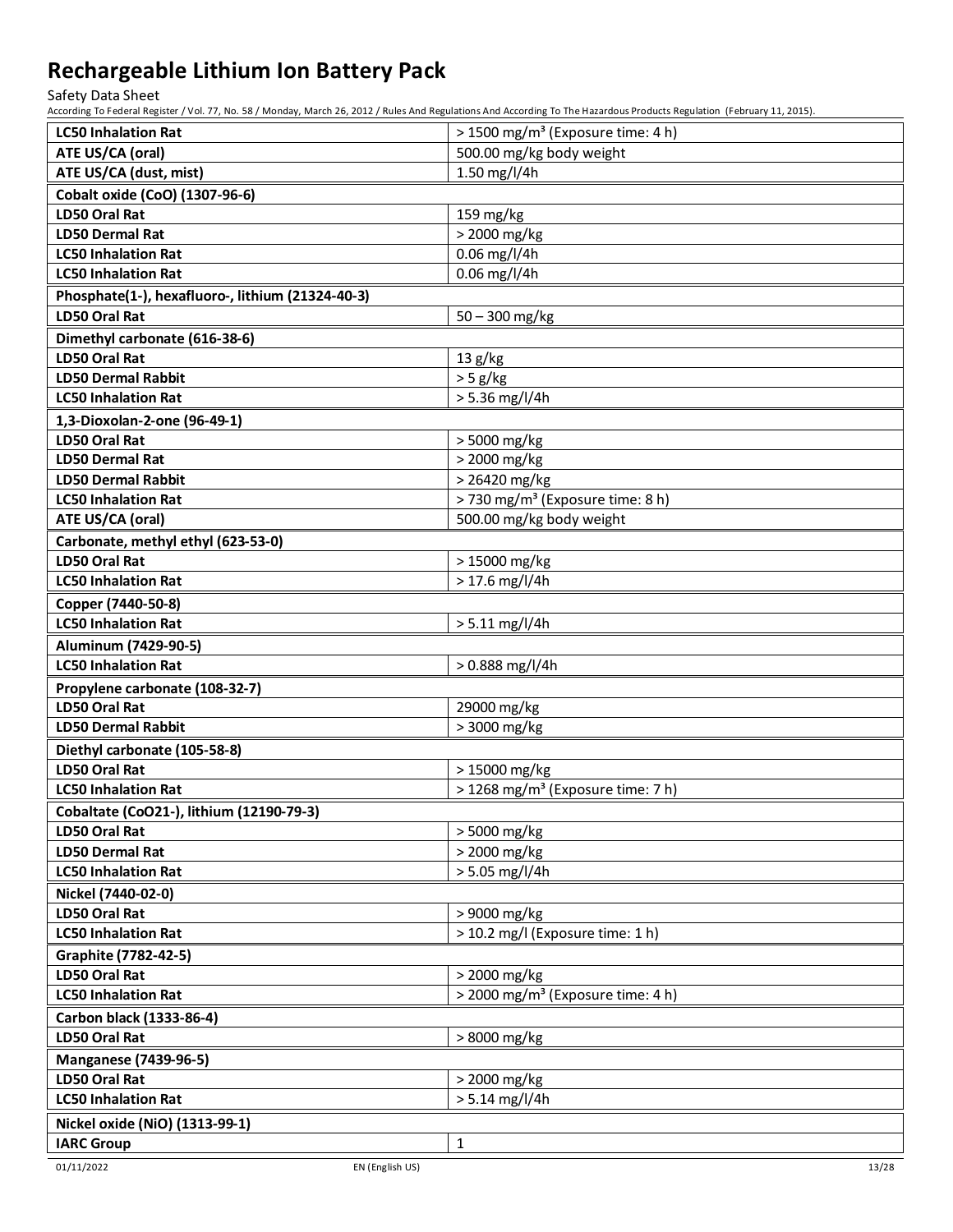Safety Data Sheet

According To Federal Register / Vol. 77, No. 58 / Monday, March 26, 2012 / Rules And Regulations And According To The Hazardous Products Regulation (February 11, 2015).

| <b>National Toxicology Program (NTP) Status</b>  | Evidence of Carcinogenicity.                   |
|--------------------------------------------------|------------------------------------------------|
| <b>OSHA Hazard Communication Carcinogen List</b> | In OSHA Hazard Communication Carcinogen list.  |
| Cobalt oxide (CoO) (1307-96-6)                   |                                                |
| <b>IARC Group</b>                                | 2B                                             |
| <b>OSHA Hazard Communication Carcinogen List</b> | In OSHA Hazard Communication Carcinogen list.  |
| Nickel (7440-02-0)                               |                                                |
| <b>IARC Group</b>                                | 2B                                             |
| <b>National Toxicology Program (NTP) Status</b>  | Reasonably anticipated to be Human Carcinogen. |
| <b>OSHA Hazard Communication Carcinogen List</b> | In OSHA Hazard Communication Carcinogen list.  |
| Carbon black (1333-86-4)                         |                                                |
| <b>IARC Group</b>                                | 2B                                             |
| <b>OSHA Hazard Communication Carcinogen List</b> | In OSHA Hazard Communication Carcinogen list.  |
|                                                  |                                                |

## **SECTION 12: ECOLOGICAL INFORMATION**

## **12.1. Toxicity**

**Ecology - General:** Exposure to materials housed in battery: Very toxic to aquatic life. Very toxic to aquatic life with long lasting effects.

**Ecology - Water:** This information applies to the materials enclosed inside of the battery pack. If the battery is misused, altered outside of its normal conditions of use, or there is a spill, leak, fire, or other emergency, and the contents are released: the internal contents are considered very toxic to aquatic life, and very toxic to aquatic life with long lasting effects. **Nickel oxide (NiO) (1313-99-1)**

| Nickel oxide (NiO) (1313-99-1)        |                                                                                                         |
|---------------------------------------|---------------------------------------------------------------------------------------------------------|
| LC50 Fish 1                           | > 100 mg/l (Exposure time: 96 h - Species: Brachydanio rerio [static])                                  |
| EC50 - Crustacea [1]                  | > 100 mg/l (Exposure time: 48 h - Species: Daphnia magna)                                               |
| Dimethyl carbonate (616-38-6)         |                                                                                                         |
| LC50 Fish 1                           | > 100 mg/l Species: Danio rerio                                                                         |
| EC50 - Crustacea [1]                  | > 100 mg/l Species: Daphnia magna                                                                       |
| ErC50 algae                           | > 100 mg/l SPecies: Pseudokirchnerella subcapitata                                                      |
| <b>NOEC Chronic Fish</b>              | > 100 mg/l Species: Danio rerio                                                                         |
| <b>NOEC Chronic Crustacea</b>         | 25 mg/l Species: Daphnia magna                                                                          |
| <b>NOEC Chronic Algae</b>             | > 100 mg/l Species: Pseudokirchnerella subcapitata                                                      |
| 1,3-Dioxolan-2-one (96-49-1)          |                                                                                                         |
| LC50 Fish 1                           | > 100 mg/l (Exposure time: 96 h - Species: Oncorhynchus mykiss)                                         |
| Carbonate, methyl ethyl (623-53-0)    |                                                                                                         |
| LC50 Fish 1                           | > 100 mg/l (Exposure time: 96 h - Species: Oncorhynchus mykiss [semi-static])                           |
| Propylene carbonate (108-32-7)        |                                                                                                         |
| LC50 Fish 1                           | > 1000 mg/l (Exposure time: 96 h - Species: Cyprinus carpio [semi-static])                              |
| EC50 - Crustacea [1]                  | > 500 mg/l (Exposure time: 48 h - Species: Daphnia magna)                                               |
| ErC50 algae                           | > 929 mg/l (Exposure time: 96 h - Species: Selenastrum capricornutum [static])                          |
| Nickel (7440-02-0)                    |                                                                                                         |
| LC50 Fish 1                           | 100 mg/l (Exposure time: 96 h - Species: Brachydanio rerio)                                             |
| EC50 - Crustacea [1]                  | 121.6 μg/l (Exposure time: 48h - Species: Ceriodaphnia dubia [static])                                  |
| LC50 Fish 2                           | $15.3$ mg/l                                                                                             |
| EC50 - Crustacea [2]                  | 1 mg/l (Exposure time: 48 h - Species: Daphnia magna [Static])                                          |
| <b>EC50 Other Aquatic Organisms 2</b> | 0.174 (0.174 - 0.311) mg/l (Exposure time: 96 h - Species: Pseudokirchneriella subcapitata<br>[static]) |
| <b>Graphite (7782-42-5)</b>           |                                                                                                         |
| LC50 Fish 1                           | > 100 mg/l (Exposure time: 96 h - Species: Danio rerio [semi-static])                                   |
| EC50 - Crustacea [1]                  | > 100 mg/l (Exposure time: 48 h - Species: Daphnia magna [static])                                      |
| ErC50 algae                           | > 100 mg/l (Exposure time: 72 h - Species: Pseudokirchneriella subcapitata [static])                    |
| <b>NOEC Chronic Fish</b>              | > 100 mg/l (Exposure time: 96 h - Species: Danio rerio [semi-static])                                   |
| <b>NOEC Chronic Crustacea</b>         | > 100 mg/l (Exposure time: 48 h - Species: Daphnia magna [static])                                      |
|                                       |                                                                                                         |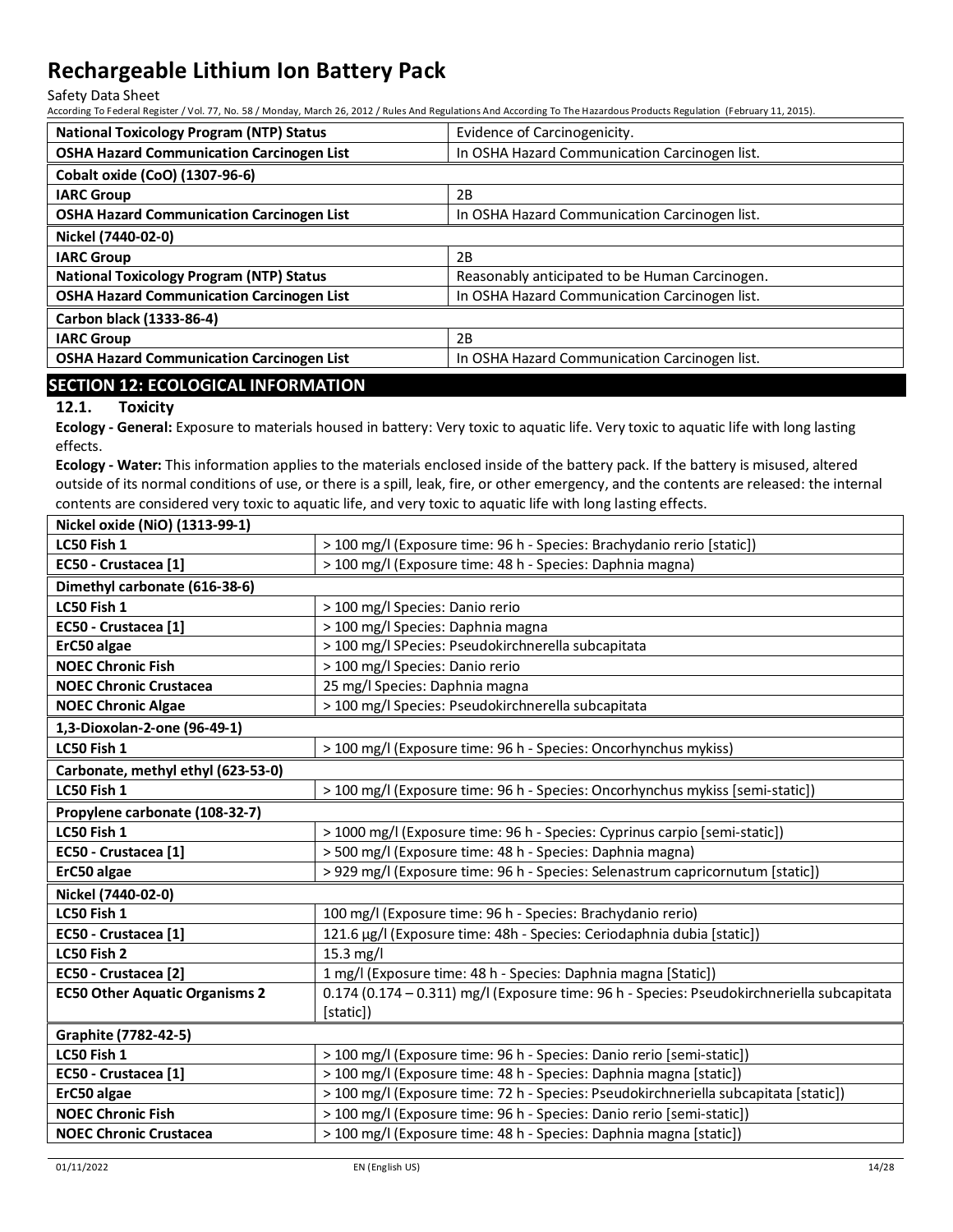Safety Data Sheet

According To Federal Register / Vol. 77, No. 58 / Monday, March 26, 2012 / Rules And Regulations And According To The Hazardous Products Regulation (February 11, 2015).

| <b>NOEC Chronic Algae</b>    | > 100 mg/l (Exposure time: 72 h - Species: Pseudokirchneriella subcapitata [static]) |
|------------------------------|--------------------------------------------------------------------------------------|
| Carbon black (1333-86-4)     |                                                                                      |
| EC50 - Crustacea [1]         | 5600 mg/l (Exposure time: 24 h - Species: Daphnia magna)                             |
| <b>Manganese (7439-96-5)</b> |                                                                                      |
| LC50 Fish 1                  | > 3.6 mg/l (Exposure time: 96 h - Species: Oncorhynchus mykiss [semi-static])        |
| <b>NOEC Chronic Fish</b>     | 3.6 mg/l (Exposure time: 96h; Species: Oncorhynchus mykiss)                          |

## **12.2. Persistence and Degradability**

| Rechargeable Lithium Ion Battery Pack        |                                                                                |  |
|----------------------------------------------|--------------------------------------------------------------------------------|--|
| <b>Persistence and Degradability</b>         | For exposure to battery contents: . May cause long-term adverse effects in the |  |
|                                              | environment.                                                                   |  |
| Copper (7440-50-8)                           |                                                                                |  |
| <b>Persistence and Degradability</b>         | Not readily biodegradable.                                                     |  |
| <b>Bioaccumulative Potential</b><br>12.3.    |                                                                                |  |
| <b>Rechargeable Lithium Ion Battery Pack</b> |                                                                                |  |
| <b>Bioaccumulative Potential</b>             | Not established.                                                               |  |
| Manganese oxide (MnO2) (1313-13-9)           |                                                                                |  |
| <b>BCF Fish 1</b>                            | (no bioaccumulation expected)                                                  |  |
| Partition coefficient n-octanol/water        | $<$ 0 (at 20 $^{\circ}$ C)                                                     |  |
| (Log Pow)                                    |                                                                                |  |
| Propylene carbonate (108-32-7)               |                                                                                |  |
| Partition coefficient n-octanol/water        | 0.48 (at $25 °C$ )                                                             |  |
| (Log Pow)                                    |                                                                                |  |
| <b>Mobility in Soil</b><br>12.4.             |                                                                                |  |

### **Rechargeable Lithium Ion Battery Pack**

**Ecology - Soil** Not established.

## **12.5. Other Adverse Effects**

**Other Information:** Avoid release to the environment.

## **SECTION 13: DISPOSAL CONSIDERATIONS**

### **13.1. Waste treatment methods**

**Waste Disposal Recommendations:** Dispose of contents/container in accordance with local, regional, national, territorial, provincial, and international regulations.

**Additional Information:** Batteries should be completely discharged prior to disposal and/or the terminals taped or capped to prevent short circuit. Recycle the material as far as possible. Do not puncture or incinerate container.

**Ecology - Waste Materials:** Avoid release to the environment. This material is hazardous to the aquatic environment. Keep out of sewers and waterways.

## **SECTION 14: TRANSPORT INFORMATION**

The shipping description(s) stated herein were prepared in accordance with certain assumptions at the time the SDS was authored, and can vary based on a number of variables that may or may not have been known at the time the SDS was issued.

### **14.1. In Accordance with DOT**

| <b>Proper Shipping Name</b>      | : LITHIUM ION BATTERIES INCLUDING LITHIUM ION POLYMER BATTERIES |  |  |
|----------------------------------|-----------------------------------------------------------------|--|--|
| <b>Hazard Class</b>              | : 9                                                             |  |  |
| <b>Identification Number</b>     | : UN3480                                                        |  |  |
| <b>Label Codes</b>               | : 9                                                             |  |  |
| <b>Marine Pollutant</b>          | : Marine pollutant                                              |  |  |
| <b>ERG Number</b>                | : 147                                                           |  |  |
| In Accordance with IMDG<br>14.2. |                                                                 |  |  |
| <b>Proper Shipping Name</b>      | : LITHIUM ION BATTERIES                                         |  |  |
| <b>Hazard Class</b>              | : 9A                                                            |  |  |
| <b>Identification Number</b>     | : UN3480                                                        |  |  |
| <b>Label Codes</b>               | : 9A                                                            |  |  |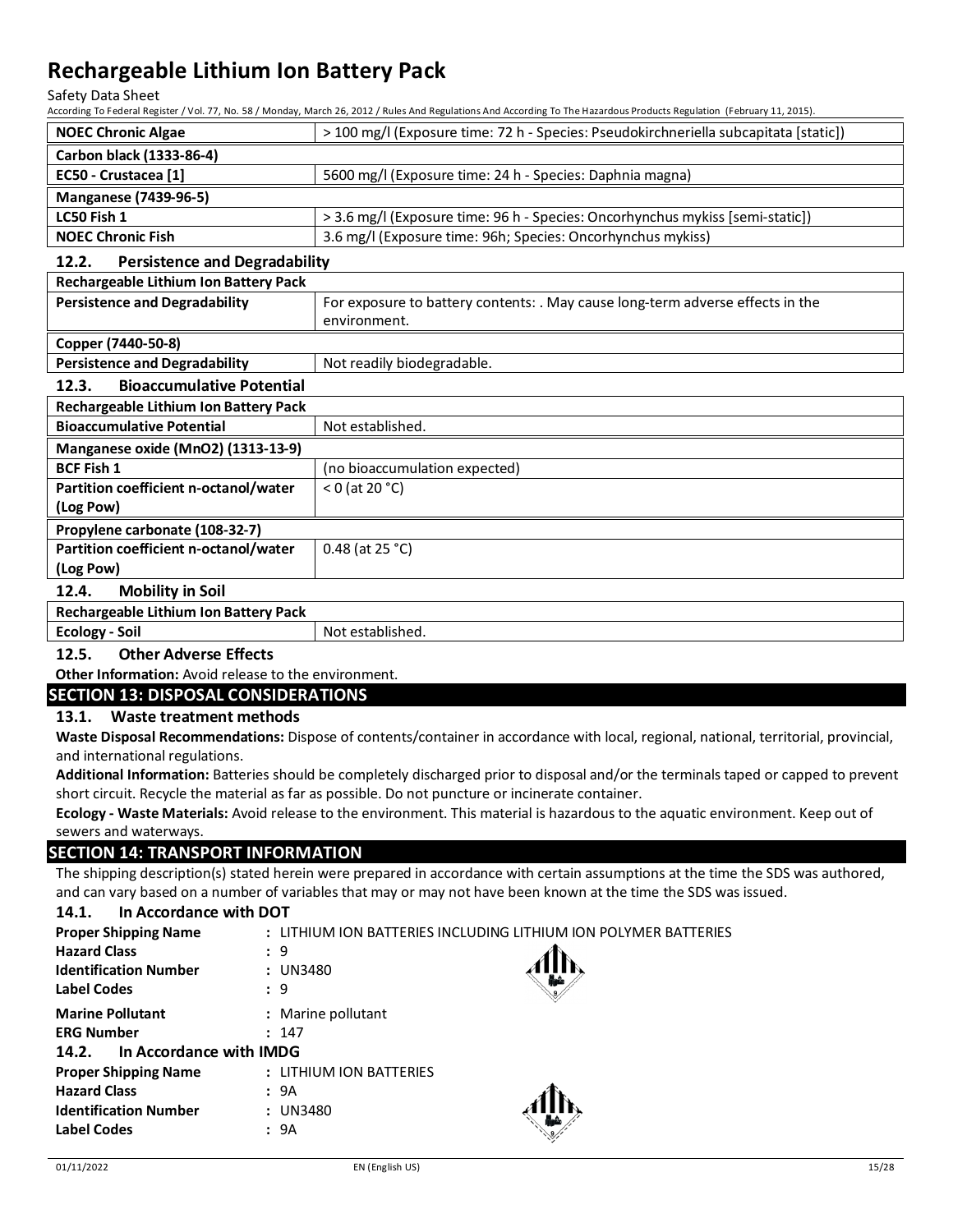Safety Data Sheet

According To Federal Register / Vol. 77, No. 58 / Monday, March 26, 2012 / Rules And Regulations And According To The Hazardous Products Regulation (February 11, 2015).

| EmS-No. (Fire)                | $F-A$                   |
|-------------------------------|-------------------------|
| EmS-No. (Spillage)            | : S-I                   |
| <b>Marine pollutant</b>       | : Marine pollutant      |
| <b>MFAG Number</b>            | : 147                   |
| 14.3. In Accordance with IATA |                         |
| <b>Proper Shipping Name</b>   | : LITHIUM ION BATTERIES |
| <b>Hazard Class</b>           | : 9A                    |
| <b>Identification Number</b>  | : UN3480                |
| Label Codes                   | : 9A                    |
| <b>ERG Code (IATA)</b>        | : 12FZ                  |
| 14.4. In Accordance with TDG  |                         |
| <b>Proper Shipping Name</b>   | : LITHIUM ION BATTERIES |
| <b>Hazard Class</b>           | : 9                     |
| <b>Identification Number</b>  | : UN3480                |
| <b>Label Codes</b>            | : 9                     |
| <b>Marine Pollutant (TDG)</b> | : Marine pollutant      |

| <b>Battery Information by Models</b> |               |               |             |  |
|--------------------------------------|---------------|---------------|-------------|--|
| <b>Models</b>                        | Capacity (Ah) | Capacity (Wh) | Weight (Kg) |  |
| BL1203/BL1203-BULK                   | $\mathcal{P}$ | 24            | 0.25        |  |
| BL2005/BL2005-BULK                   | $1.5\,$       | 30            | 0.43        |  |
| BL2012/BL2012-BULK                   | 2.5           | 50            | 0.43        |  |
| BL2010/BL2010-BULK                   | 3             | 60            | 0.73        |  |
| BL2022/BL2022-BULK                   | 5             | 90            | 0.73        |  |
| BL4011/BL4011-BULK                   | 2.5           | 90            | 0.70        |  |
| BL2013/BL2013-BULK                   | 2.8           | 50            | 0.43        |  |
| BL2023/BL2023-BULK                   | 5.6           | 101           | 0.73        |  |
| BL4013/BL4013-BULK                   | 2.8           | 101           | 0.70        |  |

## **SECTION 15: REGULATORY INFORMATION**

| <b>US Federal Regulations</b><br>15.1.                                                                                                                                                                                                |                                                                    |  |
|---------------------------------------------------------------------------------------------------------------------------------------------------------------------------------------------------------------------------------------|--------------------------------------------------------------------|--|
| <b>Rechargeable Lithium Ion Battery Pack</b>                                                                                                                                                                                          |                                                                    |  |
| <b>SARA Section 311/312 Hazard Classes</b>                                                                                                                                                                                            | Health hazard - Acute toxicity (any route of exposure)             |  |
|                                                                                                                                                                                                                                       | Health hazard - Serious eye damage or eye irritation               |  |
|                                                                                                                                                                                                                                       | Health hazard - Skin corrosion or Irritation                       |  |
|                                                                                                                                                                                                                                       | Health hazard - Respiratory or skin sensitization                  |  |
|                                                                                                                                                                                                                                       | Health hazard - Carcinogenicity                                    |  |
|                                                                                                                                                                                                                                       | Health hazard - Specific target organ toxicity (single or repeated |  |
|                                                                                                                                                                                                                                       | exposure)                                                          |  |
| Carbon (7440-44-0)                                                                                                                                                                                                                    |                                                                    |  |
| Listed on the United States TSCA (Toxic Substances Control Act) inventory - Status: Active                                                                                                                                            |                                                                    |  |
| Nickel oxide (NiO) (1313-99-1)                                                                                                                                                                                                        |                                                                    |  |
| Listed on the United States TSCA (Toxic Substances Control Act) inventory - Status: Active                                                                                                                                            |                                                                    |  |
| Manganese oxide (MnO2) (1313-13-9)                                                                                                                                                                                                    |                                                                    |  |
| Listed on the United States TSCA (Toxic Substances Control Act) inventory - Status: Active                                                                                                                                            |                                                                    |  |
| Cobalt oxide (CoO) (1307-96-6)                                                                                                                                                                                                        |                                                                    |  |
| Listed on the United States TSCA (Toxic Substances Control Act) inventory - Status: Active                                                                                                                                            |                                                                    |  |
| Phosphate(1-), hexafluoro-, lithium (21324-40-3)                                                                                                                                                                                      |                                                                    |  |
| $\mathbf{r}$ . The state $\mathbf{r}$ is the state of the state of the state of the state of the state of the state of the state of the state of the state of the state of the state of the state of the state of the state of the st |                                                                    |  |

Listed on the United States TSCA (Toxic Substances Control Act) inventory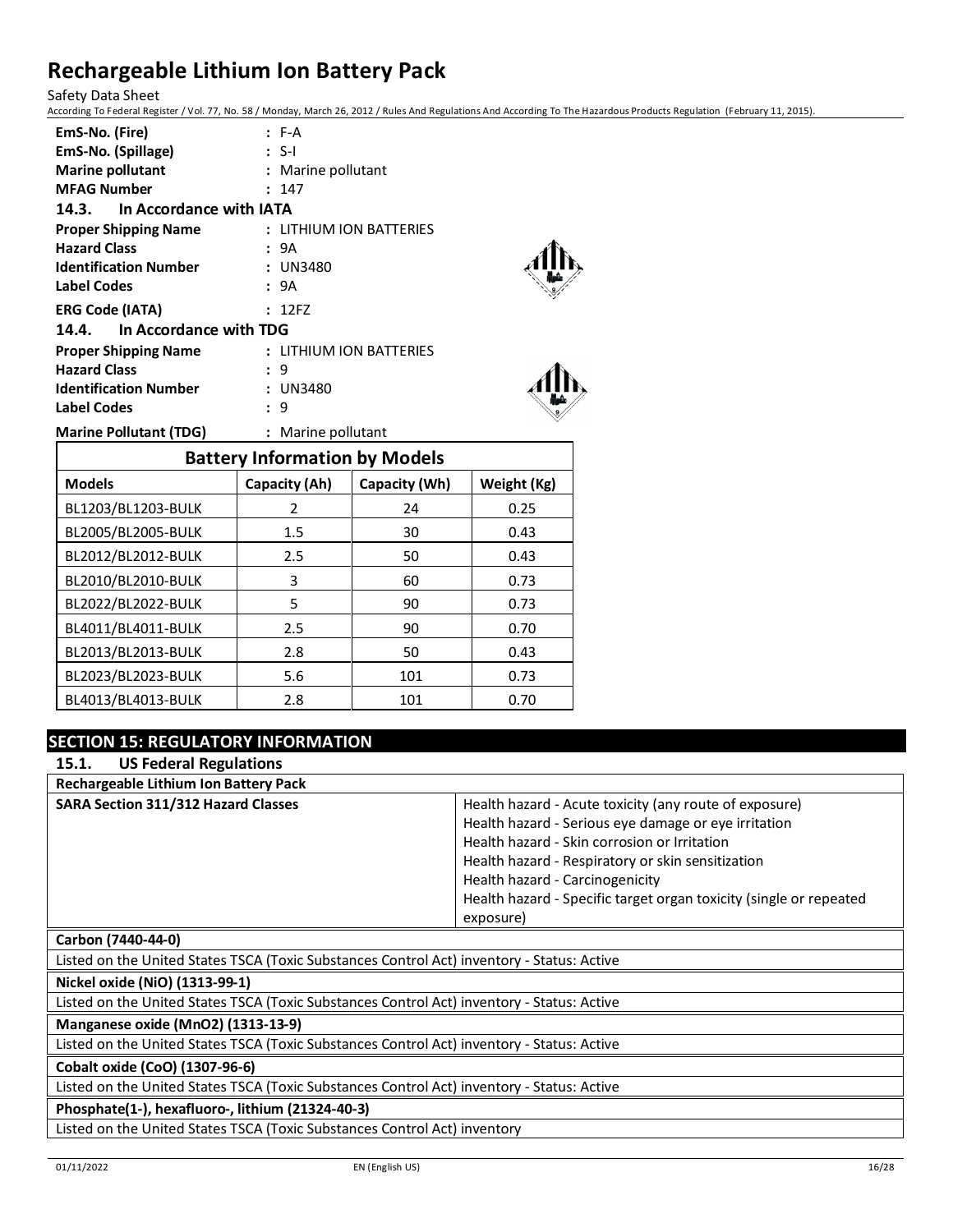Safety Data Sheet

According To Federal Register / Vol. 77, No. 58 / Monday, March 26, 2012 / Rules And Regulations And According To The Hazardous Products Regulation (February 11, 2015).

| HELDI UITE TALLUI III SE TUULUI UITE TUULUI KUULUI UITE TUULUI TUULUI KUULUI KUULUI KUULUI KUULUI KUULUI KUULUI KUULUI KA KUULUI KUULUI KUULUI KUULUI KUULUI KUULUI KUULUI KUULUI KUULUI KUULUI KUULUI KUULUI KUULUI KUULUI KU |                 |                         |                                                                       |                          |
|--------------------------------------------------------------------------------------------------------------------------------------------------------------------------------------------------------------------------------|-----------------|-------------------------|-----------------------------------------------------------------------|--------------------------|
| <b>EPA TSCA Regulatory Flag</b>                                                                                                                                                                                                |                 |                         | PMN - PMN - indicates a commenced PMN substance.                      |                          |
| Dimethyl carbonate (616-38-6)                                                                                                                                                                                                  |                 |                         |                                                                       |                          |
| Listed on the United States TSCA (Toxic Substances Control Act) inventory - Status: Active                                                                                                                                     |                 |                         |                                                                       |                          |
| 1,3-Dioxolan-2-one (96-49-1)                                                                                                                                                                                                   |                 |                         |                                                                       |                          |
| Listed on the United States TSCA (Toxic Substances Control Act) inventory - Status: Active                                                                                                                                     |                 |                         |                                                                       |                          |
| Carbonate, methyl ethyl (623-53-0)                                                                                                                                                                                             |                 |                         |                                                                       |                          |
| Listed on the United States TSCA (Toxic Substances Control Act) inventory - Status: Active                                                                                                                                     |                 |                         |                                                                       |                          |
| 1,1-Difluoroethylene polymer (24937-79-9)                                                                                                                                                                                      |                 |                         |                                                                       |                          |
| Listed on the United States TSCA (Toxic Substances Control Act) inventory - Status: Active                                                                                                                                     |                 |                         |                                                                       |                          |
| <b>EPA TSCA Regulatory Flag</b>                                                                                                                                                                                                |                 |                         | XU - XU - indicates a substance exempt from reporting under the       |                          |
|                                                                                                                                                                                                                                |                 |                         | Chemical Data Reporting Rule, (40 CFR 711).                           |                          |
| Copper (7440-50-8)                                                                                                                                                                                                             |                 |                         |                                                                       |                          |
| Listed on the United States TSCA (Toxic Substances Control Act) inventory - Status: Active                                                                                                                                     |                 |                         |                                                                       |                          |
| Subject to reporting requirements of United States SARA Section 313                                                                                                                                                            |                 |                         |                                                                       |                          |
| <b>CERCLA RQ</b>                                                                                                                                                                                                               |                 |                         | 5000 lb no reporting of releases of this hazardous substance is       |                          |
|                                                                                                                                                                                                                                |                 |                         | required if the diameter of the pieces of the solid metal released is |                          |
|                                                                                                                                                                                                                                |                 | $>100 \mu m$            |                                                                       |                          |
| <b>SARA Section 313 - Emission Reporting</b>                                                                                                                                                                                   |                 | 1%                      |                                                                       |                          |
| Aluminum (7429-90-5)                                                                                                                                                                                                           |                 |                         |                                                                       |                          |
| Listed on the United States TSCA (Toxic Substances Control Act) inventory - Status: Active                                                                                                                                     |                 |                         |                                                                       |                          |
| Subject to reporting requirements of United States SARA Section 313                                                                                                                                                            |                 |                         |                                                                       |                          |
| <b>SARA Section 313 - Emission Reporting</b>                                                                                                                                                                                   |                 | 1 % (dust or fume only) |                                                                       |                          |
| Propylene carbonate (108-32-7)                                                                                                                                                                                                 |                 |                         |                                                                       |                          |
| Listed on the United States TSCA (Toxic Substances Control Act) inventory - Status: Active                                                                                                                                     |                 |                         |                                                                       |                          |
| Diethyl carbonate (105-58-8)                                                                                                                                                                                                   |                 |                         |                                                                       |                          |
| Listed on the United States TSCA (Toxic Substances Control Act) inventory - Status: Active                                                                                                                                     |                 |                         |                                                                       |                          |
| Cobaltate (CoO21-), lithium (12190-79-3)                                                                                                                                                                                       |                 |                         |                                                                       |                          |
| Listed on the United States TSCA (Toxic Substances Control Act) inventory - Status: Active                                                                                                                                     |                 |                         |                                                                       |                          |
| Nickel (7440-02-0)                                                                                                                                                                                                             |                 |                         |                                                                       |                          |
| Listed on the United States TSCA (Toxic Substances Control Act) inventory - Status: Active                                                                                                                                     |                 |                         |                                                                       |                          |
| Subject to reporting requirements of United States SARA Section 313                                                                                                                                                            |                 |                         |                                                                       |                          |
| <b>CERCLA RQ</b><br>100 lb (only applicable if particles are $<$ 100 $\mu$ m)                                                                                                                                                  |                 |                         |                                                                       |                          |
| <b>SARA Section 313 - Emission Reporting</b>                                                                                                                                                                                   |                 | 0.1%                    |                                                                       |                          |
| Graphite (7782-42-5)                                                                                                                                                                                                           |                 |                         |                                                                       |                          |
| Listed on the United States TSCA (Toxic Substances Control Act) inventory - Status: Active                                                                                                                                     |                 |                         |                                                                       |                          |
| Carbon black (1333-86-4)                                                                                                                                                                                                       |                 |                         |                                                                       |                          |
| Listed on the United States TSCA (Toxic Substances Control Act) inventory - Status: Active                                                                                                                                     |                 |                         |                                                                       |                          |
| <b>Manganese (7439-96-5)</b>                                                                                                                                                                                                   |                 |                         |                                                                       |                          |
| Listed on the United States TSCA (Toxic Substances Control Act) inventory - Status: Active                                                                                                                                     |                 |                         |                                                                       |                          |
| Subject to reporting requirements of United States SARA Section 313                                                                                                                                                            |                 |                         |                                                                       |                          |
| <b>SARA Section 313 - Emission Reporting</b><br>1%                                                                                                                                                                             |                 |                         |                                                                       |                          |
| 15.2.<br><b>US State Regulations</b>                                                                                                                                                                                           |                 |                         |                                                                       |                          |
| Rechargeable Lithium Ion Battery Pack()                                                                                                                                                                                        |                 |                         |                                                                       |                          |
| <b>State or local regulations</b>                                                                                                                                                                                              |                 |                         |                                                                       |                          |
| <b>California Proposition 65</b>                                                                                                                                                                                               |                 |                         |                                                                       |                          |
| WARNING: This product can expose you to Nickel oxide (NiO), which is known to the State of California to cause cancer. For                                                                                                     |                 |                         |                                                                       |                          |
| more information go to www.P65Warnings.ca.gov.                                                                                                                                                                                 |                 |                         |                                                                       |                          |
| <b>Chemical Name (CAS No.)</b>                                                                                                                                                                                                 | Carcinogenicity | Developmental           | <b>Female Reproductive</b>                                            | <b>Male Reproductive</b> |
|                                                                                                                                                                                                                                |                 | <b>Toxicity</b>         | <b>Toxicity</b>                                                       | <b>Toxicity</b>          |

Nickel oxide (NiO) (1313-99-1) X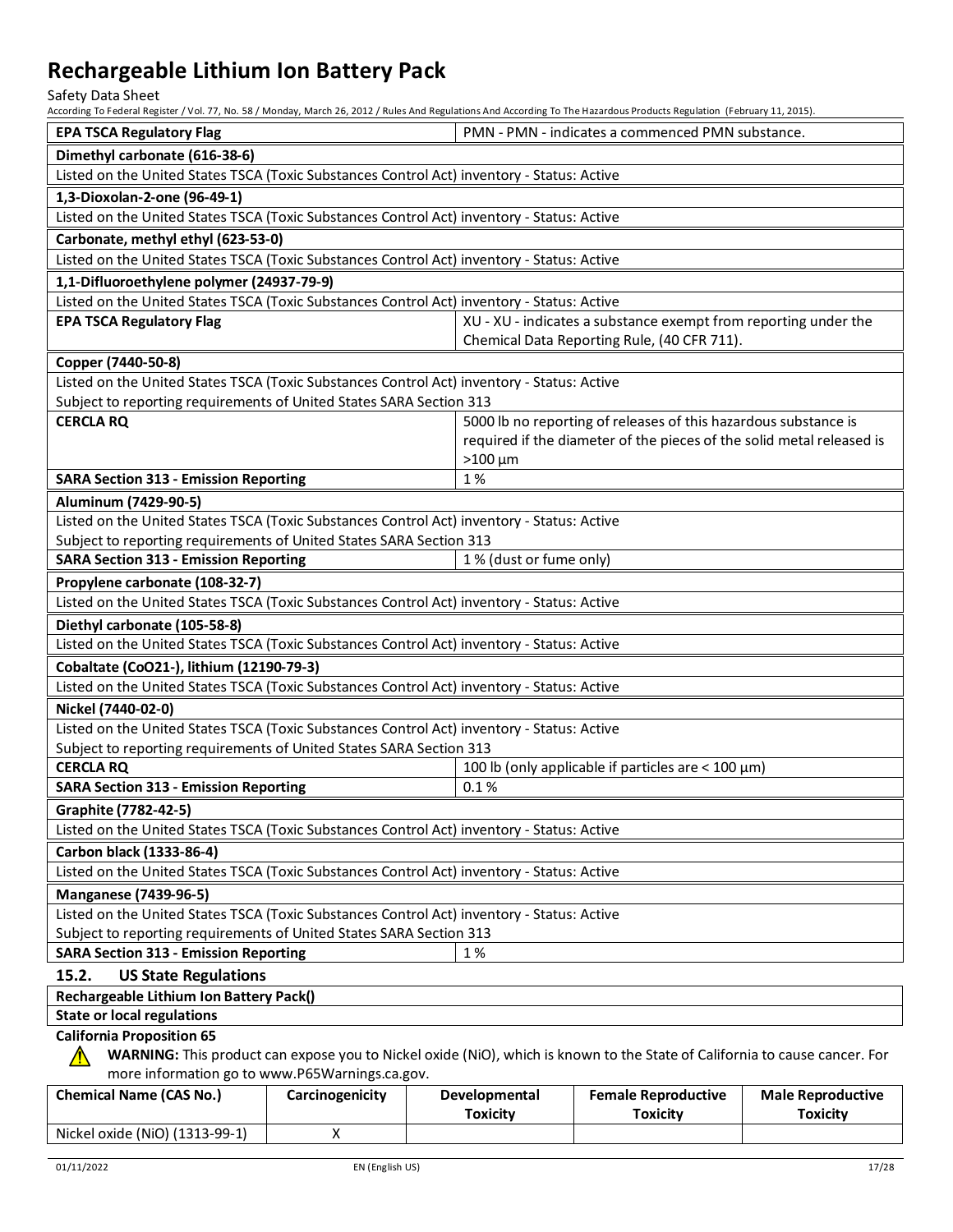Safety Data Sheet<br>According To Federal Register / Vol.

| According To Federal Register 7 VOI. 77, NO. 367 MONDay, March 20, 2012 7 Rules And Regulations And According TO The Hazardous Products Regulation (February 11, 2013)                                                                                        |   |   |   |   |
|---------------------------------------------------------------------------------------------------------------------------------------------------------------------------------------------------------------------------------------------------------------|---|---|---|---|
| Cobalt oxide (CoO) (1307-96-6)                                                                                                                                                                                                                                | X |   |   |   |
| Nickel (7440-02-0)                                                                                                                                                                                                                                            | X |   |   |   |
| Carbon black (1333-86-4)                                                                                                                                                                                                                                      | X |   |   |   |
| Cadmium compounds                                                                                                                                                                                                                                             | X |   |   |   |
| Lead compounds                                                                                                                                                                                                                                                |   | X | X | X |
| Mercury compounds                                                                                                                                                                                                                                             |   | X |   |   |
| Carbon (7440-44-0)                                                                                                                                                                                                                                            |   |   |   |   |
| U.S. - Texas - Effects Screening Levels - Long Term                                                                                                                                                                                                           |   |   |   |   |
| U.S. - Texas - Effects Screening Levels - Short Term                                                                                                                                                                                                          |   |   |   |   |
| Nickel oxide (NiO) (1313-99-1)                                                                                                                                                                                                                                |   |   |   |   |
| RTK - U.S. - New Jersey - Right to Know Hazardous Substance List<br>RTK - U.S. - Pennsylvania - RTK (Right to Know) List<br>RTK - U.S. - Massachusetts - Right To Know List<br>RTK - U.S. - Pennsylvania - RTK (Right to Know) - Special Hazardous Substances |   |   |   |   |
| U.S. - New Jersey - Special Health Hazards Substances List                                                                                                                                                                                                    |   |   |   |   |
| U.S. - Connecticut - Hazardous Air Pollutants - HLVs (8 hr)                                                                                                                                                                                                   |   |   |   |   |
| U.S. - Connecticut - Hazardous Air Pollutants - HLVs (30 min)                                                                                                                                                                                                 |   |   |   |   |
| U.S. - Massachusetts - Threshold Effects Exposure Limits (TELs)                                                                                                                                                                                               |   |   |   |   |
| U.S. - Massachusetts - Allowable Ambient Limits (AALs)                                                                                                                                                                                                        |   |   |   |   |
| U.S. - Illinois - Toxic Air Contaminant Carcinogens<br>U.S. - Texas - Effects Screening Levels - Long Term                                                                                                                                                    |   |   |   |   |
| U.S. - Texas - Effects Screening Levels - Short Term                                                                                                                                                                                                          |   |   |   |   |
| RTK - U.S. - Pennsylvania - RTK (Right to Know) - Environmental Hazard List                                                                                                                                                                                   |   |   |   |   |
| U.S. - Massachusetts - Allowable Threshold Concentrations (ATCs)                                                                                                                                                                                              |   |   |   |   |
| U.S. - South Carolina - Toxic Air Pollutants - Pollutant Categories                                                                                                                                                                                           |   |   |   |   |
| U.S. - South Carolina - Toxic Air Pollutants - Maximum Allowable Concentrations                                                                                                                                                                               |   |   |   |   |
| U.S. - California - SCAQMD - Toxic Air Contaminants - Non-Cancer Acute                                                                                                                                                                                        |   |   |   |   |
| U.S. - California - SCAQMD - Toxic Air Contaminants - Non-Cancer Chronic                                                                                                                                                                                      |   |   |   |   |
| U.S. - California - SCAQMD - Toxic Air Contaminants - Carcinogens                                                                                                                                                                                             |   |   |   |   |
| U.S. - California - SDAPCD - Toxic Air Contaminants - Carcinogenic Impacts Must Be Calculated                                                                                                                                                                 |   |   |   |   |
| U.S. - New Hampshire - Regulated Toxic Air Pollutants - Ambient Air Levels (AALs) - 24-Hour                                                                                                                                                                   |   |   |   |   |
| U.S. - New Hampshire - Regulated Toxic Air Pollutants - Ambient Air Levels (AALs) - Annual                                                                                                                                                                    |   |   |   |   |
| U.S. - Maine - Chemicals of Concern                                                                                                                                                                                                                           |   |   |   |   |
| U.S. - Minnesota - Chemicals of High Concern                                                                                                                                                                                                                  |   |   |   |   |
| U.S. - California - Safer Consumer Products - Initial List of Candidate Chemicals and Chemical Groups                                                                                                                                                         |   |   |   |   |
| Manganese oxide (MnO2) (1313-13-9)                                                                                                                                                                                                                            |   |   |   |   |
| U.S. - Texas - Effects Screening Levels - Long Term                                                                                                                                                                                                           |   |   |   |   |
| U.S. - Texas - Effects Screening Levels - Short Term                                                                                                                                                                                                          |   |   |   |   |
| U.S. - New Hampshire - Regulated Toxic Air Pollutants - Ambient Air Levels (AALs) - 24-Hour                                                                                                                                                                   |   |   |   |   |
| U.S. - New Hampshire - Regulated Toxic Air Pollutants - Ambient Air Levels (AALs) - Annual                                                                                                                                                                    |   |   |   |   |
| Cobalt oxide (CoO) (1307-96-6)                                                                                                                                                                                                                                |   |   |   |   |
| U.S. - Illinois - Toxic Air Contaminants                                                                                                                                                                                                                      |   |   |   |   |
| U.S. - Illinois - Toxic Air Contaminant Carcinogens                                                                                                                                                                                                           |   |   |   |   |
| U.S. - Texas - Effects Screening Levels - Long Term                                                                                                                                                                                                           |   |   |   |   |
| U.S. - Texas - Effects Screening Levels - Short Term<br>U.S. - Maine - Chemicals of Concern                                                                                                                                                                   |   |   |   |   |
| U.S. - Minnesota - Chemicals of High Concern                                                                                                                                                                                                                  |   |   |   |   |
| U.S. - California - Safer Consumer Products - Initial List of Candidate Chemicals and Chemical Groups                                                                                                                                                         |   |   |   |   |
| Phosphate(1-), hexafluoro-, lithium (21324-40-3)                                                                                                                                                                                                              |   |   |   |   |
| U.S. - Texas - Effects Screening Levels - Long Term                                                                                                                                                                                                           |   |   |   |   |
| U.S. - Texas - Effects Screening Levels - Short Term                                                                                                                                                                                                          |   |   |   |   |
|                                                                                                                                                                                                                                                               |   |   |   |   |
| Dimethyl carbonate (616-38-6)                                                                                                                                                                                                                                 |   |   |   |   |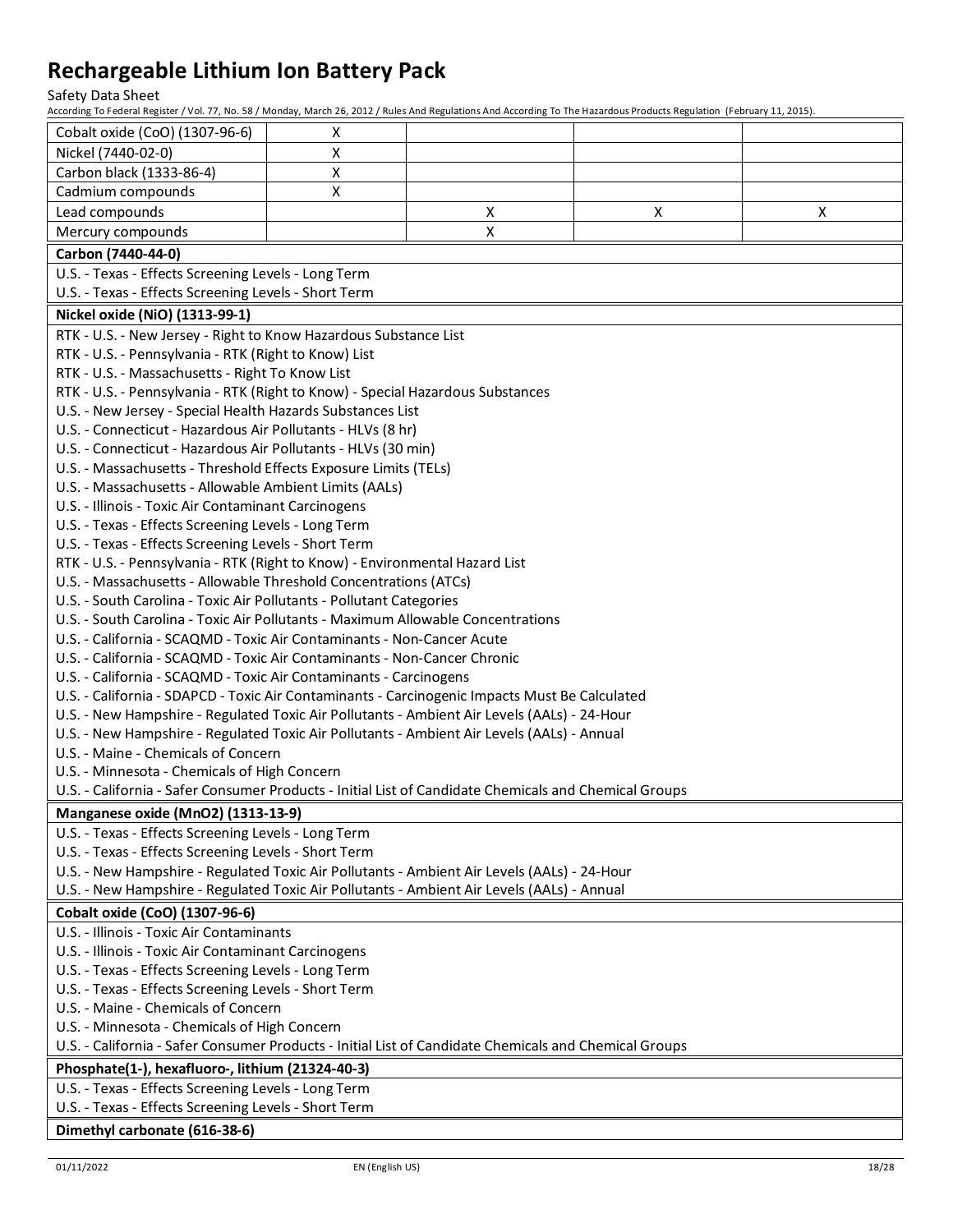Safety Data Sheet

According To Federal Register / Vol. 77, No. 58 / Monday, March 26, 2012 / Rules And Regulations And According To The Hazardous Products Regulation (February 11, 2015). RTK - U.S. - New Jersey - Right to Know Hazardous Substance List RTK - U.S. - Pennsylvania - RTK (Right to Know) List RTK - U.S. - Massachusetts - Right To Know List U.S. - New Jersey - Special Health Hazards Substances List U.S. - Delaware - Volatile Organic Compounds Exempt from Requirements U.S. - Texas - Effects Screening Levels - Long Term U.S. - Texas - Effects Screening Levels - Short Term U.S. - Massachusetts - Volatile Organic Compounds Exempt From Requirements **1,3-Dioxolan-2-one (96-49-1)** RTK - U.S. - Pennsylvania - RTK (Right to Know) List RTK - U.S. - Massachusetts - Right To Know List U.S. - Texas - Effects Screening Levels - Long Term U.S. - Texas - Effects Screening Levels - Short Term **Copper (7440-50-8)** RTK - U.S. - New Jersey - Right to Know Hazardous Substance List RTK - U.S. - Pennsylvania - RTK (Right to Know) List U.S. - Minnesota - Hazardous Substance List RTK - U.S. - Massachusetts - Right To Know List U.S. - New Jersey - Environmental Hazardous Substances List U.S. - California - Toxic Air Contaminant List (AB 1807, AB 2728) U.S. - Illinois - Toxic Air Contaminants U.S. - New York - Reporting of Releases Part 597 - List of Hazardous Substances U.S. - Tennessee - Occupational Exposure Limits - TWAs U.S. - Massachusetts - Toxics Use Reduction Act U.S. - Vermont - Permissible Exposure Limits - TWAs U.S. - Connecticut - Hazardous Air Pollutants - HLVs (8 hr) U.S. - Washington - Permissible Exposure Limits - TWAs U.S. - Connecticut - Hazardous Air Pollutants - HLVs (30 min) U.S. - Washington - Permissible Exposure Limits - STELs U.S. - California - Priority Toxic Pollutants - Saltwater Criteria U.S. - California - Priority Toxic Pollutants - Freshwater Criteria U.S. - California - Priority Toxic Pollutants - Human Health Criteria U.S. - Massachusetts - Threshold Effects Exposure Limits (TELs) U.S. - Massachusetts - Allowable Ambient Limits (AALs) U.S. - Idaho - Non-Carcinogenic Toxic Air Pollutants - Emission Levels (ELs) U.S. - Idaho - Non-Carcinogenic Toxic Air Pollutants - Acceptable Ambient Concentrations U.S. - New York - Occupational Exposure Limits - TWAs U.S. - Michigan - Occupational Exposure Limits - TWAs U.S. - Minnesota - Permissible Exposure Limits - TWAs U.S. - South Carolina - Secondary Maximum Contaminant Levels (SMCLs) U.S. - Connecticut - Water Quality Standards - Health Designations U.S. - Connecticut - Water Quality Standards - Consumption of Water and Organisms U.S. - Connecticut - Water Quality Standards - Chronic Saltwater Aquatic Life Criteria U.S. - Connecticut - Water Quality Standards - Acute Saltwater Aquatic Life Criteria U.S. - Connecticut - Water Quality Standards - Chronic Freshwater Aquatic Life Criteria U.S. - Connecticut - Water Quality Standards - Acute Freshwater Aquatic Life Criteria U.S. - Massachusetts - Oil & Hazardous Material List - Reportable Quantity U.S. - Massachusetts - Oil & Hazardous Material List - Soil Reportable Concentration - Reporting Category 2 U.S. - Massachusetts - Oil & Hazardous Material List - Groundwater Reportable Concentration - Reporting Category 2 U.S. - Massachusetts - Oil & Hazardous Material List - Groundwater Reportable Concentration - Reporting Category 1 U.S. - Massachusetts - Oil & Hazardous Material List - Soil Reportable Concentration - Reporting Category 1 U.S. - Delaware - Pollutant Discharge Requirements - Reportable Quantities U.S. - Texas - Drinking Water Standards - Secondary Constituent Levels (SCLs) U.S. - New Jersey - Discharge Prevention - List of Hazardous Substances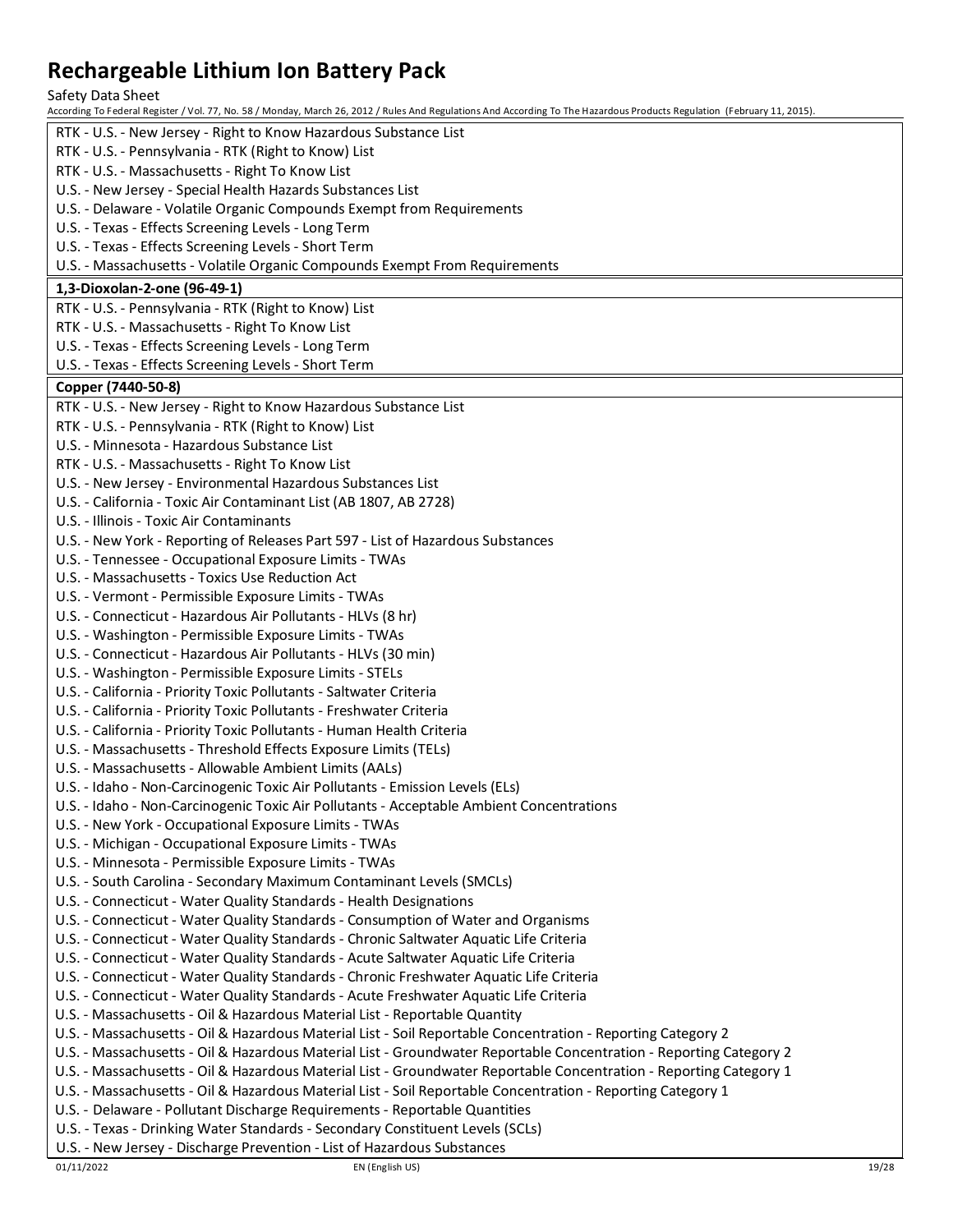Safety Data Sheet

According To Federal Register / Vol. 77, No. 58 / Monday, March 26, 2012 / Rules And Regulations And According To The Hazardous Products Regulation (February 11, 2015). U.S. - Connecticut - Drinking Water Quality Standards - Maximum Contaminant Levels U.S. - Connecticut - Drinking Water Quality Standards - Groundwater Sources U.S. - Massachusetts - Drinking Water - Maximum Contaminant Levels (MCLs) U.S. - Massachusetts - Drinking Water - Secondary Maximum Contaminant Levels (SMCLs) U.S. - New Jersey - Water Quality - Practical Quantitation Levels (PQLs) U.S. - New Jersey - Water Quality - Ground Water Quality Criteria U.S. - Oregon - Permissible Exposure Limits - TWAs U.S. - Texas - Effects Screening Levels - Long Term U.S. - Texas - Effects Screening Levels - Short Term U.S. - Michigan - Polluting Materials List RTK - U.S. - Pennsylvania - RTK (Right to Know) - Environmental Hazard List U.S. - Massachusetts - Allowable Threshold Concentrations (ATCs) U.S. - New Jersey - Primary Drinking Water Standards - Action Levels - ALs U.S. - Wisconsin - Hazardous Air Contaminants - All Sources - Emissions From Stack Heights 75 Feet or Greater U.S. - Wisconsin - Hazardous Air Contaminants - All Sources - Emissions From Stack Heights 40 Feet to Less Than 75 Feet U.S. - Wisconsin - Hazardous Air Contaminants - All Sources - Emissions From Stack Heights 25 Feet to Less Than 40 Feet U.S. - Wisconsin - Hazardous Air Contaminants - All Sources - Emissions From Stack Heights Less Than 25 Feet U.S. - California - SCAQMD - Toxic Air Contaminants - Non-Cancer Acute U.S. - Maryland - Surface Water Quality Standards - Chronic Saltwater Aquatic Life Criteria U.S. - Maryland - Surface Water Quality Standards - Acute Saltwater Aquatic Life Criteria U.S. - Maryland - Surface Water Quality Standards - Chronic Freshwater Aquatic Life U.S. - Maryland - Surface Water Quality Standards - Acute Freshwater Aquatic Life U.S. - Maryland - Surface Water Quality Standards - Consumption of Water and Organisms U.S. - North Dakota - Water Quality Standards - Human Health Value for Classes I, IA, II U.S. - North Dakota - Water Quality Standards - Aquatic Life Chronic Value for Classes I, IA, II, III U.S. - North Dakota - Water Quality Standards - Aquatic Life Acute Value for Classes I, IA, II, III U.S. - Pennsylvania - Beneficial Use of Sewage Sludge by Land Application - Pollutant Ceiling Limits U.S. - New Mexico - Water Quality - Standards for Ground Water of 10,000 mg/L TDS Concentration or Less U.S. - Rhode Island - Water Quality Standards - Human Health Criteria for Consumption of Water and Aquatic Organisms Gas concentrations are expressed as percentages by volume. All concentrations are expressed as percentages by weight unless the ingredient is a gas. U.S. - Rhode Island - Water Quality Standards - Acute Saltwater Aquatic Life Criteria U.S. - Virginia - Water Quality Standards - Chronic Saltwater Aquatic Life U.S. - Virginia - Water Quality Standards - Acute Saltwater Aquatic Life U.S. - Virginia - Water Quality Standards - Chronic Freshwater Aquatic Life U.S. - Virginia - Water Quality Standards - Acute Freshwater Aquatic Life U.S. - Virginia - Water Quality Standards - Public Water Supply Effluent Limits U.S. - West Virginia - Water Quality - Groundwater Standards - Ceiling Concentrations U.S. - Pennsylvania - Drinking Water - Maximum Contaminant Levels (MCLs) U.S. - Rhode Island - Water Quality Standards - Acute Freshwater Aquatic Life Criteria U.S. - Missouri - Drinking Water - Secondary Maximum Contaminant Levels (SMCLs) U.S. - New Hampshire - Drinking Water - Secondary Maximum Contaminant Levels (SMCLs) U.S. - New Hampshire - Drinking Water - Maximum Contaminant Levels (MCLs) U.S. - Utah - Drinking Water - Secondary Maximum Contaminant Levels (SMCLs) U.S. - Utah - Drinking Water - Maximum Contaminant Levels (MCLs) U.S. - Missouri - Drinking Water - Maximum Contaminant Levels (MCLs) U.S. - Nevada - Drinking Water - Secondary Maximum Contaminant Levels (SMCLs) U.S. - Florida - Drinking Water Standards - Secondary Maximum Contaminant Levels (SMCLs) U.S. - North Dakota - Air Pollutants - Guideline Concentrations - 8-Hour U.S. - Rhode Island - Air Toxics - Acceptable Ambient Levels - Annual U.S. - Rhode Island - Air Toxics - Acceptable Ambient Levels - 1-Hour U.S. - Arkansas - Surface Water Quality Standards - Chronic Aquatic Life Criteria U.S. - Arkansas - Surface Water Quality Standards - Acute Aquatic Life Criteria

U.S. - New Hampshire - Regulated Toxic Air Pollutants - Ambient Air Levels (AALs) - 24-Hour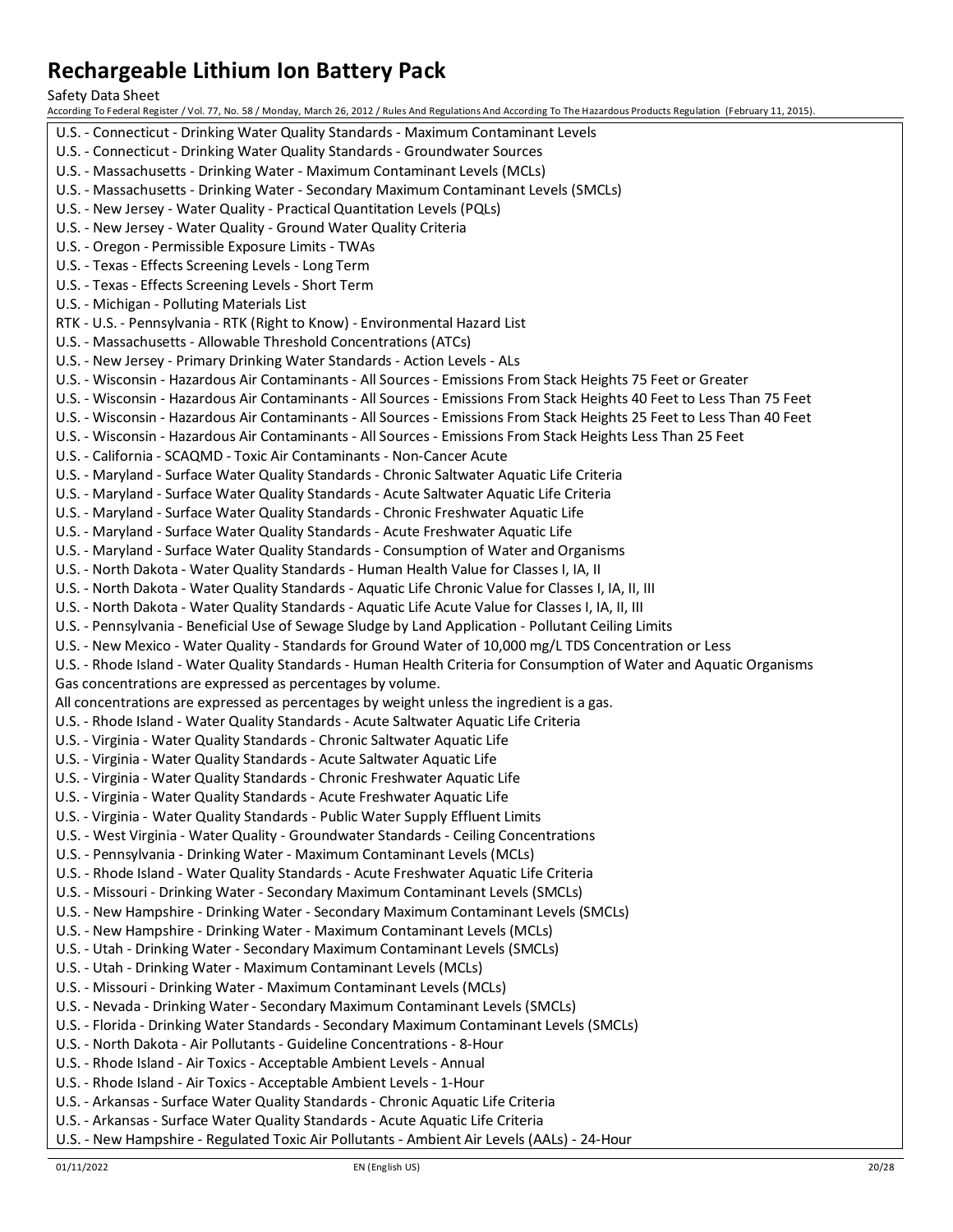Safety Data Sheet

- U.S. New Hampshire Regulated Toxic Air Pollutants Ambient Air Levels (AALs) Annual
- U.S. Alaska Water Quality Standards Acute Aquatic Life Criteria for Fresh Water
- U.S. Alaska Water Quality Standards Chronic Aquatic Life Criteria for Fresh Water
- U.S. Alaska Water Quality Standards Acute Aquatic Life Criteria for Marine Water
- U.S. Alaska Water Quality Standards Chronic Aquatic Life Criteria for Marine Water
- U.S. Colorado Primary Drinking Water Regulations Maximum Contaminant Level Goals (MCLGs)
- U.S. Colorado Primary Drinking Water Regulations Secondary Maximum Contaminant Levels (SMCLs)
- U.S. California Safer Consumer Products Initial List of Candidate Chemicals and Chemical Groups
- **Aluminum (7429-90-5)** RTK - U.S. - New Jersey - Right to Know Hazardous Substance List RTK - U.S. - Pennsylvania - RTK (Right to Know) List U.S. - Minnesota - Hazardous Substance List RTK - U.S. - Massachusetts - Right To Know List U.S. - New Jersey - Special Health Hazards Substances List U.S. - New Jersey - Environmental Hazardous Substances List U.S. - California - Toxic Air Contaminant List (AB 1807, AB 2728) U.S. - Tennessee - Occupational Exposure Limits - TWAs U.S. - Massachusetts - Toxics Use Reduction Act U.S. - Vermont - Permissible Exposure Limits - TWAs U.S. - Connecticut - Hazardous Air Pollutants - HLVs (8 hr) U.S. - Washington - Permissible Exposure Limits - TWAs U.S. - Connecticut - Hazardous Air Pollutants - HLVs (30 min) U.S. - Washington - Permissible Exposure Limits - STELs U.S. - Idaho - Non-Carcinogenic Toxic Air Pollutants - Emission Levels (ELs) U.S. - Idaho - Non-Carcinogenic Toxic Air Pollutants - Acceptable Ambient Concentrations U.S. - New York - Occupational Exposure Limits - TWAs U.S. - Michigan - Occupational Exposure Limits - TWAs U.S. - Minnesota - Permissible Exposure Limits - TWAs U.S. - South Carolina - Secondary Maximum Contaminant Levels (SMCLs) U.S. - Connecticut - Water Quality Standards - Chronic Freshwater Aquatic Life Criteria U.S. - Connecticut - Water Quality Standards - Acute Freshwater Aquatic Life Criteria U.S. - Delaware - Pollutant Discharge Requirements - Reportable Quantities U.S. - Texas - Drinking Water Standards - Secondary Constituent Levels (SCLs) U.S. - New Jersey - Discharge Prevention - List of Hazardous Substances U.S. - Massachusetts - Drinking Water - Secondary Maximum Contaminant Levels (SMCLs) U.S. - New Jersey - Water Quality - Practical Quantitation Levels (PQLs) U.S. - New Jersey - Water Quality - Ground Water Quality Criteria U.S. - Oregon - Permissible Exposure Limits - TWAs U.S. - Texas - Effects Screening Levels - Long Term U.S. - Texas - Effects Screening Levels - Short Term RTK - U.S. - Pennsylvania - RTK (Right to Know) - Environmental Hazard List U.S. - New Jersey - Secondary Drinking Water Standards - Recommended Upper Limits (RULs) U.S. - New Mexico - Water Quality - Standards for Ground Water of 10,000 mg/L TDS Concentration or Less All concentrations are expressed as percentages by weight unless the ingredient is a gas. U.S. - Pennsylvania - Drinking Water - Secondary Maximum Contaminant Levels (SMCLs) U.S. - Rhode Island - Water Quality Standards - Acute Freshwater Aquatic Life Criteria U.S. - Missouri - Drinking Water - Secondary Maximum Contaminant Levels (SMCLs) U.S. - New Hampshire - Drinking Water - Secondary Maximum Contaminant Levels (SMCLs) U.S. - Utah - Drinking Water - Secondary Maximum Contaminant Levels (SMCLs) U.S. - Nevada - Drinking Water - Secondary Maximum Contaminant Levels (SMCLs) U.S. - Florida - Drinking Water Standards - Secondary Maximum Contaminant Levels (SMCLs) U.S. - North Dakota - Air Pollutants - Guideline Concentrations - 8-Hour U.S. - New Hampshire - Regulated Toxic Air Pollutants - Ambient Air Levels (AALs) - 24-Hour
	- U.S. New Hampshire Regulated Toxic Air Pollutants Ambient Air Levels (AALs) Annual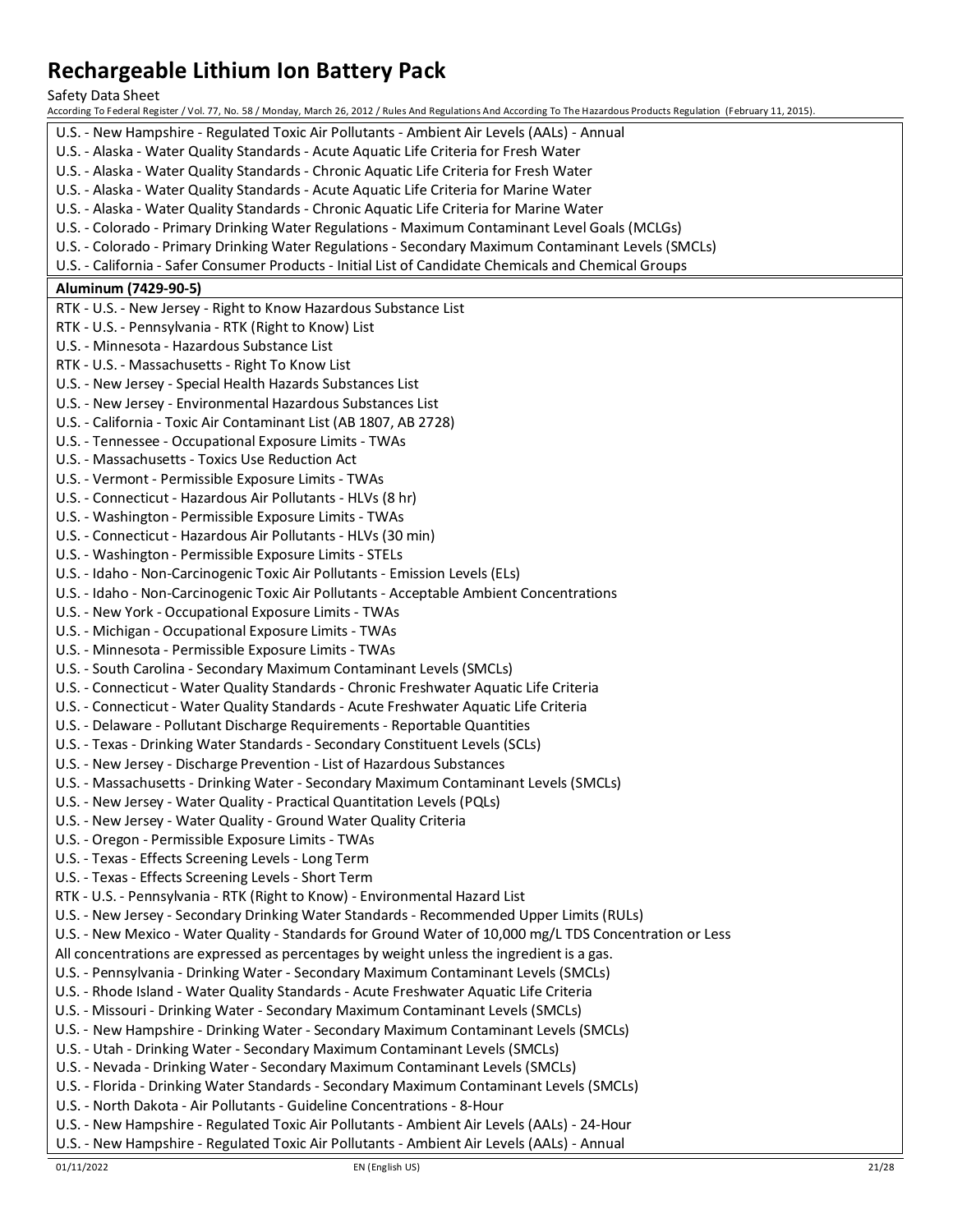Safety Data Sheet

According To Federal Register / Vol. 77, No. 58 / Monday, March 26, 2012 / Rules And Regulations And According To The Hazardous Products Regulation (February 11, 2015).

- U.S. Alaska Water Quality Standards Acute Aquatic Life Criteria for Fresh Water
- U.S. Alaska Water Quality Standards Chronic Aquatic Life Criteria for Fresh Water
- U.S. Colorado Primary Drinking Water Regulations Secondary Maximum Contaminant Levels (SMCLs)
- U.S. California Safer Consumer Products Initial List of Candidate Chemicals and Chemical Groups

### **Propylene carbonate (108-32-7)**

U.S. - Delaware - Volatile Organic Compounds Exempt from Requirements

- U.S. Texas Effects Screening Levels Long Term
- U.S. Texas Effects Screening Levels Short Term
- U.S. Massachusetts Volatile Organic Compounds Exempt From Requirements

### **Diethyl carbonate (105-58-8)**

- RTK U.S. New Jersey Right to Know Hazardous Substance List
- RTK U.S. Pennsylvania RTK (Right to Know) List
- RTK U.S. Massachusetts Right To Know List
- U.S. New Jersey Special Health Hazards Substances List
- U.S. Massachusetts Oil & Hazardous Material List Reportable Quantity
- U.S. Massachusetts Oil & Hazardous Material List Soil Reportable Concentration Reporting Category 2
- U.S. Massachusetts Oil & Hazardous Material List Groundwater Reportable Concentration Reporting Category 2
- U.S. Massachusetts Oil & Hazardous Material List Groundwater Reportable Concentration Reporting Category 1
- U.S. Massachusetts Oil & Hazardous Material List Soil Reportable Concentration Reporting Category 1
- U.S. Texas Effects Screening Levels Long Term
- U.S. Texas Effects Screening Levels Short Term

### **Nickel (7440-02-0)**

- RTK U.S. New Jersey Right to Know Hazardous Substance List
- RTK U.S. Pennsylvania RTK (Right to Know) List
- U.S. Minnesota Hazardous Substance List
- RTK U.S. Massachusetts Right To Know List
- RTK U.S. Pennsylvania RTK (Right to Know) Special Hazardous Substances
- U.S. New Jersey Special Health Hazards Substances List
- U.S. New Jersey Environmental Hazardous Substances List
- U.S. California Toxic Air Contaminant List (AB 1807, AB 2728)
- U.S. Illinois Toxic Air Contaminants
- U.S. North Carolina Control of Toxic Air Pollutants
- U.S. New York Reporting of Releases Part 597 List of Hazardous Substances
- U.S. Tennessee Occupational Exposure Limits TWAs
- U.S. Massachusetts Toxics Use Reduction Act
- U.S. Vermont Permissible Exposure Limits TWAs
- U.S. Connecticut Hazardous Air Pollutants HLVs (8 hr)
- U.S. Washington Permissible Exposure Limits TWAs
- U.S. Connecticut Hazardous Air Pollutants HLVs (30 min)
- U.S. Washington Permissible Exposure Limits STELs
- U.S. California Priority Toxic Pollutants Saltwater Criteria
- U.S. California Priority Toxic Pollutants Freshwater Criteria
- U.S. California Priority Toxic Pollutants Human Health Criteria
- U.S. Massachusetts Threshold Effects Exposure Limits (TELs)
- U.S. Massachusetts Allowable Ambient Limits (AALs)
- U.S. Idaho Carcinogenic Toxic Air Pollutants Emission Levels (ELs)
- U.S. Idaho Carcinogenic Toxic Air Pollutants Acceptable Ambient Concentrations
- U.S. Illinois Toxic Air Contaminant Carcinogens
- U.S. New York Occupational Exposure Limits TWAs
- U.S. Michigan Occupational Exposure Limits TWAs
- U.S. Minnesota Permissible Exposure Limits TWAs
- U.S. Connecticut Water Quality Standards Health Designations
- U.S. Connecticut Water Quality Standards Consumption of Water and Organisms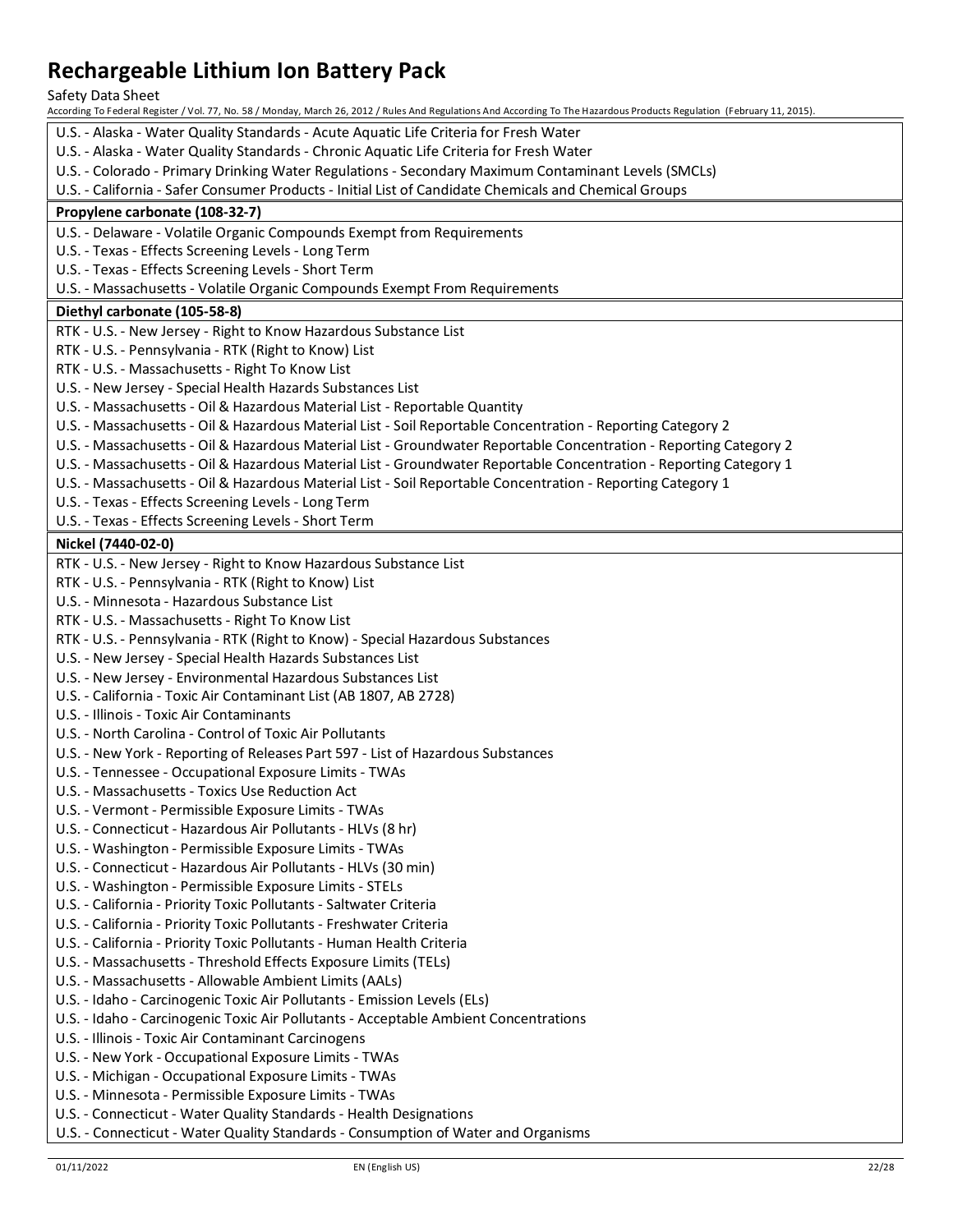Safety Data Sheet

According To Federal Register / Vol. 77, No. 58 / Monday, March 26, 2012 / Rules And Regulations And According To The Hazardous Products Regulation (February 11, 2015). U.S. - Connecticut - Water Quality Standards - Consumption of Organisms Only U.S. - Connecticut - Water Quality Standards - Chronic Saltwater Aquatic Life Criteria U.S. - Connecticut - Water Quality Standards - Acute Saltwater Aquatic Life Criteria U.S. - Connecticut - Water Quality Standards - Chronic Freshwater Aquatic Life Criteria U.S. - Connecticut - Water Quality Standards - Acute Freshwater Aquatic Life Criteria U.S. - Massachusetts - Oil & Hazardous Material List - Reportable Quantity U.S. - Massachusetts - Oil & Hazardous Material List - Soil Reportable Concentration - Reporting Category 2 U.S. - Massachusetts - Oil & Hazardous Material List - Groundwater Reportable Concentration - Reporting Category 2 U.S. - Massachusetts - Oil & Hazardous Material List - Groundwater Reportable Concentration - Reporting Category 1 U.S. - Massachusetts - Oil & Hazardous Material List - Soil Reportable Concentration - Reporting Category 1 U.S. - Delaware - Pollutant Discharge Requirements - Reportable Quantities U.S. - New Jersey - Discharge Prevention - List of Hazardous Substances U.S. - Washington - Dangerous Waste - Dangerous Waste Constituents List U.S. - Connecticut - Drinking Water Quality Standards - Maximum Contaminant Levels U.S. - Vermont - Hazardous Waste - Hazardous Constituents U.S. - Oregon - Permissible Exposure Limits - TWAs U.S. - Texas - Effects Screening Levels - Long Term U.S. - Texas - Effects Screening Levels - Short Term U.S. - Michigan - Polluting Materials List RTK - U.S. - Pennsylvania - RTK (Right to Know) - Environmental Hazard List U.S. - Massachusetts - Drinking Water Guidelines U.S. - Massachusetts - Allowable Threshold Concentrations (ATCs) U.S. - South Carolina - Toxic Air Pollutants - Pollutant Categories U.S. - South Carolina - Toxic Air Pollutants - Maximum Allowable Concentrations U.S. - Wisconsin - Hazardous Air Contaminants - All Sources - Emissions From Stack Heights 75 Feet or Greater U.S. - Wisconsin - Hazardous Air Contaminants - All Sources - Emissions From Stack Heights 40 Feet to Less Than 75 Feet U.S. - Wisconsin - Hazardous Air Contaminants - All Sources - Emissions From Stack Heights 25 Feet to Less Than 40 Feet U.S. - Wisconsin - Hazardous Air Contaminants - All Sources - Emissions From Stack Heights Less Than 25 Feet U.S. - California - SCAQMD - Toxic Air Contaminants - Non-Cancer Acute U.S. - California - SCAQMD - Toxic Air Contaminants - Non-Cancer Chronic U.S. - California - SCAQMD - Toxic Air Contaminants - Carcinogens U.S. - California - SDAPCD - Toxic Air Contaminants - Carcinogenic Impacts Must Be Calculated U.S. - Maryland - Surface Water Quality Standards - Consumption of Organisms Only U.S. - Maryland - Surface Water Quality Standards - Chronic Saltwater Aquatic Life Criteria U.S. - Maryland - Surface Water Quality Standards - Acute Saltwater Aquatic Life Criteria U.S. - Maryland - Surface Water Quality Standards - Chronic Freshwater Aquatic Life U.S. - Maryland - Surface Water Quality Standards - Acute Freshwater Aquatic Life U.S. - Maryland - Surface Water Quality Standards - Consumption of Water and Organisms U.S. - North Dakota - Water Quality Standards - Human Health Value for Classes I, IA, II U.S. - North Dakota - Water Quality Standards - Human Health Value for Class III U.S. - North Dakota - Water Quality Standards - Aquatic Life Chronic Value for Classes I, IA, II, III U.S. - North Dakota - Water Quality Standards - Aquatic Life Acute Value for Classes I, IA, II, III U.S. - Pennsylvania - Beneficial Use of Sewage Sludge by Land Application - Pollutant Ceiling Limits U.S. - New Mexico - Water Quality - Standards for Ground Water of 10,000 mg/L TDS Concentration or Less U.S. - Rhode Island - Water Quality Standards - Human Health Criteria for Consumption of Aquatic Organisms Only U.S. - Rhode Island - Water Quality Standards - Human Health Criteria for Consumption of Water and Aquatic Organisms Gas concentrations are expressed as percentages by volume. All concentrations are expressed as percentages by weight unless the ingredient is a gas. U.S. - Rhode Island - Water Quality Standards - Acute Saltwater Aquatic Life Criteria U.S. - Virginia - Water Quality Standards - Chronic Saltwater Aquatic Life U.S. - Virginia - Water Quality Standards - Acute Saltwater Aquatic Life U.S. - Virginia - Water Quality Standards - Chronic Freshwater Aquatic Life U.S. - Virginia - Water Quality Standards - Acute Freshwater Aquatic Life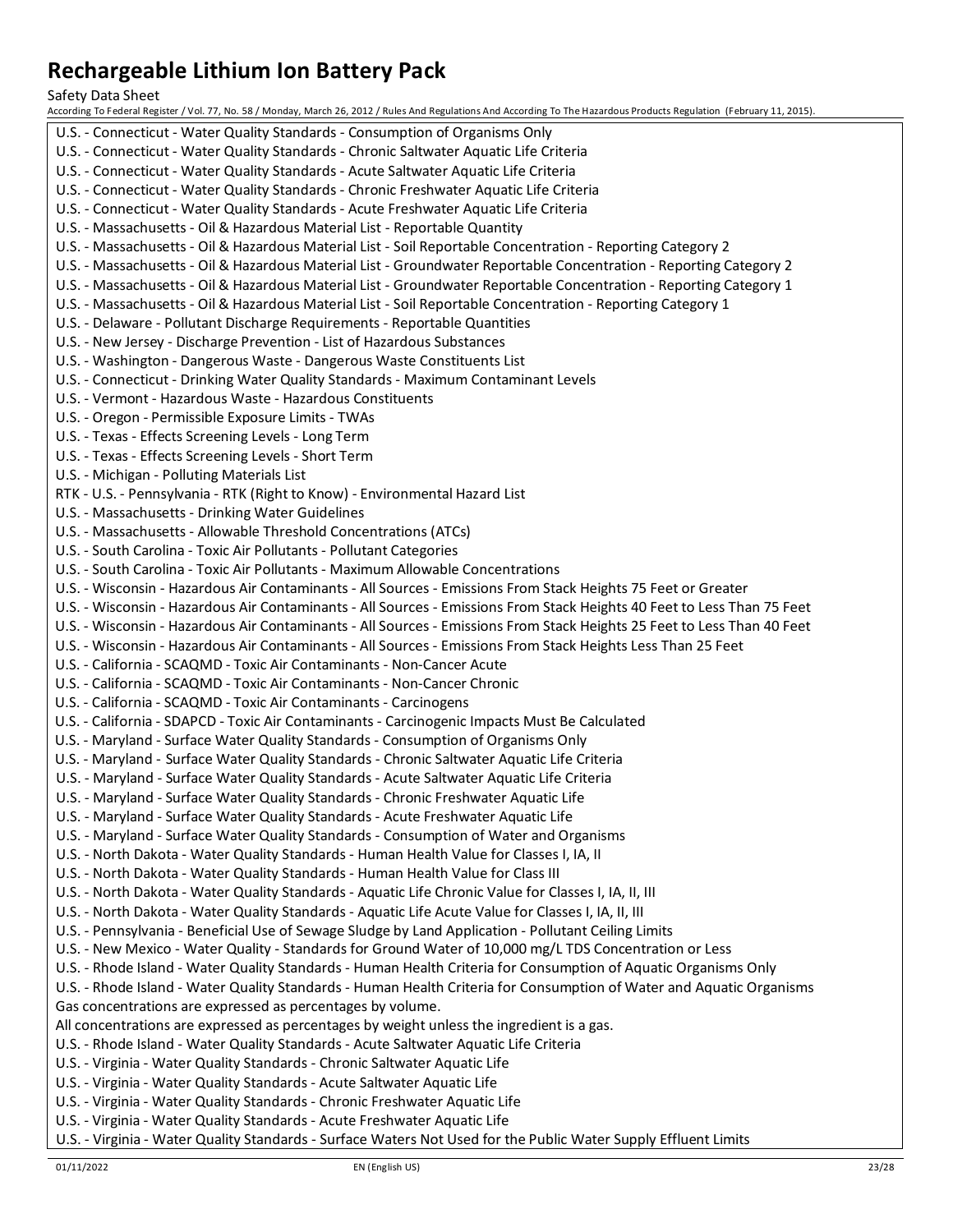Safety Data Sheet

According To Federal Register / Vol. 77, No. 58 / Monday, March 26, 2012 / Rules And Regulations And According To The Hazardous Products Regulation (February 11, 2015). U.S. - Virginia - Water Quality Standards - Public Water Supply Effluent Limits U.S. - Rhode Island - Water Quality Standards - Acute Freshwater Aquatic Life Criteria U.S. - Utah - Drinking Water - Maximum Contaminant Levels (MCLs) U.S. - Nebraska - Drinking Water - Maximum Contaminant Levels (MCLs) U.S. - Maine - Air Pollutants - Hazardous Air Pollutants U.S. - Florida - Drinking Water Standards - Inorganic Contaminants - Maximum Contaminant Levels (MCLs) U.S. - North Dakota - Air Pollutants - Guideline Concentrations - 8-Hour U.S. - Rhode Island - Air Toxics - Acceptable Ambient Levels - Annual U.S. - Rhode Island - Air Toxics - Acceptable Ambient Levels - 24-Hour U.S. - Rhode Island - Air Toxics - Acceptable Ambient Levels - 1-Hour U.S. - New Hampshire - Prohibited Volatile Organic Compounds U.S. - Arkansas - Surface Water Quality Standards - Chronic Aquatic Life Criteria U.S. - Arkansas - Surface Water Quality Standards - Acute Aquatic Life Criteria U.S. - New Hampshire - Regulated Toxic Air Pollutants - Ambient Air Levels (AALs) - 24-Hour U.S. - New Hampshire - Regulated Toxic Air Pollutants - Ambient Air Levels (AALs) - Annual U.S. - Maine - Chemicals of Concern U.S. - New York - Priority Chemical Avoidance List U.S. - Alaska - Water Quality Standards - Acute Aquatic Life Criteria for Fresh Water U.S. - Alaska - Water Quality Standards - Chronic Aquatic Life Criteria for Fresh Water U.S. - Alaska - Water Quality Standards - Acute Aquatic Life Criteria for Marine Water U.S. - Alaska - Water Quality Standards - Chronic Aquatic Life Criteria for Marine Water U.S. - Minnesota - Chemicals of High Concern U.S. - California - Safer Consumer Products - Initial List of Candidate Chemicals and Chemical Groups **Graphite (7782-42-5)** RTK - U.S. - New Jersey - Right to Know Hazardous Substance List RTK - U.S. - Pennsylvania - RTK (Right to Know) List U.S. - Minnesota - Hazardous Substance List RTK - U.S. - Massachusetts - Right To Know List U.S. - Tennessee - Occupational Exposure Limits - TWAs U.S. - Vermont - Permissible Exposure Limits - TWAs U.S. - Washington - Permissible Exposure Limits - TWAs U.S. - Washington - Permissible Exposure Limits - STELs U.S. - New York - Occupational Exposure Limits - TWAs U.S. - Michigan - Occupational Exposure Limits - TWAs U.S. - Minnesota - Permissible Exposure Limits - TWAs U.S. - Oregon - Permissible Exposure Limits - Mineral Dusts U.S. - Oregon - Permissible Exposure Limits - TWAs U.S. - Texas - Effects Screening Levels - Long Term U.S. - Texas - Effects Screening Levels - Short Term U.S. - New York - Occupational Exposure Limits - Mineral Dusts U.S. - Wisconsin - Hazardous Air Contaminants - All Sources - Emissions From Stack Heights 75 Feet or Greater U.S. - Wisconsin - Hazardous Air Contaminants - All Sources - Emissions From Stack Heights 40 Feet to Less Than 75 Feet U.S. - Wisconsin - Hazardous Air Contaminants - All Sources - Emissions From Stack Heights 25 Feet to Less Than 40 Feet U.S. - Wisconsin - Hazardous Air Contaminants - All Sources - Emissions From Stack Heights Less Than 25 Feet U.S. - North Dakota - Air Pollutants - Guideline Concentrations - 8-Hour U.S. - New Hampshire - Regulated Toxic Air Pollutants - Ambient Air Levels (AALs) - 24-Hour U.S. - New Hampshire - Regulated Toxic Air Pollutants - Ambient Air Levels (AALs) - Annual **Carbon black (1333-86-4)** RTK - U.S. - New Jersey - Right to Know Hazardous Substance List RTK - U.S. - Pennsylvania - RTK (Right to Know) List U.S. - Minnesota - Hazardous Substance List RTK - U.S. - Massachusetts - Right To Know List U.S. - New Jersey - Special Health Hazards Substances List

U.S. - California - Toxic Air Contaminant List (AB 1807, AB 2728)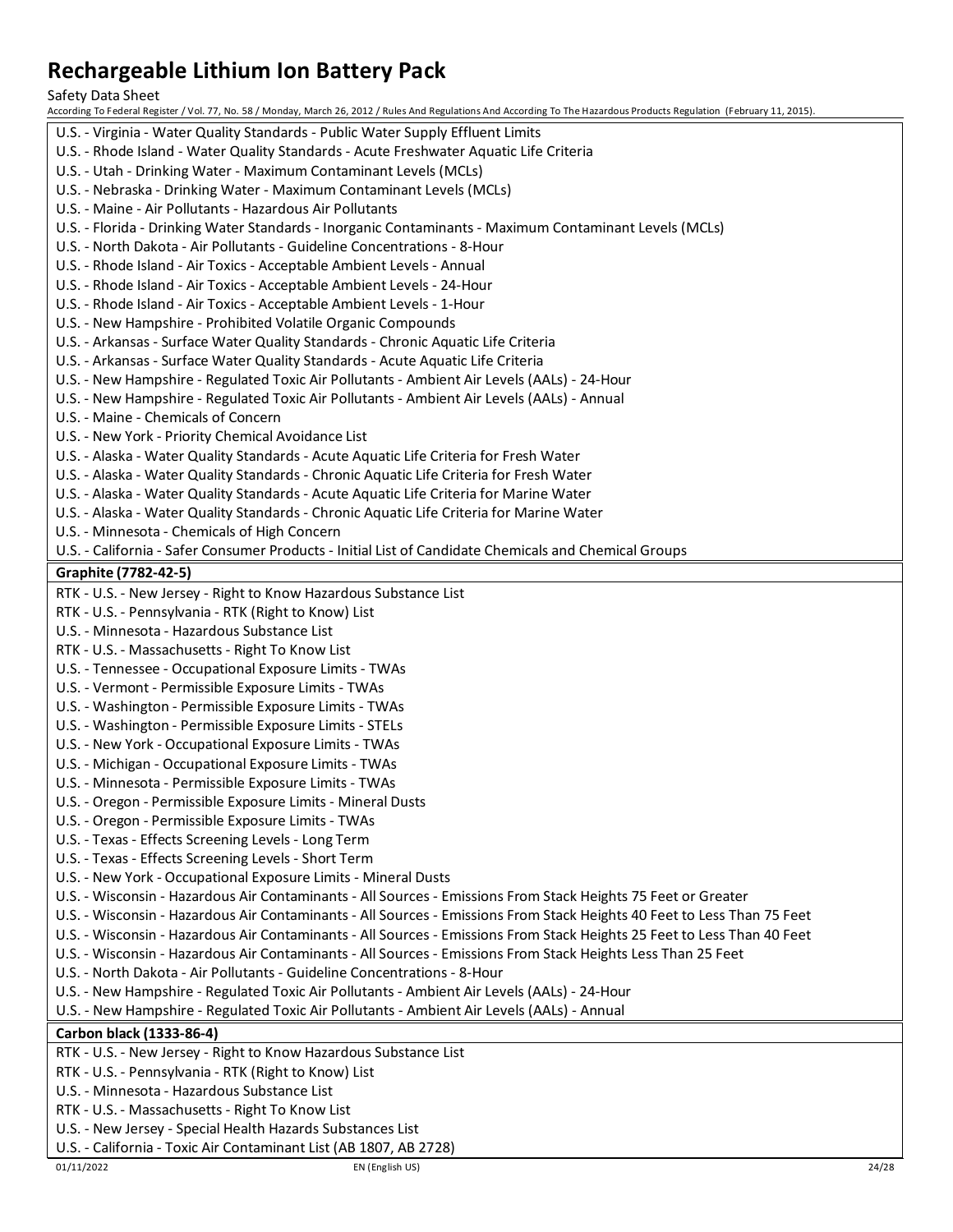Safety Data Sheet

According To Federal Register / Vol. 77, No. 58 / Monday, March 26, 2012 / Rules And Regulations And According To The Hazardous Products Regulation (February 11, 2015).

U.S. - Illinois - Toxic Air Contaminants U.S. - Tennessee - Occupational Exposure Limits - TWAs U.S. - Vermont - Permissible Exposure Limits - TWAs U.S. - Connecticut - Hazardous Air Pollutants - HLVs (8 hr) U.S. - Washington - Permissible Exposure Limits - TWAs U.S. - Connecticut - Hazardous Air Pollutants - HLVs (30 min) U.S. - Washington - Permissible Exposure Limits - STELs U.S. - Idaho - Non-Carcinogenic Toxic Air Pollutants - Emission Levels (ELs) U.S. - Idaho - Non-Carcinogenic Toxic Air Pollutants - Acceptable Ambient Concentrations U.S. - Illinois - Toxic Air Contaminant Carcinogens U.S. - New York - Occupational Exposure Limits - TWAs U.S. - Michigan - Occupational Exposure Limits - TWAs U.S. - Minnesota - Permissible Exposure Limits - TWAs U.S. - Oregon - Permissible Exposure Limits - TWAs U.S. - Texas - Effects Screening Levels - Long Term U.S. - Texas - Effects Screening Levels - Short Term U.S. - Wisconsin - Hazardous Air Contaminants - All Sources - Emissions From Stack Heights 75 Feet or Greater U.S. - Wisconsin - Hazardous Air Contaminants - All Sources - Emissions From Stack Heights 40 Feet to Less Than 75 Feet U.S. - Wisconsin - Hazardous Air Contaminants - All Sources - Emissions From Stack Heights 25 Feet to Less Than 40 Feet U.S. - Wisconsin - Hazardous Air Contaminants - All Sources - Emissions From Stack Heights Less Than 25 Feet U.S. - North Dakota - Air Pollutants - Guideline Concentrations - 8-Hour U.S. - Maine - Chemicals of Concern U.S. - Minnesota - Chemicals of High Concern U.S. - California - Safer Consumer Products - Initial List of Candidate Chemicals and Chemical Groups **Manganese (7439-96-5)** RTK - U.S. - New Jersey - Right to Know Hazardous Substance List RTK - U.S. - Pennsylvania - RTK (Right to Know) List U.S. - Minnesota - Hazardous Substance List RTK - U.S. - Massachusetts - Right To Know List U.S. - New Jersey - Special Health Hazards Substances List U.S. - New Jersey - Environmental Hazardous Substances List U.S. - California - Toxic Air Contaminant List (AB 1807, AB 2728) U.S. - Illinois - Toxic Air Contaminants U.S. - North Carolina - Control of Toxic Air Pollutants U.S. - Tennessee - Occupational Exposure Limits - STELs U.S. - Tennessee - Occupational Exposure Limits - TWAs U.S. - Massachusetts - Toxics Use Reduction Act U.S. - Vermont - Permissible Exposure Limits - TWAs U.S. - Connecticut - Hazardous Air Pollutants - HLVs (8 hr) U.S. - Vermont - Permissible Exposure Limits - STELs U.S. - Vermont - Permissible Exposure Limits - Ceilings U.S. - Washington - Permissible Exposure Limits - TWAs U.S. - Connecticut - Hazardous Air Pollutants - HLVs (30 min) U.S. - Washington - Permissible Exposure Limits - STELs U.S. - Washington - Permissible Exposure Limits - Ceilings U.S. - Idaho - Non-Carcinogenic Toxic Air Pollutants - Emission Levels (ELs) U.S. - Idaho - Non-Carcinogenic Toxic Air Pollutants - Acceptable Ambient Concentrations U.S. - Illinois - Toxic Air Contaminant Carcinogens U.S. - New York - Occupational Exposure Limits - TWAs U.S. - Michigan - Occupational Exposure Limits - TWAs U.S. - Michigan - Occupational Exposure Limits - STELs U.S. - Minnesota - Permissible Exposure Limits - STELs U.S. - Minnesota - Permissible Exposure Limits - TWAs U.S. - South Carolina - Secondary Maximum Contaminant Levels (SMCLs)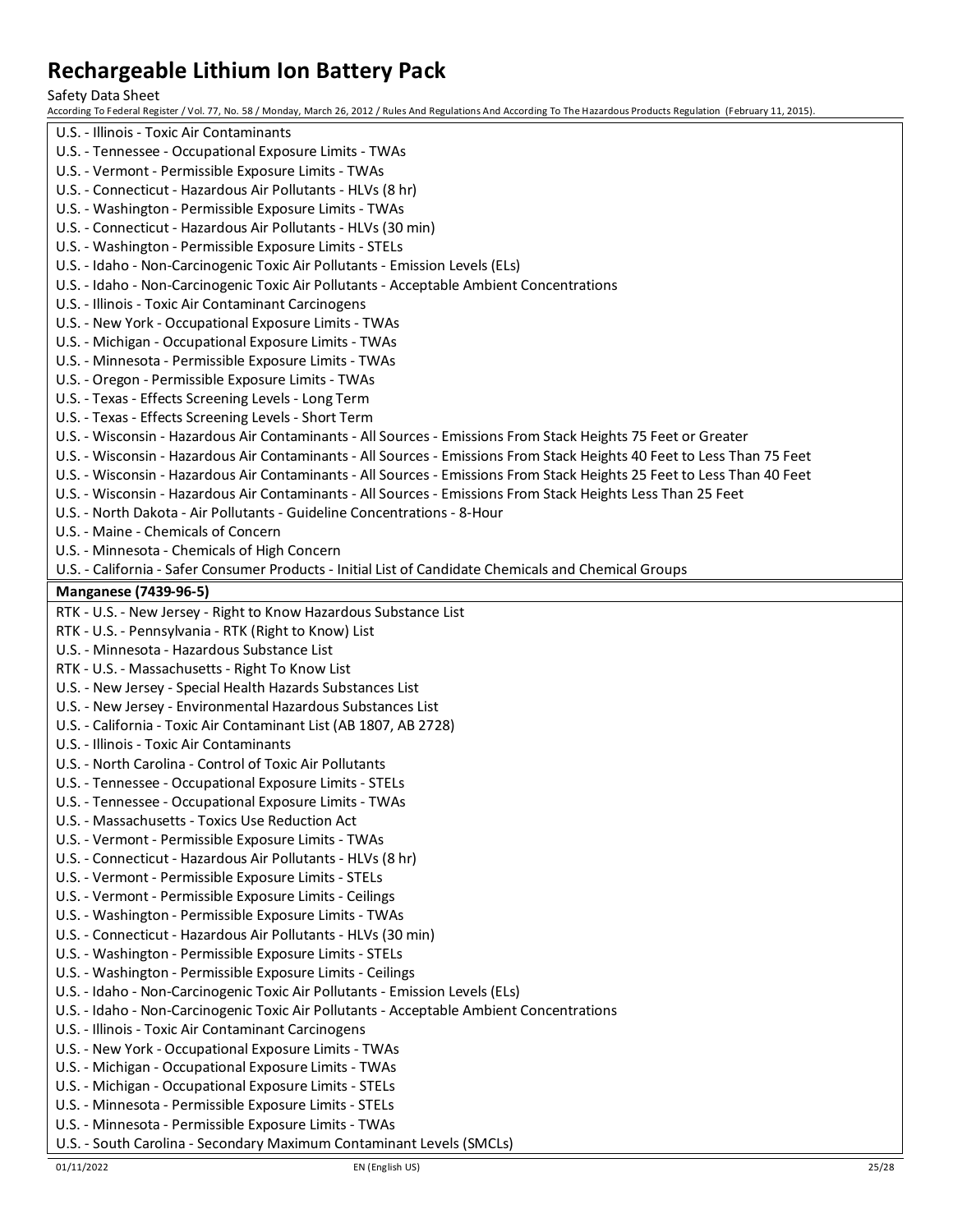Safety Data Sheet

According To Federal Register / Vol. 77, No. 58 / Monday, March 26, 2012 / Rules And Regulations And According To The Hazardous Products Regulation (February 11, 2015).

U.S. - Delaware - Pollutant Discharge Requirements - Reportable Quantities U.S. - Texas - Drinking Water Standards - Secondary Constituent Levels (SCLs) U.S. - New Jersey - Discharge Prevention - List of Hazardous Substances U.S. - Massachusetts - Drinking Water - Secondary Maximum Contaminant Levels (SMCLs) U.S. - New Jersey - Water Quality - Practical Quantitation Levels (PQLs) U.S. - New Jersey - Water Quality - Ground Water Quality Criteria U.S. - Oregon - Permissible Exposure Limits - Ceilings U.S. - Texas - Effects Screening Levels - Long Term U.S. - Texas - Effects Screening Levels - Short Term RTK - U.S. - Pennsylvania - RTK (Right to Know) - Environmental Hazard List U.S. - Massachusetts - Drinking Water Guidelines U.S. - New Jersey - Secondary Drinking Water Standards - Recommended Upper Limits (RULs) U.S. - Wisconsin - Hazardous Air Contaminants - All Sources - Emissions From Stack Heights 75 Feet or Greater U.S. - Wisconsin - Hazardous Air Contaminants - All Sources - Emissions From Stack Heights 40 Feet to Less Than 75 Feet U.S. - Wisconsin - Hazardous Air Contaminants - All Sources - Emissions From Stack Heights 25 Feet to Less Than 40 Feet U.S. - Wisconsin - Hazardous Air Contaminants - All Sources - Emissions From Stack Heights Less Than 25 Feet U.S. - California - SCAQMD - Toxic Air Contaminants - Non-Cancer Chronic U.S. - New Mexico - Water Quality - Standards for Ground Water of 10,000 mg/L TDS Concentration or Less U.S. - Pennsylvania - Drinking Water - Secondary Maximum Contaminant Levels (SMCLs) U.S. - Missouri - Drinking Water - Secondary Maximum Contaminant Levels (SMCLs) U.S. - New Hampshire - Drinking Water - Secondary Maximum Contaminant Levels (SMCLs) U.S. - Utah - Drinking Water - Secondary Maximum Contaminant Levels (SMCLs) U.S. - Nevada - Drinking Water - Secondary Maximum Contaminant Levels (SMCLs) U.S. - Maine - Air Pollutants - Hazardous Air Pollutants U.S. - Minnesota - Groundwater Health Risk Limits U.S. - Florida - Drinking Water Standards - Secondary Maximum Contaminant Levels (SMCLs) U.S. - North Dakota - Air Pollutants - Guideline Concentrations - 8-Hour U.S. - Rhode Island - Air Toxics - Acceptable Ambient Levels - Annual U.S. - Rhode Island - Air Toxics - Acceptable Ambient Levels - 24-Hour U.S. - New Hampshire - Regulated Toxic Air Pollutants - Ambient Air Levels (AALs) - 24-Hour U.S. - New Hampshire - Regulated Toxic Air Pollutants - Ambient Air Levels (AALs) - Annual U.S. - Colorado - Primary Drinking Water Regulations - Secondary Maximum Contaminant Levels (SMCLs) U.S. - Minnesota - Chemicals of High Concern U.S. - California - Safer Consumer Products - Initial List of Candidate Chemicals and Chemical Groups **15.3. Canadian Regulations Carbon (7440-44-0)** Listed on the Canadian DSL (Domestic Substances List) **Nickel oxide (NiO) (1313-99-1)**

Listed on the Canadian DSL (Domestic Substances List)

**Manganese oxide (MnO2) (1313-13-9)**

Listed on the Canadian DSL (Domestic Substances List)

## **Cobalt oxide (CoO) (1307-96-6)**

Listed on the Canadian DSL (Domestic Substances List)

**Phosphate(1-), hexafluoro-, lithium (21324-40-3)**

Listed on the Canadian NDSL (Non-Domestic Substances List)

### **Dimethyl carbonate (616-38-6)**

Listed on the Canadian DSL (Domestic Substances List)

**1,3-Dioxolan-2-one (96-49-1)**

Listed on the Canadian DSL (Domestic Substances List)

#### **Carbonate, methyl ethyl (623-53-0)**

Listed on the Canadian NDSL (Non-Domestic Substances List)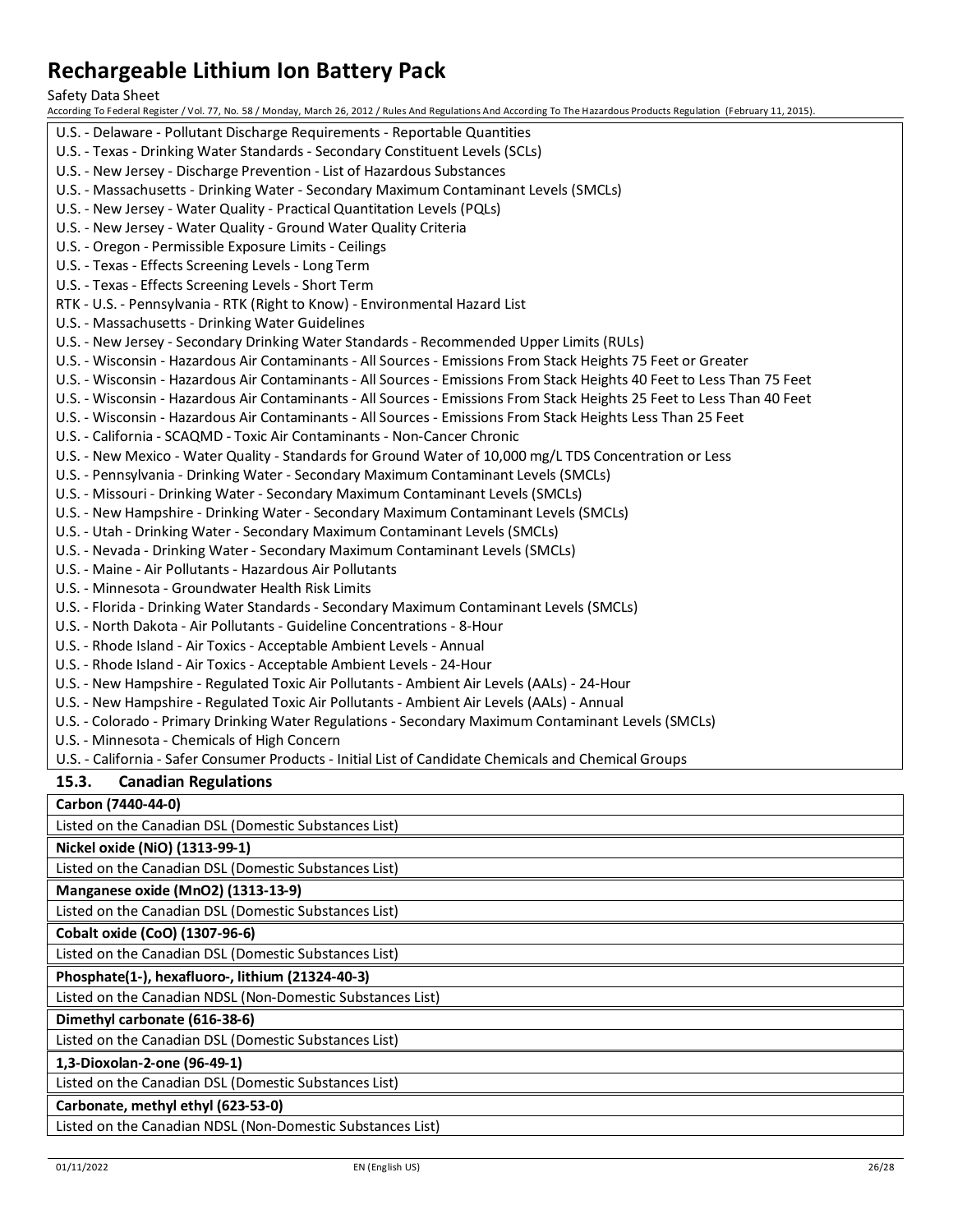Safety Data Sheet

According To Federal Register / Vol. 77, No. 58 / Monday, March 26, 2012 / Rules And Regulations And According To The Hazardous Products Regulation (February 11, 2015).

| 1,1-Difluoroethylene polymer (24937-79-9)                                     |                                                                                                                                                                         |  |
|-------------------------------------------------------------------------------|-------------------------------------------------------------------------------------------------------------------------------------------------------------------------|--|
| Listed on the Canadian DSL (Domestic Substances List)                         |                                                                                                                                                                         |  |
| Copper (7440-50-8)                                                            |                                                                                                                                                                         |  |
| Listed on the Canadian DSL (Domestic Substances List)                         |                                                                                                                                                                         |  |
| Aluminum (7429-90-5)                                                          |                                                                                                                                                                         |  |
| Listed on the Canadian DSL (Domestic Substances List)                         |                                                                                                                                                                         |  |
| Propylene carbonate (108-32-7)                                                |                                                                                                                                                                         |  |
| Listed on the Canadian DSL (Domestic Substances List)                         |                                                                                                                                                                         |  |
| Diethyl carbonate (105-58-8)                                                  |                                                                                                                                                                         |  |
| Listed on the Canadian DSL (Domestic Substances List)                         |                                                                                                                                                                         |  |
| Cobaltate (CoO21-), lithium (12190-79-3)                                      |                                                                                                                                                                         |  |
| Listed on the Canadian DSL (Domestic Substances List)                         |                                                                                                                                                                         |  |
| Nickel (7440-02-0)                                                            |                                                                                                                                                                         |  |
| Listed on the Canadian DSL (Domestic Substances List)                         |                                                                                                                                                                         |  |
| Graphite (7782-42-5)                                                          |                                                                                                                                                                         |  |
| Listed on the Canadian DSL (Domestic Substances List)                         |                                                                                                                                                                         |  |
| Carbon black (1333-86-4)                                                      |                                                                                                                                                                         |  |
| Listed on the Canadian DSL (Domestic Substances List)                         |                                                                                                                                                                         |  |
| <b>Manganese (7439-96-5)</b>                                                  |                                                                                                                                                                         |  |
| Listed on the Canadian DSL (Domestic Substances List)                         |                                                                                                                                                                         |  |
| SECTION 16: OTHER INFORMATION, INCLUDING DATE OF PREPARATION OR LAST REVISION |                                                                                                                                                                         |  |
| Date of Preparation or Latest                                                 | : 01/11/2022                                                                                                                                                            |  |
| <b>Revision</b>                                                               |                                                                                                                                                                         |  |
| <b>Other Information</b>                                                      | : This document has been prepared in accordance with the SDS requirements of the OSHA<br>Ustard Communication Standard 20 CEB 1010 1200 and Canada's Ustardous Broducts |  |

Hazard Communication Standard 29 CFR 1910.1200 and Canada's Hazardous Products Regulations (HPR) SOR/2015-17.

#### **GHS Full Text Phrases:**

| Acute Tox. 2<br>(Inhalation:dust, mist) | Acute toxicity (inhalation:dust, mist) Category 2                |
|-----------------------------------------|------------------------------------------------------------------|
| Acute Tox. 3 (Oral)                     | Acute toxicity (oral) Category 3                                 |
| Acute Tox. 4<br>(Inhalation:dust, mist) | Acute toxicity (inhalation:dust, mist) Category 4                |
| Acute Tox. 4 (Oral)                     | Acute toxicity (oral) Category 4                                 |
| Aquatic Acute 1                         | Hazardous to the aquatic environment - Acute Hazard Category 1   |
| Aquatic Chronic 1                       | Hazardous to the aquatic environment - Chronic Hazard Category 1 |
| Aquatic Chronic 3                       | Hazardous to the aquatic environment - Chronic Hazard Category 3 |
| Aquatic Chronic 4                       | Hazardous to the aquatic environment - Chronic Hazard Category 4 |
| Carc. 1A                                | Carcinogenicity Category 1A                                      |
| Carc. 1B                                | Carcinogenicity Category 1B                                      |
| Carc. 2                                 | Carcinogenicity Category 2                                       |
| Comb. Dust                              | Combustible Dust                                                 |
| Eye Dam. 1                              | Serious eye damage/eye irritation Category 1                     |
| Eye Irrit. 2A                           | Serious eye damage/eye irritation Category 2A                    |
| Flam. Liq. 2                            | Flammable liquids Category 2                                     |
| Flam. Liq. 3                            | Flammable liquids Category 3                                     |
| Resp. Sens. 1                           | Respiratory sensitization, Category 1                            |
| Resp. Sens. 1B                          | Respiratory sensitization, Category 1B                           |
| Skin Corr. 1A                           | Skin corrosion/irritation Category 1A                            |